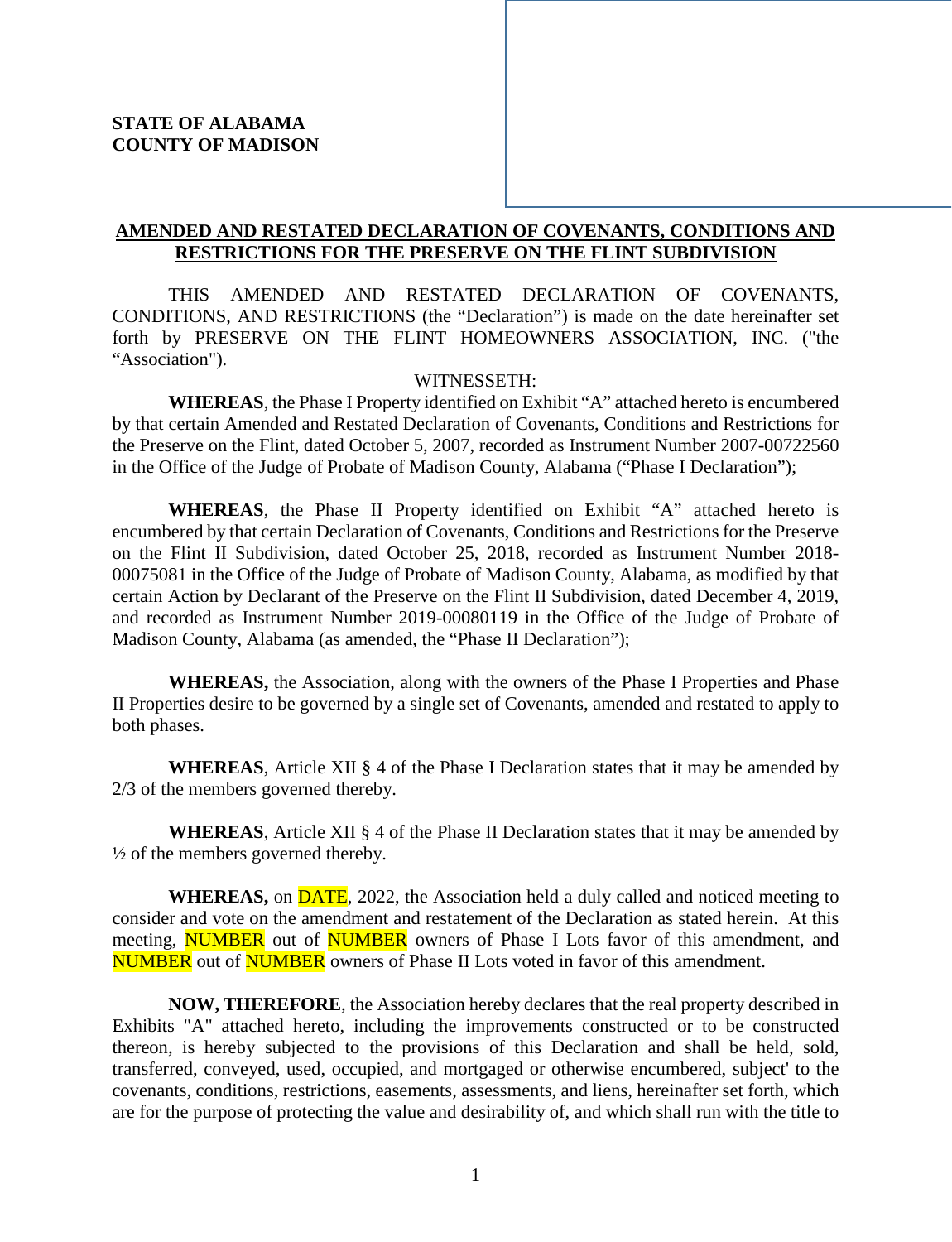the real property hereby or hereafter made subject hereto, and shall be binding on all persons having any right, title, or interest in all or any portion of the real property now or hereafter made subject hereto, their respective heirs, legal representatives, successors, successors-in-title, and assigns and shall inure to the benefit of each and every owner of all or any portion thereof. This Declaration does not and is not intended to create a condominium regime subject to the Alabama Condominium Ownership Act of 1973, Ala. Code Section 35-8-1 Et. Seq.

#### **ARTICLE I**

#### Definitions

Unless the context shall prohibit, certain words used in this Declaration shall be defined as set forth in Exhibit "B", attached hereto and by reference made a part hereof.

#### **ARTICLE II**

#### Property Subject To This Declaration

Section 1. Property Hereby Subjected To This Declaration. The real property which is, by the recording of this Declaration, subject to the covenants and restrictions hereafter set forth and which, by virtue of the recording of this Declaration, shall be held, transferred, sold, conveyed, used, occupied, and mortgaged or otherwise encumbered subject to this Declaration is the real property described in Exhibits "A" and "B'', attached hereto and by reference made a part hereof. It is contemplated that the described property will be developed in phases, subdivided and platted for additional Lots and additions, and all such Lots shall be subject to these protective covenants.

Section 2. Other Property. Only the real property described in Section 1 of this Article II is hereby made subject to this Declaration; provided, however, by one or more Supplementary Declarations, Declarant, in its sole discretion, or the Association, with Declarant's approval, has the right, but not the obligation, to subject other real property to this Declaration, as hereinafter provided.

#### **ARTICLE III** Association Membership and Voting Rights

Section 1. Membership. Every Person who is the record owner of a fee or undivided fee interest in any Lot that is subject to this Declaration shall be deemed to have a membership in the Association. The foregoing is not intended to include Persons who hold an interest merely as security for the performance of an obligation, and the giving of a security interest shall not terminate the Owner's membership. No Owner, whether one or more Persons, shall have more than one (1) membership per Lot. In the event of multiple Owners of a Lot, votes and rights of use and enjoyment shall be as provided in this Declaration and in the By-Laws. Membership shall be appurtenant to and may not be separated from ownership of any Lot. The rights and privileges of membership, including the right to vote and to hold office, may be exercised by a member or the member's spouse, but in no event shall more than one (1) vote be cast nor office held for each Lot owned.

Section 2. Voting. Members shall be entitled to one (1) vote for each Lot owned. When more than one Person holds an ownership interest in any Lot, the vote for such Lot shall be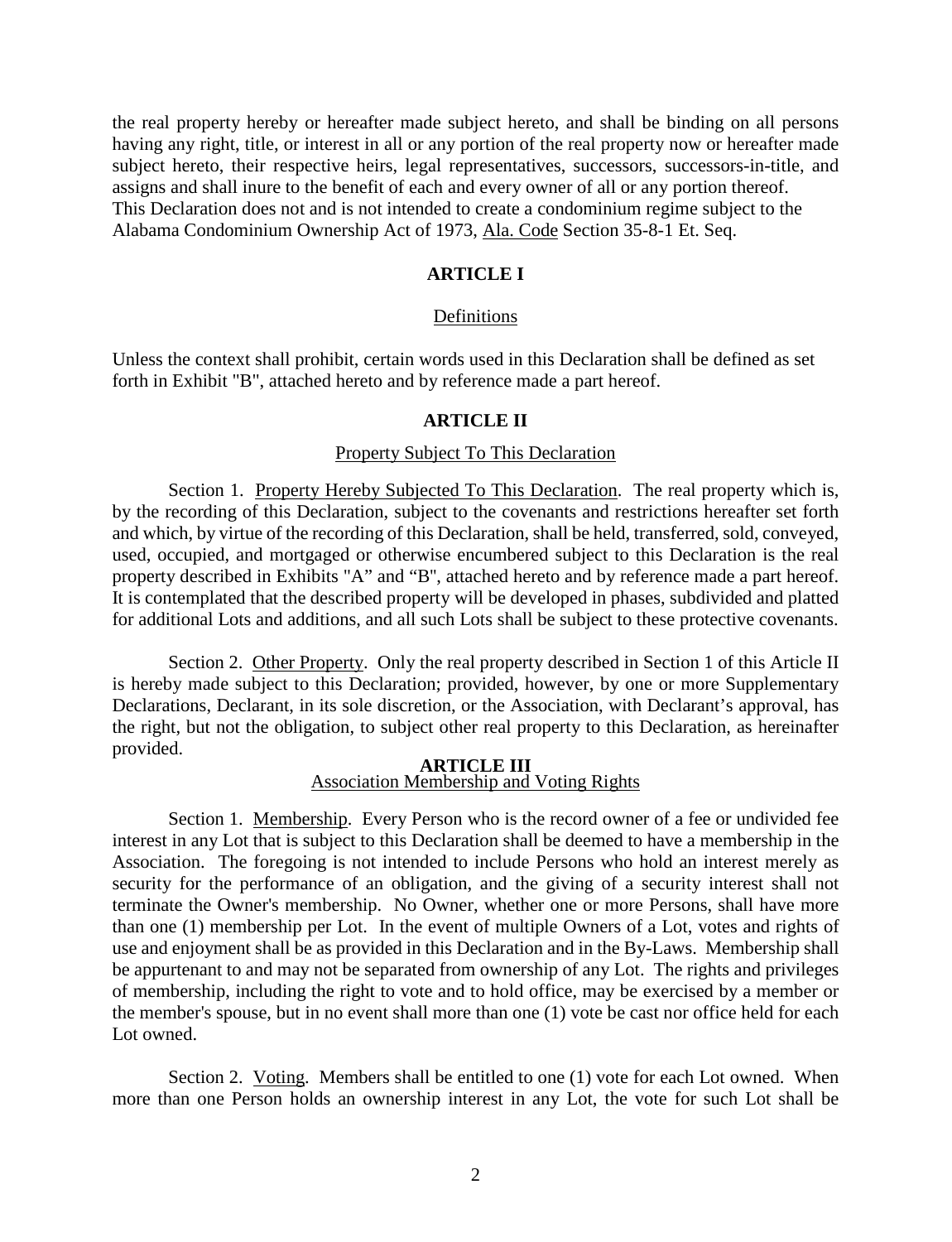exercised as those Owners themselves determine and advise the Secretary prior to any meeting. In the absence of such advice, the Lot's vote shall be suspended in the event more than one Person seeks to exercise it.

#### **ARTICLE IV**

#### Assessments

Section 1. Purpose of Assessment. The assessments provided for herein shall be used for the general purposes of promoting the recreation, health, safety, welfare, common benefit, and enjoyment of the Owners and occupants of Lots, including the maintenance of real and personal property, all as may be more specifically authorized from time to time by the Board of Directors.

Section 2. Creation of the Lien and Personal Obligation for Assessments. Each Owner of any Lot, by acceptance of a deed therefor, whether or not it shall be so expressed in such deed, covenants and agrees to pay to the Association: (a) annual assessments or charges; (b) special assessments, such assessments to be established and collected as hereinafter provided; and (c) specific assessments against any particular Lot which are established pursuant to the terms of this Declaration, including, but not limited to, reasonable fines as may be imposed in accordance with the terms of this Declaration. All such assessments, together with late charges, interest, not to exceed the maximum legal rate, costs, and reasonable attorney's fees actually incurred, shall be a charge on the land and shall be a continuing lien upon the Lot against which each assessment is made. Each such assessment, together with late charges, interest, costs, and reasonable attorney's fees actually incurred, shall also be the personal obligation of the person who was the Owner of such Lot at the time the assessment fell due. Each Owner shall be personally liable for his or her portion of each assessment coming due while he or she is the Owner of a Lot, and his or her grantee shall be jointly and severally liable for such portion thereof as maybe due and payable at the time of conveyance to the extent expressly assumed; provided, however, the liability of a grantee for the unpaid assessments of its grantor shall not apply to any first Mortgagee holder taking title through foreclosure proceedings or deed in lieu of foreclosure.

The Association shall, within five (5) days after receiving a written request therefore and for a reasonable charge, furnish a certificate signed by an officer of the Association setting forth whether the assessments on a specified Lot have been paid. A properly executed certificate of the Association as to the status of assessments on a Lot shall be binding upon the Association as of the date of issuance.

Assessments shall be levied equally on all Lots and shall be paid in such manner and on such dates as may be fixed by the Board of Directors which may include, without limitation, acceleration, upon ten (10) days' written notice, of the annual assessment for delinquents. Unless otherwise provided by the Board, the assessment shall be paid in annual installments.

Section 3. Computation. It shall be the duty of the Board to prepare a budget covering the estimated costs of operating the Association during the coming year, which shall include a capital contribution or reserve in accordance with a capital budget separately prepared. The Board shall cause the budget and the assessments to be levied against each Lot for the following year to be delivered to each member prior to the end of the current fiscal year. The budget and the assessment shall become effective unless disapproved at a meeting by a Majority of the total Association vote or by the Declarant (so long as the Declarant has an option unilaterally to subject additional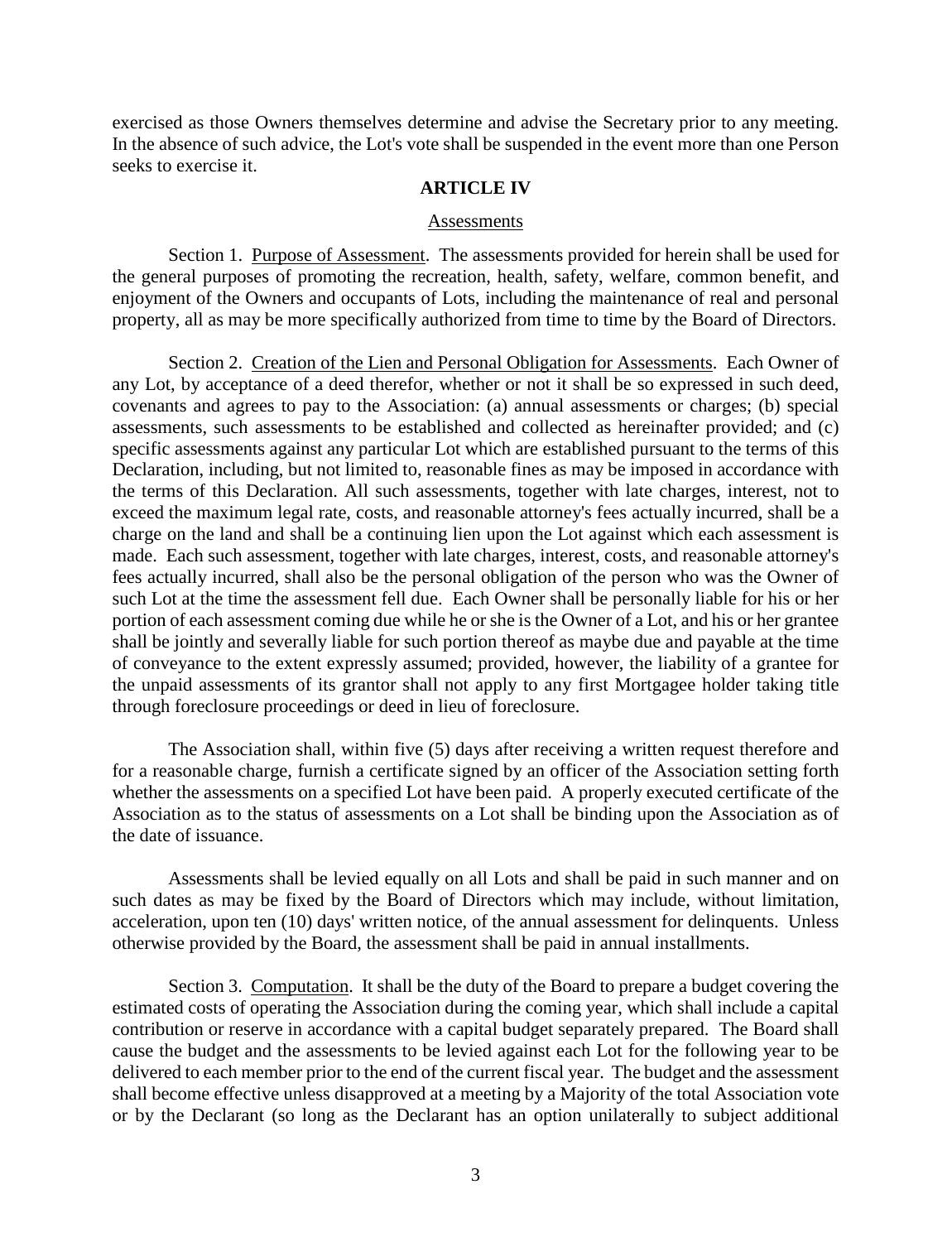property to this Declaration as provided in Article X hereof), Notwithstanding the foregoing, however, in the event the membership disapproves the proposed budget or the Board fails for any reason so to determine the budget for the succeeding year, then and until such time as a budget shall have been determined, as provided herein, the budget in effect for the then current year shall continue for the succeeding year.

Section 4. Special Assessments. In addition to the other assessments authorized herein, the Association may levy special assessments from time to time if approved by two-thirds (2/3) of the total Association vote and the Declarant (so long as the Declarant has not transferred its rights to the HOA). Special assessments shall be paid as determined by the Board, and the Board may permit special assessments to be paid in installments extending beyond the fiscal year in which the special assessment is imposed.

Section 5. Lien for Assessments. All sums assessed against any Lot pursuant to this Declaration, together with late charges, interest, costs, and reasonable attorneys' fees actually incurred, as provided herein, shall be secured by a lien on such Lot in favor of the Association. Such lien shall be superior to all other liens and encumbrances on such Lot, except for (a) liens for ad valorem taxes; or (b) liens for all sums unpaid on a first Mortgage or on any Mortgage to Declarant duly recorded in the land records of the county where the Community is located and ail amounts advanced pursuant to such Mortgage and secured thereby in accordance with the terms of such instrument.

All other persons acquiring liens or encumbrances on any Lot after this Declaration shall have been recorded in such records shall be deemed to consent that such liens or encumbrances shall be inferior to future liens for assessments, as provided herein, whether or not prior consent is specifically set forth in the instruments creating such liens and encumbrances.

Section 6. Effect of Nonpayment of Assessments: Remedies of the Association. Any assessments or installments thereof which are not paid when due shall be delinquent. Any assessment or installment thereof delinquent for a period of more than ten (10) days shall incur a late charge in an amount as the Board may from time to time determine. The Association shall cause a notice of delinquency to be given to any member who has not paid within ten (10) days following the due date. If the assessment is not paid within thirty (30) days, a lien, as herein provided, shall attach and, in addition, the lien shall include the late charge, interest, not to exceed the maximum legal rate, on the principal amount due, and all late charges from the date first due and payable, all costs of collection, reasonable attorney's fees actually incurred, and any other amounts provided or permitted by law. In the event that the assessment remains unpaid after sixty (60) days, the Association may, as the Board shall determine, institute suit to collect such amounts and to foreclose its lien. Each Owner, by acceptance of a deed or as s party to any other type of a conveyance, vests in the Association or its agents the right and power to bring all actions against him or her, personally, for the collection of such charges as a debt or to foreclose the aforesaid lien in the same manner as other liens for the improvement of real property. The lien provided for in this Article shall be in favor of the Association and shall be for the benefit of all other Owners. The Association, acting on behalf of the Owners, shall have the power to bid on the Lot at any foreclosure sale or to acquire, hold, lease, mortgage, or convey the same.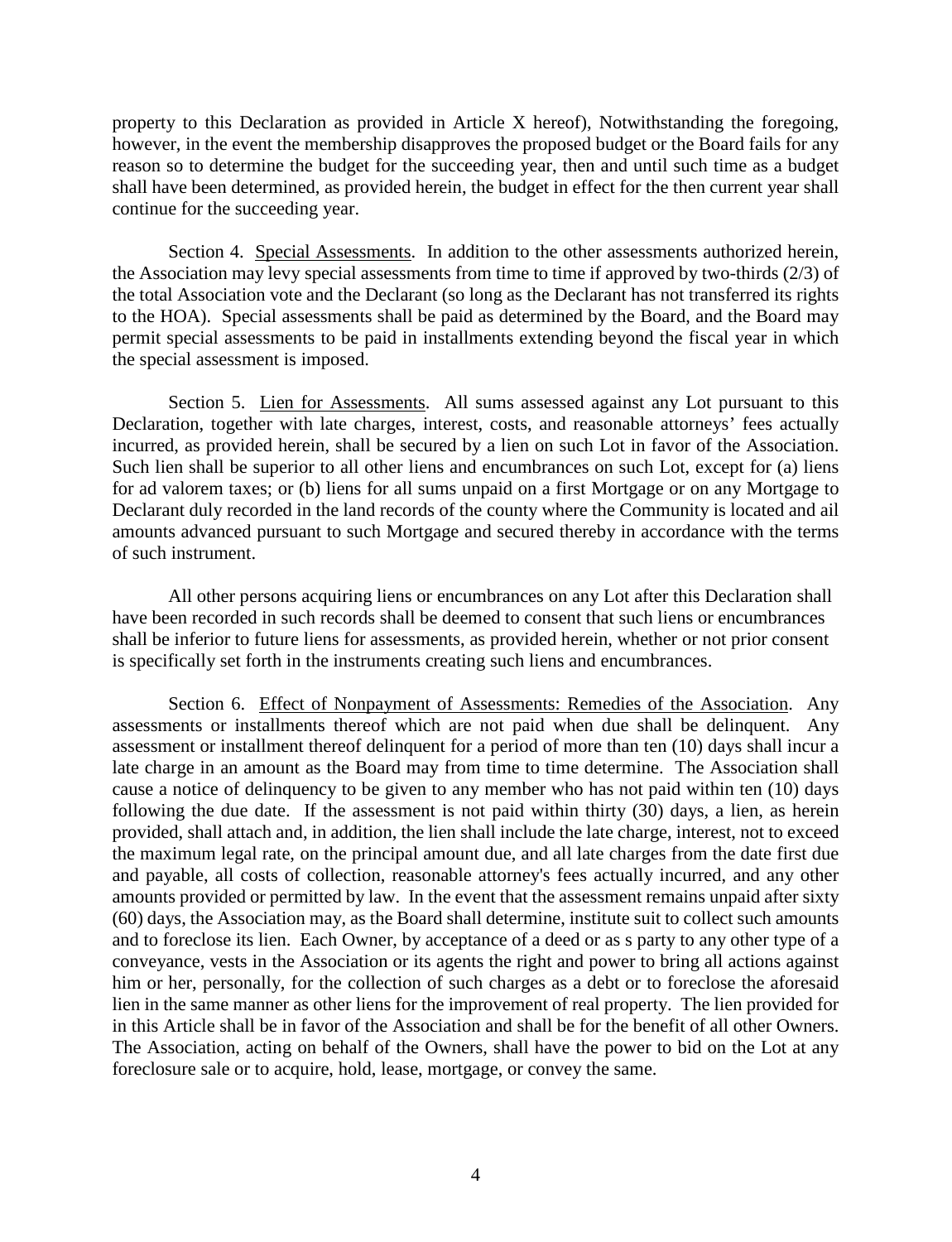No Owner may waive or otherwise exempt himself from liability for the assessments provided for herein, including, by way of illustration, but not limitation, abandonment of the Lot. No diminution or abatement of any assessment shall be claimed or allowed by reason of any alleged failure of the Association to take some action or perform some function required to be taken or performed by the Association under this Declaration or the By-Laws, or for inconvenience or discomfort arising from the making of repairs or improvements which are the responsibility of the Association, or from any action taken by the Association to comply with any law, ordinance, or with any meter or directive of any municipal or other governmental authority, the obligation to pay assessments being a separate and independent covenant on the part of each Owner.

All payments shall be applied first to costs and attorneys' fees, then to late charges, then to interest and then to delinquent assessments.

Section 7. Date of Commencement of Assessments. The assessments provided for herein shall commence as to a Lot subject to this Declaration on the first (1st) day of the month following the conveyance of such. Lot to a person other than the Declarant, Declarants successor in title/interest and/or a Builder/Developer designated and approved by Declarant. Assessments shall be due and payable in a manner and on a schedule specified as the Board of Directors may provide. Lots which have not been so conveyed and are still titled in the Declarant, or its successors and assigns, and/or a Builder/Developer designated and approved by Declarant shall NOT be subject to assessments on the same "per lot" basis as Lots titled to others. The first annual assessments shalt be adjusted according to the number of months then remaining in that fiscal year.

Section 8. Specific Assessments. The Board shall have the power to specifically assess pursuant to this Section as, in its discretion, it shall deem appropriate. Failure of the Board to exercise its authority under this Section shall not be grounds for any action against the Association or the Board of Directors and shall not constitute a waiver of the Board's right to exercise its authority under this Section in the future with respect to any expenses, including an expense for which the Board has not previously exercised its authority under this Section. Fines levied pursuant to Article XII, Section 1 of this Declaration and the costs of maintenance performed by the Association which the Owner is responsible for under Article V, Sections 1 and 2 of this Declaration shall be specific assessments. The Board may also specifically assess Lots for the following Association expenses, except for expenses incurred for maintenance and repair of items which are the maintenance responsibility of the Association as provided herein:

(a) Expenses of the Association which benefit less than all of the Lots may be specifically assessed equitably among all of the Lots which are benefited according to the benefit received.

(b) Expenses of the Association which benefit all Lots, but which do not provide an equal benefit to all Lots, may be assessed equitably among all Lots according to the benefit received.

Section 9. Budget Deficits During Declarant Control. For so long as the Declarant has the authority to appoint the directors and officers of the Association, Declarant may: (i) advance funds to the Association sufficient to satisfy the deficit, if any, between the actual operating expenses of the Association (but specifically not including an allocation for capital reserves), and the sum of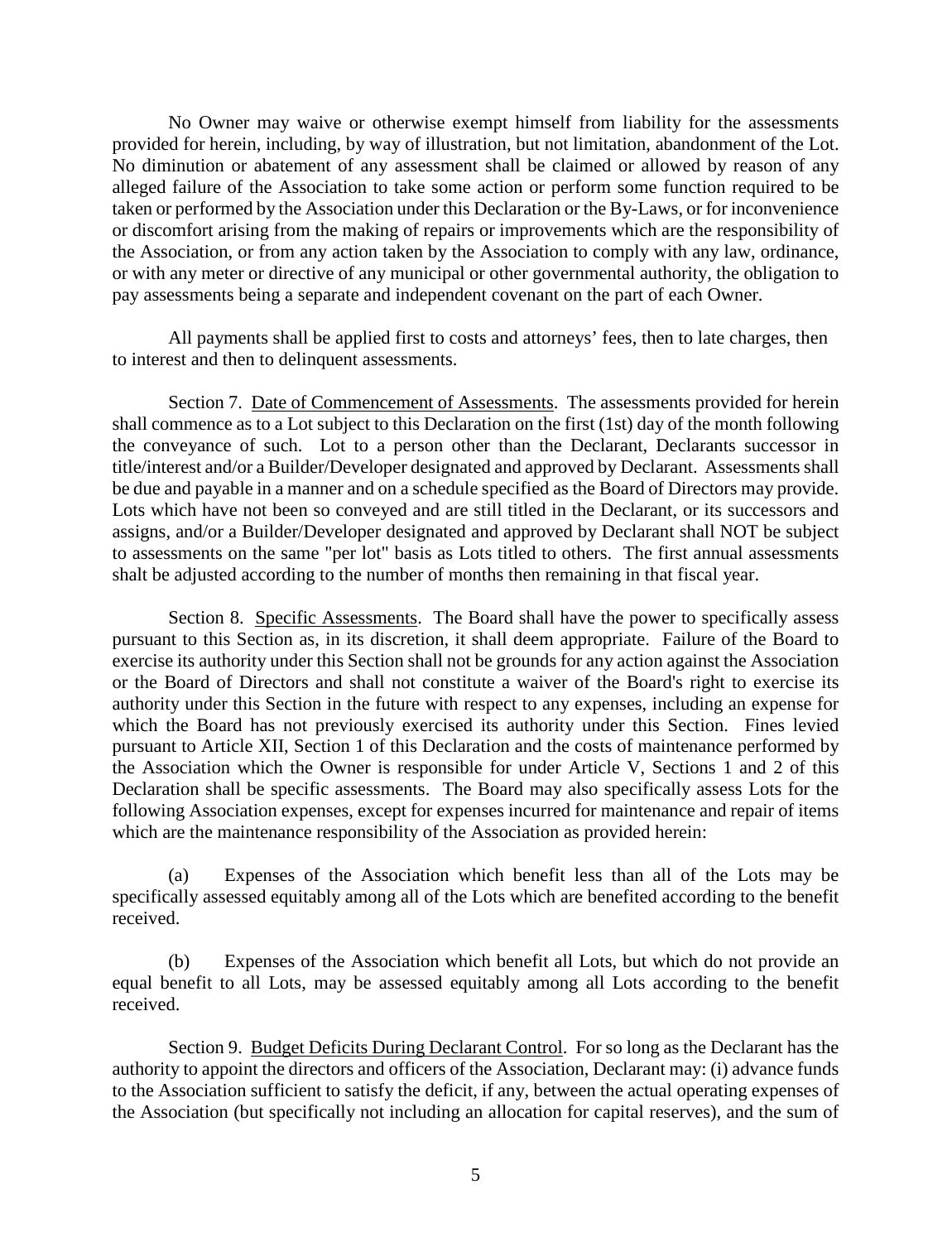the annual, special and specific assessments collected by the Association in any fiscal year, and such advances shall be evidenced by promissory notes from the Association in favor of the Declarant; or (ii) cause the Association to borrow such amount front a commercial lending institution at the then prevailing rates for such a loan in the local area of the Community. The Declarant in its sole discretion may guarantee repayment of such loan, if required by the lending institution, but no Mortgage secured by the Common Property or any of the improvements maintained by the Association shall be given in connection with such loan.

#### **ARTICLE V**

#### Maintenance; Conveyance of Common Property to Association

Section 1. Association's Responsibility. The Association shall maintain and keep in good repair the Common Property. This maintenance shall include, without limitation, maintenance, repair, and replacement, subject to any insurance then in effect, of all landscaping and improvements situated on the Common Property. The Association shall maintain the entry features at the main entrance of the Community and shall maintain and pay the expenses for water or electricity, if any, provided to all such entry features. The Association shall also maintain all medians located in the Community. All property outside of Lots located within the Community which was originally maintained by Declarant, any park, playground, clubhouse, pool, and fencing constructed by the Declarant or the Association shall be maintained by the Association. Declarant shall maintain all Common Property until conveyed to the Association.

Additionally, the Association may maintain the lawns and shrubbery of individual homes on such basis as it deems appropriate and assess each Owner for the cost of such maintenance, which costs shall be paid by Owner as billed. It is anticipated that such maintenance will be done only when the Association deems necessary.

The Association may, with a majority vote, construct such other amenities as deemed appropriate. All such construction shall require the approval of the Architectural Control Committee. In addition, the Association shall have the right, but not the obligation, to maintain other property not owned by the Association, whether within or without the Community, where the Board has determined that such maintenance would benefit all Owners.

In the event that the Association determines that the need for maintenance, repair; or replacement, which is the responsibility of the Association hereunder, is caused through the willful or negligent act of an Owner, his or her family, guests, lessees, or invitees, then the Association may perform such maintenance, repair or replacement at Owner's sole cost and expense, and all costs thereof shall be added to and become a part of the assessment to which such Owner is subject and shall become a lien against the Lot.

The foregoing maintenance shall be performed consistent with the Community-Wide Standard and shall conform to any applicable ordinances and regulations.

Section 2. Owner's Responsibility. Except as provided in Section 1 above, all maintenance of the Lot and all structures, parking areas, landscaping, and other improvements thereon shall be the sole responsibility of the Owner thereof, who shall maintain such Lot in a manner consistent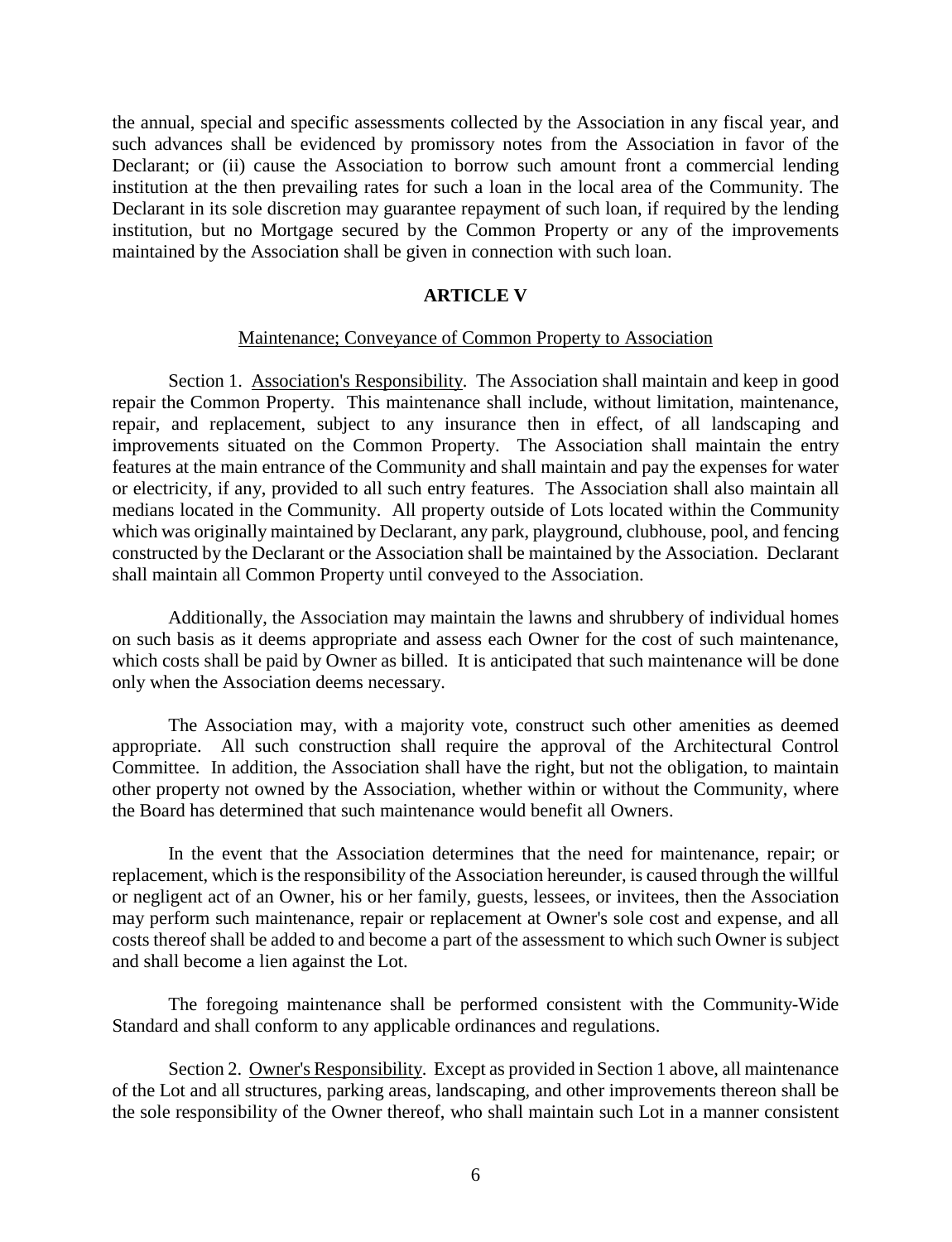with the Community-Wide Standard and this Declaration. In the event that the Board of Directors of the Association determines that any Owner has failed or refused to discharge properly his obligations with regard to the maintenance, repair or replacement of items for which he is responsible hereunder, the Association shall, except in an emergency situation, which shall be determined in the Association's sole discretion, give the Owner written notice of the Association's intent to provide such necessary maintenance, repair, or replacement at the Owner's sale cost and expense, The notice shall set forth with reasonable particularity the maintenance, repairs, or replacement deemed necessary. The Owner shall have fourteen (14) days after receipt of such notice within which to complete such maintenance, repair, or replacement, or, in the event that such maintenance, repair, or replacement is not capable of completion within a fourteen (14) day period, to commence such work which shall be completed within a reasonable time. If any Owner does not comply with the provisions hereof, the Association may provide any such maintenance, repair, or replacement at Owner's sole cost and expense, and all costs shall he added to and become a part of the assessment to which such Owner is subject and shall become, a lien against the Lot.

Section 3. Conveyance of Common Property by Declarant to Association. The Declarant may transfer or convey to the Association any personal property and any improved or unimproved real property, leasehold, easement, or other property interest which is or may be subjected to the terms of this Declaration. Such conveyance shall be accepted by the Association, and the property shall thereafter be Common Property to be maintained by the Association for the benefit of all or a part of its Members. Declarants shall not be required to make any improvements whatsoever to property to be conveyed and accepted pursuant to this Section.

Section 4. Party Walls and Party Fences.

(a) General Rules of Law to Apply. Each wall or fence built as a part of the original construction on the Lots which shall serve and separate any two (2) adjoining Lots shall constitute a party wall or fence and, to the extent not inconsistent with the provisions of this Section, the general rules of law regarding party walls and liability for property damage due to negligence or willful acts or omissions shall apply thereto.

(b) Sharing of Repair and Maintenance. The cost of reasonable repair and maintenance of a party wall or fence shall be shared by the Owners who make use of the wall or fence in equal proportions.

(c) Damage and Destruction. If a party wall or fence is destroyed or damaged by fire or other casualty, then to the extent that such damage is not covered by insurance and repaired out of the proceeds of insurance, any Owner who has used the wall may restore it, and if the other Owner or Owners thereafter make use of the wall, they shall contribute to the cost of restoration thereof in equal proportions without prejudice, however, to the right of any such Owners to call for a larger contribution from the others under any rule of law regarding liability for negligent or willful acts or omissions.

(d) Right to Contribution Runs With Land. The right of any Owner to contribution from any other Owner under this Section shall be appurtenant to the land and shall pass to such Owner's successors-in-title.

(e) Arbitration. In the event of any dispute arising concerning a party wall or fence, or under the provisions of this Section, each party shall appoint (1) arbitrator. Should any party refuse to appoint an arbitrator within ten (10) days after written request therefor by the Board of Directors, the Board shall appoint an arbitrator for the refusing party. The arbitrators thus appointed shall appoint one (1) additional arbitrator and the decision by a majority of all three (3)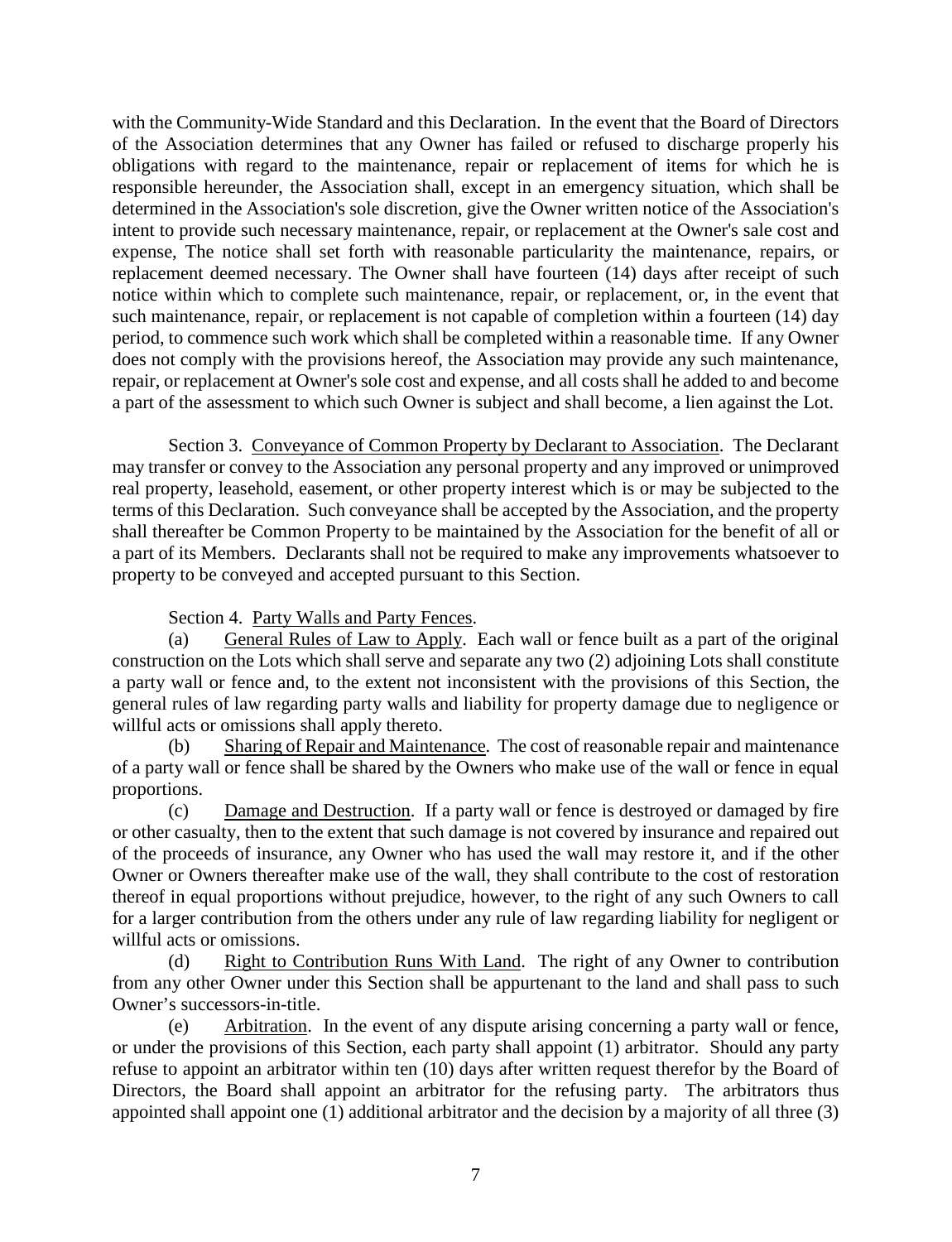arbitrators shall be binding upon the parties and shall be a condition precedent to any right of legal action that either party may have against the other.

# **ARTICLE VI**

#### Use Restrictions and Rules

Section 1. General. This Article, beginning at Section 2, sets out certain use restrictions which must be complied with by all Owners and Occupants, These use restrictions may only be amended in the manner provided in Article XIII, Section 4, hereof regarding amendments of this Declaration. In addition, the Board may, from time to time, without consent of the Owners, promulgate, modify, or delete other use restrictions and rules and regulations applicable to the Community. Such use restrictions and rules shall be distributed to all Owners prior to the date that they are to become effective and shall thereafter be binding upon all Owners and Occupants until and unless overruled, canceled, or modified in a regular or special meeting by a Majority vote of the Association entitled to vote thereon and the consent of Declarant (so long as the Declarant has not transferred its rights to the HOA).

Section 2. Residential Use. All Lots shall be used for single-family residential purposes exclusively. No business or business activity shall be carried on in or upon any Lot at any time except with the written approval of the Architectural Control Committee. Leasing of a Lot shall not be considered a business or business activity. However, the Board may permit a Lot to be used for business purposes so long as such business, in the sole discretion of the Board, does not otherwise violate the provisions of the Declaration or By-Laws, does not create a disturbance and does not unduly increase traffic flow or parking congestion and is allowed as a home occupation by ordinances of the City of Huntsville or Madison County district. The Board may issue rules regarding permitted business activities. No structure of a temporary character including, without limitation, a trailer, basement, tent, shack, garage, barn, recreational vehicle, or other outbuilding shall be used on any Lot at any time as a residence, either temporarily or permanently.

 Section 3. Signs. No sign of any kind shall be erected by an Owner or occupant of a Lot within the Community without the prior written consent of the Architectural Control Committee. Notwithstanding the foregoing, the Board shall have the right to erect reasonable and appropriate signs, "For Sale and "For Rent", of not more than five (5) square feet and consistent with the Community-Wide Standard upon any Lot and any builder may erect one (1) sign not larger than ten (10) square feet to advertise the property during the construction and sale period. This restriction shall not apply to entry signs or signs advertising the property for sale placed by the Declarant. The provisions of this Section shall not apply to any Person holding a Mortgage who becomes the Owner of any Lot as purchaser at a judicial or foreclosure sale conducted with respect to a first Mortgage or as transferee pursuant to any proceeding in lieu thereof.

Section 4. Vehicles. The term "vehicles," as used herein, shall include, without limitation, motor homes, ATVs, boats, trailers, motorcycles, mini-bikes, scooters, go-carts, trucks, campers, buses, vans, recreational vehicles, tractors, mowers and automobiles. All vehicles shall be parked within garages or driveways. Parking of any vehicle in yards or on unpaved areas is prohibited.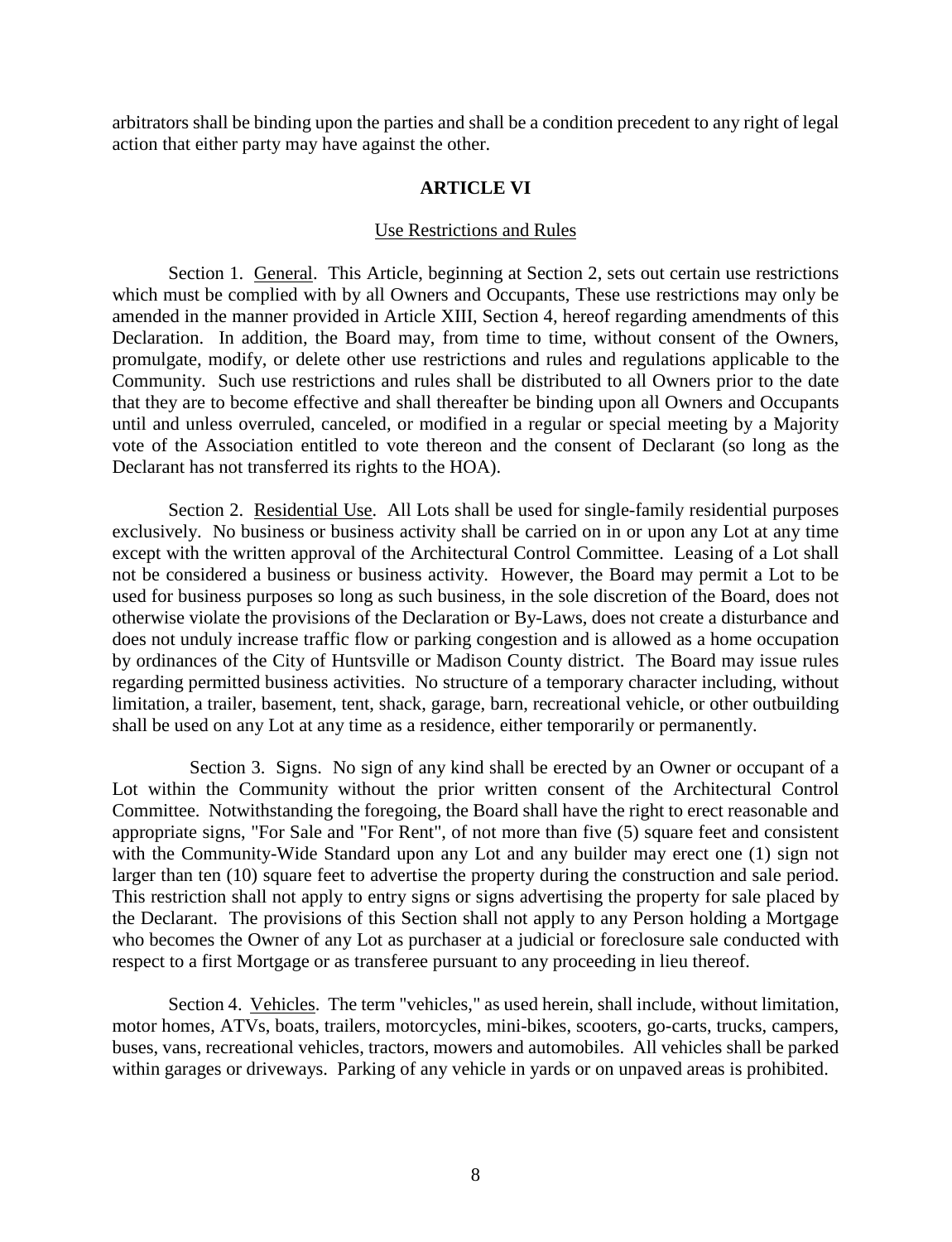No vehicle may be left upon any portion of the Community, except in a garage or other area designated by the Board, for a period longer than five (5) days if it is unlicensed or if it is in a condition such that it is incapable of being operated upon the public highways. After such five (5) day period, such vehicle shall be considered a nuisance and may be removed from the Community, No vehicle, boat, trailer, bus, camper, recreational vehicle, motor home, tractor, mower or mobile home shall be temporarily kept or stored in the Community for any period in excess of two (2) weeks unless kept in a garage or other area designated by the Board; vehicles parked in violation of this provision shall be considered a nuisance and may be removed from the Community. Trucks with mounted campers that are an Owner's or occupant's primary means of transportation shall not be considered recreational vehicles, provided they are used on a regular basis for transportation and the camper is stored out of public view upon removal. No eighteen wheel trucks or the cabs of such trucks shall be parked, kept or stored within the Community, and if so parked, kept, or stored shall be considered a nuisance and may be removed from the Community.

No motorized vehicles shall be permitted on pathways or unpaved Common Property except for public safety vehicles and vehicles authorized by the Board.

Section 5. Leasing. Lots may be leased for residential purposes only. All leases shall have a minimum term of six (6) months. All leases shall require, without limitation, that the tenant acknowledge receipt of a copy of the Declaration, By-laws, use restrictions and rules and regulations of the Association. The lease shall also obligate the tenant to comply with the foregoing and shall provide that in the event of noncompliance, the Board, in addition to any other remedies available to it, may evict the tenant on behalf of the Owner and specifically assess all costs associated therewith against the Owner and the Owner's property, it being the Owner's ultimate responsibility for tenant's behavior and all assessments due for the Lot.

Section 6. Occupants Bound. All provisions of the Declaration, By-Laws, and of any rules and regulations, use restrictions or design guidelines promulgated thereto which govern the conduct of Owners and which provide for sanctions against Owners shall also apply to all Occupants even though Occupants are not specifically mentioned. Fines may be levied against Owners or Occupants. If a fine is first levied against an Occupant and is not paid timely, the fine may then be levied against the Owner.

Section 7. Animals and Pets. No animals, livestock, or poultry of any kind may be raised, bred, kept, or permitted on any Lot without the prior written consent of the Architectural Control Committee, with the exception of dogs, cats, or other usual and common household pets in reasonable number, as determined by the Board, and not to exceed a total of three (3) pets per Lot at any time; provided, however, those pets which are permitted to roam free, or in the sole discretion of the Board, endanger health, make objectionable noise, or constitute a nuisance or inconvenience to the Owners or occupants or the owner of any property located adjacent to the Community may be removed by the Board, No pets shall be kept, bred or maintained for any commercial purpose. Dogs which are household pets shall be on a leash or otherwise confined in a manner acceptable to the Board at all times whenever they are outside the boundary of an Owner's Lot. Without prejudice to the Board's right to remove any such household pets, no household pet that has caused damage or injury may be walked in the Community. Animal control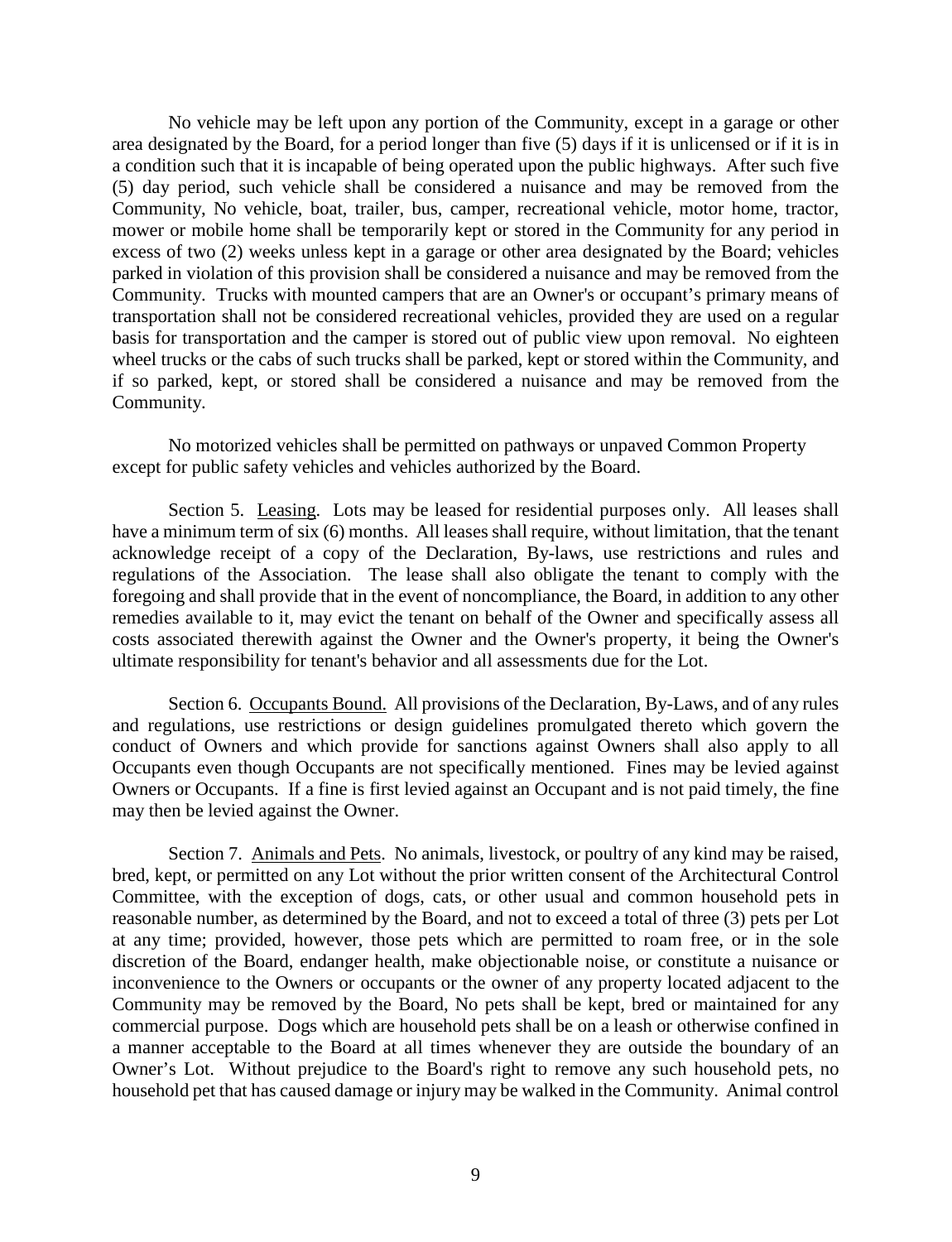authorities shall be permitted to enter the Community to patrol and remove pets. Pets shall be registered, licensed and inoculated as required by law.

Section 8. Nuisance. It shall be the responsibility of each Owner and Occupant to prevent the development of any unclean, unhealthy, unsightly, or unkempt condition of his or her property. No building shall be permitted to stand with its exterior in an unfinished condition for longer than six (6) months after commencement of construction. No property within the Community shall be used, in whole or in part, for the storage of any property or thing that will cause such Lot to appear to be in an unclean or untidy condition or that will be obnoxious to the eye; nor shall any substance, thing, or material be kept that will emit foul or obnoxious odors or that will cause any noise or other condition that will or might disturb the peace, quiet, safety, comfort, or serenity of the Occupants of surrounding property. No obnoxious or offensive activity shall be carried on within the Community, nor shall anything be done tending to cause embarrassment, discomfort, annoyance, or nuisance to any person using any property within the Community. There shall not be maintained any plants or animals or devices or things of any sort whose activities or existence in any way is noxious, dangerous, unsightly, unpleasant, or of a nature as may diminish or destroy the enjoyment of the Community. Without limiting the generality of the foregoing, no speaker, horn, whistle, siren, bell, amplifier or other Sound device, except such devices as may be used exclusively for security purposes, shall be located, installed or maintained upon the exterior of any Lot unless required by law.

Section 9. Unsightly or Unkempt Conditions. The pursuit of hobbies or other activities, including specifically, without limiting the generality of the foregoing, the assembly and disassembly of motor vehicles and other mechanical devices, which might tend to cause disorderly, unsightly, or unkempt conditions, shall not he pursued or undertaken in any part of the Community.

Section 10. Architectural Standards. No exterior construction, alteration, addition, or erection of any nature whatsoever shall be commenced or placed upon any part of the Community, except such as is installed by the Declarant, or as is approved in accordance with this Section, or as is otherwise expressly permitted herein. No exterior construction, addition, erection, or alteration shall be made unless and until plans and specifications showing at least the nature, kind, shape, height, materials, colors, and location shall have been submitted in writing to and approved by an Architectural Control Committee established by the Board. The Board may employ, for the Architectural Control Committee, architects, engineers, or other persons necessary to enable the Committee to perform its review. The Architectural Control Committee may, from time to time, delegate any of its rights or responsibilities hereunder to one (1) or more duty licensed architects or other qualified Persons, which shall have full authority to act on behalf of the committee for all matters delegated. Written design guidelines and procedures shall be promulgated for the exercise of this review, which guidelines may provide for a review fee. For so long as Declarant has not transferred its rights to the HOA, Declarant shall have the right to appoint all members of the Architectural Control Committee. Upon the surrender in writing of such right, the Board shall appoint the members of the Architectural Control Committee.

Plans and specifications are not approved for engineering or structural design or quality of materials, and by approving such plans and specifications neither the Architectural Control Committee, the members thereof, nor the Association assumes liability or responsibility therefor,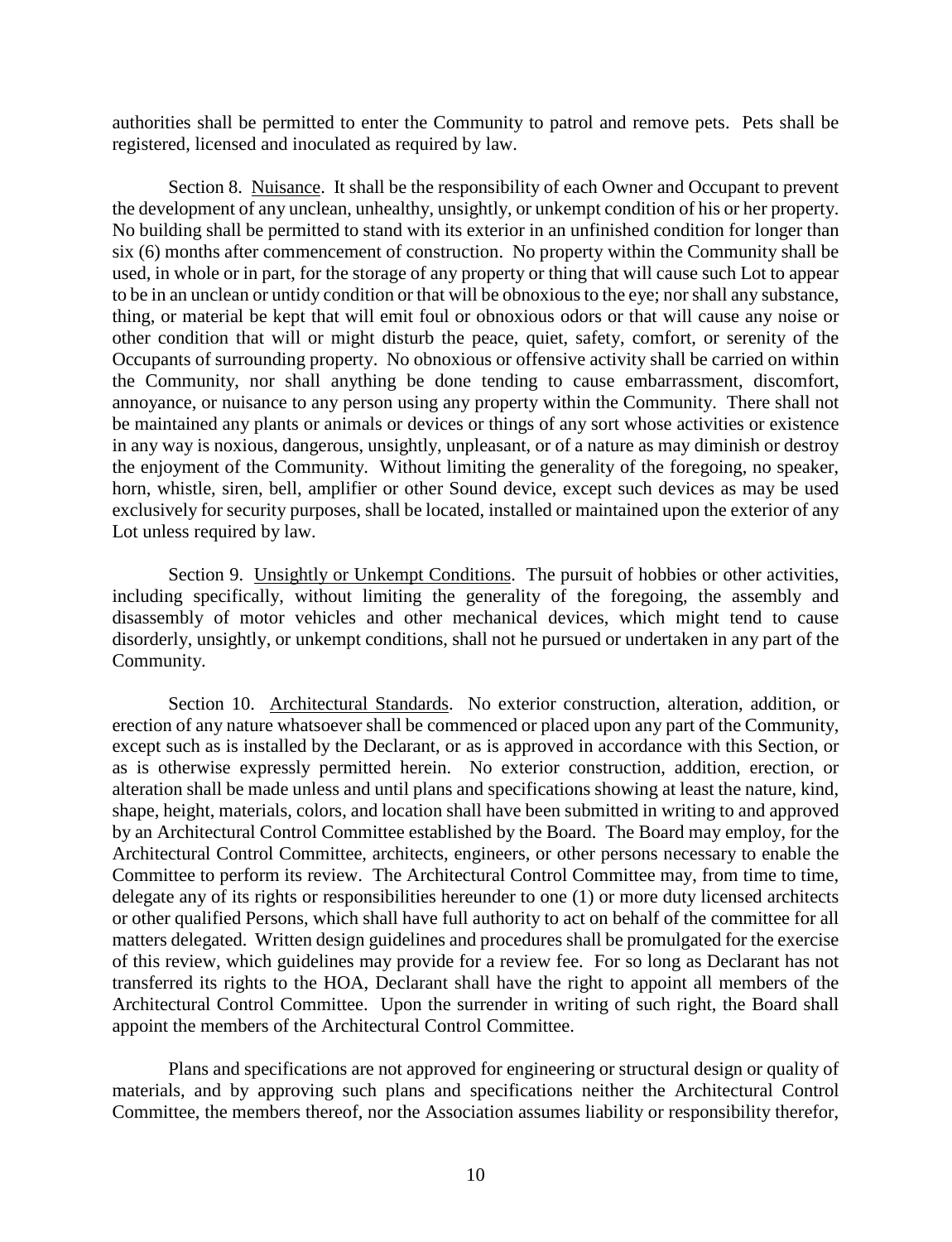nor for any defect in any structure constructed from such plans and specifications. Neither Declarant, the Association, the Architectural Control Committee, the Board, nor the officers, directors, members, employees, and agents of any of them shall be liable in damages to anyone submitting plans and specifications to any of them for approval, or to any Owner of property affected by these restrictions by reason of mistake in judgment, negligence, or nonfeasance arising out of', or in connection with the approval or disapproval or failure to approve or disapprove any such plans or specifications. Every person who submits plans or specifications and every Owner agrees that he will not bring any action or suit against Declarant, the Association, the Architectural Control Committee, the Board, or the officers, directors, members, employees, and agents of any of them to recover any such damages and hereby releases, remises, quit-claims, and covenants not to sue for all claims, demands, and causes of action arising out of or in connection with any judgment, negligence, or nonfeasance and hereby waives the provisions of any law that provides that a general release does not extend to claims, demands, and causes of action not known at the time the release is given.

Section 11. Antennas. No exterior antennas of any kind shall be placed, allowed, or maintained upon any portion of the Community, including any Lot, without the prior written consent of the Board or its designee. Satellite dishes will be allowed only with prior approval of the Architectural Control Committee and must include location, size, and color and shall not be visible from the street on which house fronts.

Section 12. Tree removal. No trees shall be removed without the express consent of the Board or its designee, except for (a) diseased or dead trees; (b) trees needing to be removed to promote the growth of other trees; or (c) for safety reasons.

Section 13. Drainage. Catch basins and drainage areas are for the purpose of natural flow of water only. No obstructions or debris shall be placed in these areas. No Owner or occupant of a Lot may obstruct or re-channel the drainage flows after location and installation of drainage males, storm sewers, or storm drains. Declarant hereby reserves a perpetual easement across all Community property for the purpose of altering drainage and water flow. Rights exercised pursuant to such reserved easement shall be exercised with a minimum of interference to the quiet enjoyment of affected property. Reasonable steps shall be taken to protect such property, and damage shall be repaired by the Person causing the damage at its sole expense.

Section 14. Sight Distance at Intersections. No fence, wall, hedge, or shrub planting which obstructs sight lines at elevations between two (2) and six (6) feet above the roadways shall be placed or permitted to remain on any corner Lot within the triangular area formed by the street property lines and a line connecting them at points twenty-five (25) feet from the intersection of the street lines, or in the case of a rounded property corner front the intersection of the street property lines extended. The same sight line limitations shall apply on any Lot within ten (10) feet from the intersection of a street property line with the edge of a driveway or alley pavement. No tree shall be permitted to remain within such distances of such intersections unless the foliage line is maintained at sufficient height to prevent obstruction of such sight lines.

Section 15. Garbage Cans, Woodpiles, Etc. All woodpiles, swimming pool pumps, filters and related equipment, and other similar items shall be located or screened so as to be concealed from view of neighboring streets and property and shall be kept in a clean and sanitary condition.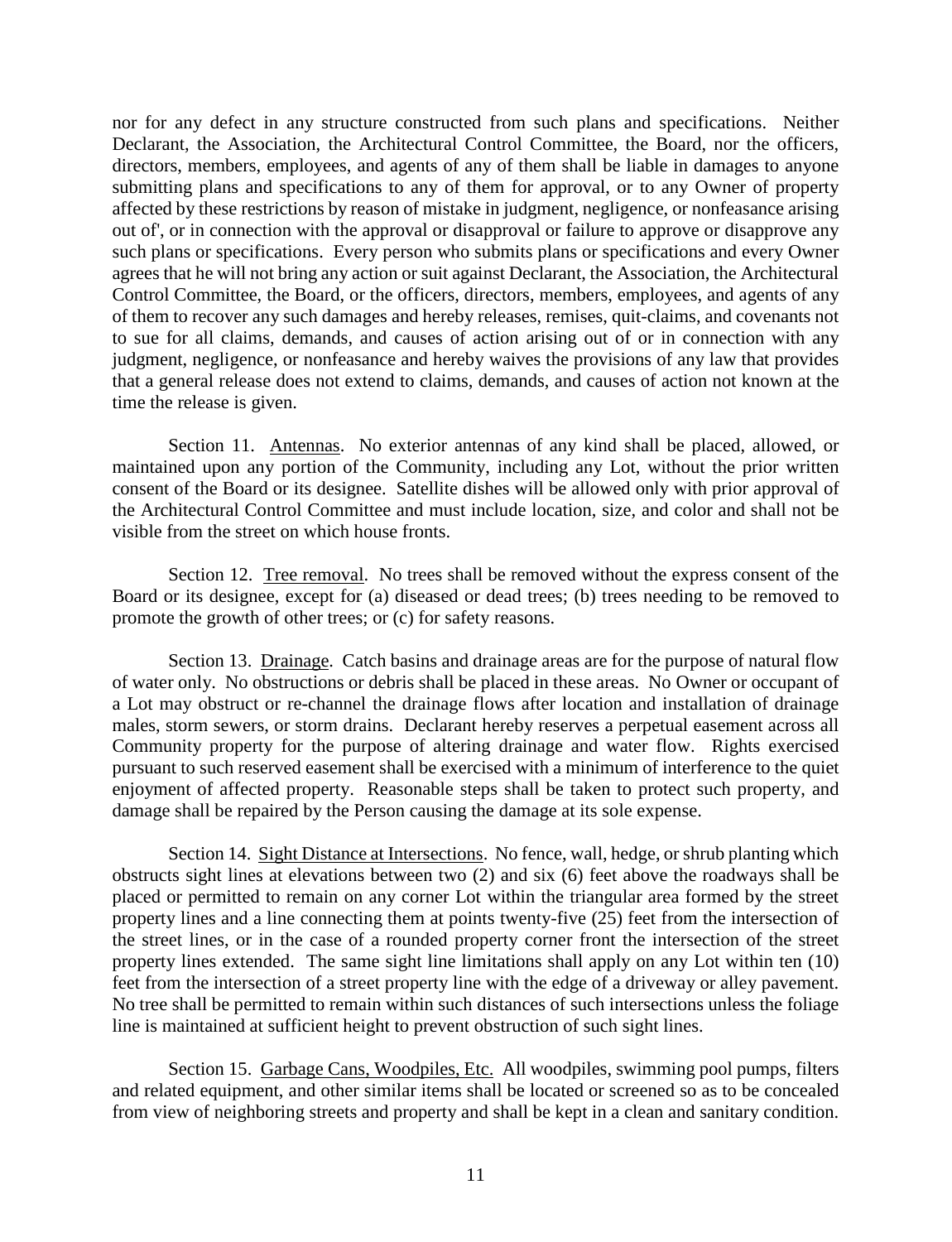All garbage cans shall be located in an area adjacent to any garage on the Property or such other location that is concealed from the view of neighboring streets and property and shall be kept in an orderly and sanitary condition. All construction debris, rubbish, trash, and garbage shall be regularly removed and shall not be allowed to accumulate. Trash, garbage, debris, or other waste matter of any kind may not be burned within the Community.

Section 16. Subdivision of Lot. No Lot shall be subdivided or its boundary lines changed except with the prior written approval of the Board or its designee. Declarant, however, hereby expressly reserves the right to alter any Lot or Lots owned by Declarant. Any such division or boundary line change shall not be in violation of the applicable subdivision and zoning regulations.

Section 17. Guns. The use of firearms in the Community is not permitted. The term "firearms" shall include 'BB" guns, pellet guns and small firearms of all types.

Section 18. Fences. No fence shall be placed, erected, allowed, or maintained upon any portion of the Community, including any Lot, without the prior consent of the Architectural Control Committee, No fence shall be located closer to the front property line of any Lot than the midway point of the home front section without the prior consent of the Architectural Control Committee.

It is the responsibility of each Owner to maintain fences located along their Lot lines, except where the fence is located between lots, then, it is the responsibility of each Owner to pay one-half (1/2) the cost of maintenance of said fence. In the event any Owner shall fail to maintain their fence after notice by the Association, then, the Association may make such repairs and charge the Owner the cost of such repair plus a twenty-five (25%) service fee, any damage done to the fencing shall be repaired solely at the expense of the Owner, who, or whose agents or invitees caused such damage.

All fencing is required to be stained using a color determined by the Declarant and which shall be approved by the Architectural Control Committee in writing prior to application. No chain link fencing shall be permitted. All fences shall be wood, brick, wrought iron or vinyl

Section 19. Utility Lines. No overhead utility lines, including lines for cable television, shall be permitted within the Community, except for temporary lines as required during construction and lines installed by or at the request of Declarant.

Section 20. Air Conditioning Units and Utility Meters. Except as may be permitted by the Architectural Control Committee, no window air conditioning units may be installed. No air conditioning apparatus, utility meter or unsightly projection shall be attached to the front of any dwelling unless hidden from view of the street by fence or landscaping.

Section 21. Artificial Vegetation, Exterior Sculpture and Other Outdoor Features. No artificial vegetation shall be permitted on the exterior of any property. All exterior features including but not limited to sculptures, fountains, columns, balusters, flags other than the American flag, flag poles and other similar items must be approved by the Architectural Control Committee prior to construction.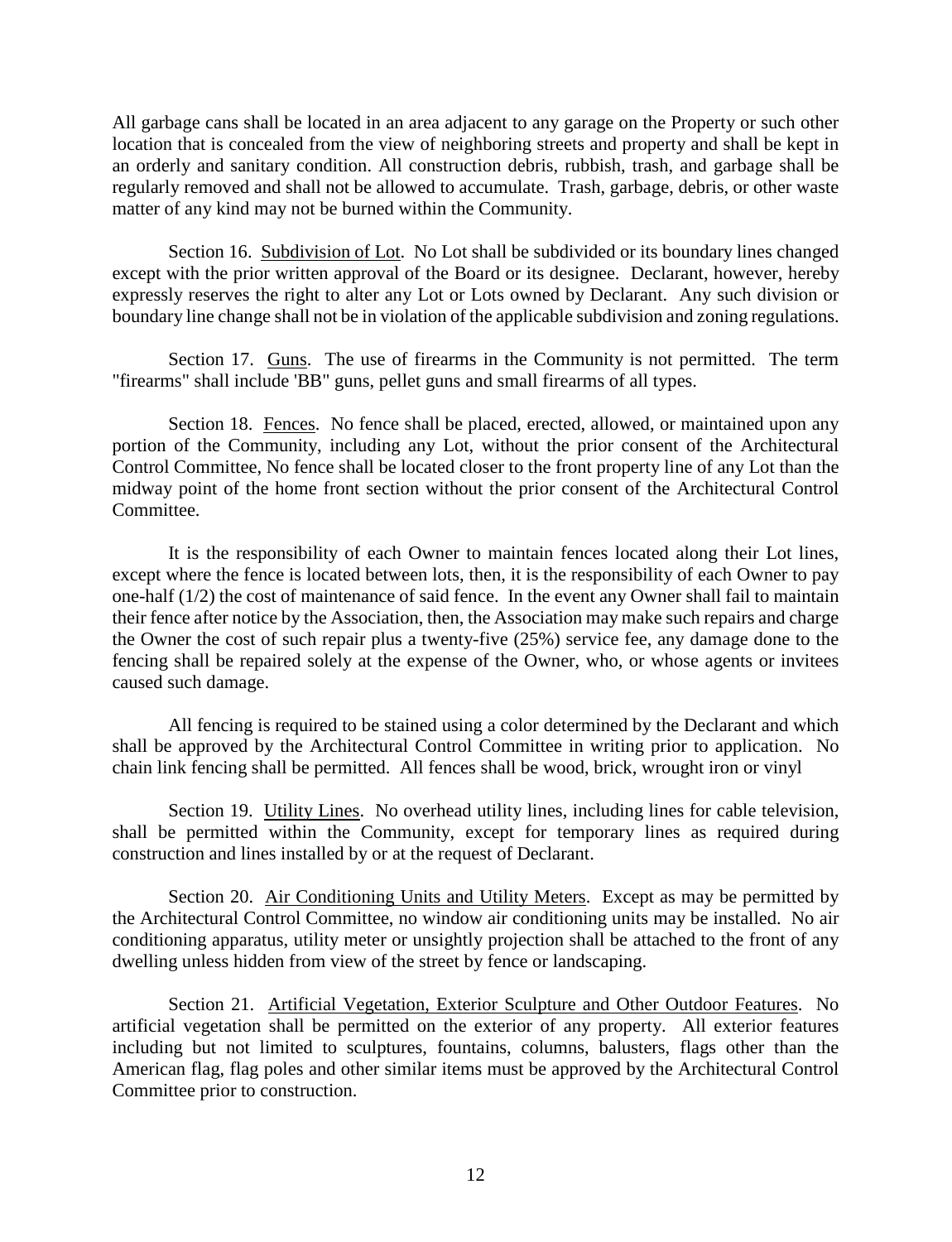Section 22. Energy Conservation Equipment. No solar energy collector panels or attendant hardware, windmills or other energy conservation equipment shall be constructed or installed unless they are an integral and 'harmonious part of the architectural design of a structure, as determined in the sole discretion of the Architectural Control Committee.

Section 23. Swimming Pools. In-ground swimming pools and spas are permitted and must be located in the rear of property only. Above ground swimming pools shall not be permitted.

Section 24. Lighting. Except for approved lighting as originally installed on a residence, exterior lighting visible from the street shall not be permitted, except for (a) one (1) decorative post light; (b) a street light in conformity with an established street lighting program for the Community: (c) seasonal decorative lights for (i) a sixty (60) day period beginning on September 14 each year, and (ii) a sixty (60) day period beginning on November 14 of each year; (d) front house illumination of model homes; or (e) or such other lighting approved by the Architectural Control Committee.

Section 25. Exteriors. The exterior of all improvements within the Community shall be established and approved by the Architectural Control Committee, All exteriors must be approved by the Architectural Control Committee prior to construction. No Owner shall alter or change any part of the exterior of the improvements, including, but not limited to, the roof type, color of shingles, stone, brick and siding type or color without the prior written consent of the Architectural Control Committee. All exteriors of all homes shall be a mix of stone, brick and siding. All roofs of all homes shall be constructed with architectural shingles.

Section 26. Window Coverings. The portion of all window coverings visible from the exterior of any dwelling shall be white or off-white unless otherwise prior approved by the Architectural Control Committee.

Section 27. Minimum Building Size. All Dwellings shall contain a minimum of heated living space, which specifically exclude, without limitation, open porches, garages and unfinished storage areas. The minimum building size of a Dwelling shall not be less than 2,500 square feet.

Section 28. Setback Lines. All setbacks will be in accordance with the plat and any governmental requirements.

Section 29. Mailboxes. All mailboxes, erected on any Lot, must conform to one standard design. A design will be provided and approved by the Architectural Control Committee and such design will be made available to the Owner upon approval of building plans for the Lot by the Architectural Control Committee,

Section 30. Propane Gas Tanks. Propane gas tanks or cylinders shall not be permitted on any Lot above ground without the prior written consent of the Architectural Control Committee.

Section 31. Gardens. No vegetable gardens, compost gardens, greenhouses or other food source planting shall be allowed in the front or on the sides of any residence on any Lot. Any of the above must not be visible from the street.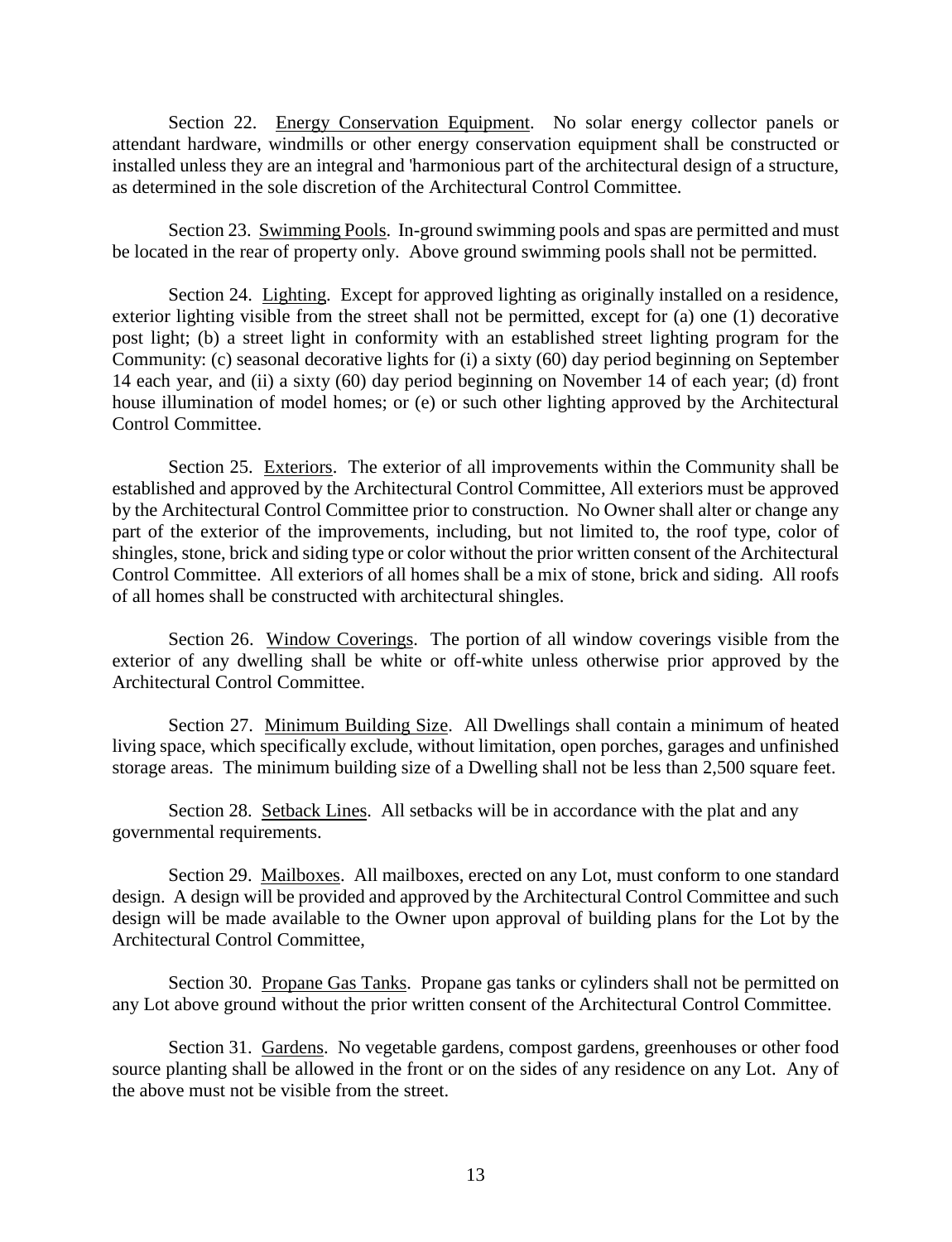Section 32. Oil and Mineral Operations. No oil drilling, oil development operations, oil refining, quarrying or mining operations of any kind shall be permitted on any Lot, nor shall oil wells, tanks, tunnels, mineral excavations or shafts be permitted on any Lot. No derrick or other structure designed for use in boring for oil, or any other substances, shall be erected, maintained or permitted on any Lot.

Section 33. Sidewalks. A sidewalk meeting the requirements of the subdivision and if necessary, any governmental agency shall be installed along the street fronting each Lot by the Owner prior to the issuance of a certificate of occupancy for any improvement located on such Lot. Sidewalks shall not be altered or obstructed by any Owner or Occupant. Any sidewalk located on a Lot shall be maintained by the Owner.

Section 34. Driveways. All driveways must be concrete unless approved by the Architectural Control Committee prior to construction. No asphalt driveways are permitted.

Section 35. Intentionally Deleted.

Section 36. Swing Sets, Trampolines and Swimming Pools. All swing sets and trampolines shall be located in the rear or side yards of the Lot, and shall not be visible from the street. Owner agrees to indemnify and hold Declarant harmless for any injury or damage which may result. Except as may be permitted by the Architectural Control Committee, above ground swimming pools shall not be erected.

Section 37. Temporary Structures. No temporary structures of any kind shall be permitted to remain on any Lot; however, this provision shall not apply to Lots owned by the Declarant. No temporary structures, including storage buildings/units shall be allowed without written approval from the Architectural Control Committee.

Section 38. Intentionally deleted.

Section 39. Existing Improvements. Improvements existing in the Community as of the date of this Declaration shall not be subject to the terms and conditions set forth in this Article VI; provided, however, that any changes, modifications or alterations of such improvements shall be subject to the terms of this Article VI.

# **ARTICLE VII**

# Architectural Control Committee

Section 1. Committee Composition. The Architectural Control Committee shall consist of not less than three (3) nor more than five (5) persons, each of whom shall be appointed or elected as provided in Section 2 below. The members of the Architectural Control Committee may, but shall not be required to be, members of the Association or Owners of any Lot or Dwelling. The term of office for each member of the Architectural Control Committee shall be three (3) years (coinciding with the fiscal year of the Association), except as provided in Section 2(d) below. Each Owner, by acceptance of a deed to or other conveyance to a Lot or Dwelling, shall be deemed to ratify the provision of Section 2 below.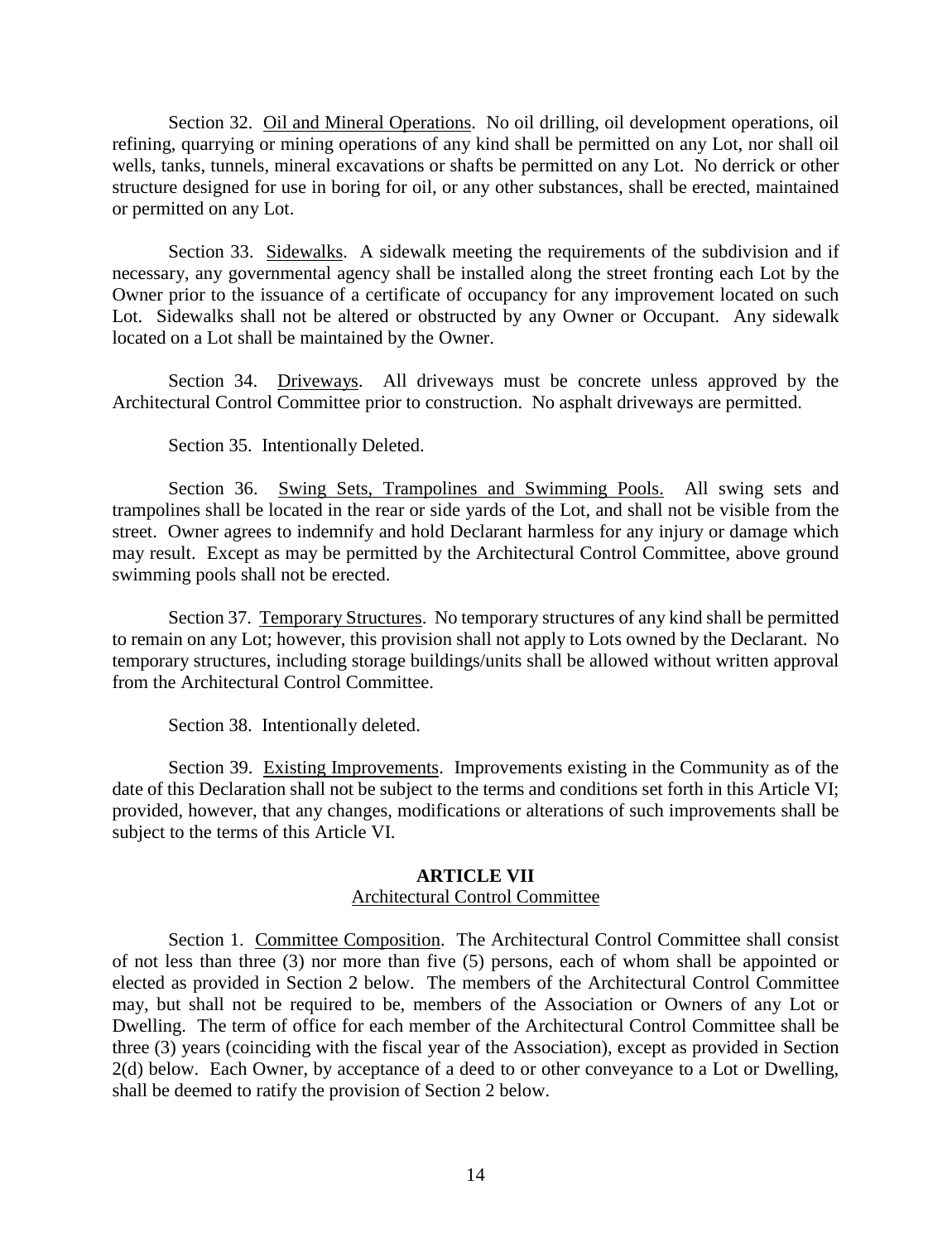Section 2. Appointment and Removal of Architectural Control Committee Members.

(a) Until such time as Declarant transfers its rights to the HOA, or until such earlier date as Declarant may elect, in Declarant's sole discretion, Declarant shall have the sole and exclusive right to appoint and remove all the members of the Architectural Control Committee.

(b) At such time as Declarant no longer owns any portion of the dwelling or, upon Declarant's written notice to the Association that it no longer desires to exercise the right to appoint and remove members of the Architectural Control Committee as Provided in Section 2(a) above, then the members of the Architectural Control Committee shall be appointed by the Association,

(c) Any member of the Architectural Control Committee may be removed, with or without cause, by (i) Declarant, in its sole discretion, during the period of time that the provision of Section 2(a) above are in effect or (ii) the Association, in the event the provision of Section(b) above are in effect. In the event of death or resignation of a member of the Architectural Control Committee, then Declarant, in the event the provisions of Section 2(a) above are applicable, or the Association, in the event the provisions of Section 2(b) above are applicable, as the case may be, shall appoint a substitute member of the Architectural Control Committee to fill the vacancy of such deceased or resigning member for the remainder of the terms of such former member.

(d) The Declarant shall appoint the initial Architectural Control Committee for terms ranging from one (1) to three (3) years each, in Declarant's sole discretion. At the expiration of the term of office of each respective member of the initial Architectural Control Committee, Declarant, in the event the provisions of Section 2(a) are applicable, or the Association, in the event the provisions of Section 2(b) are applicable, shall appoint a successor of such member for a period of three (3) years.

Section 3. Procedure and Meetings. The Architectural Control Committee shall select a chairman and him or her, or in his or her absence, the vice-chairman, shall be the presiding officer at all meetings of the Architectural Control Committee. The Architectural Control Committee shall meet as necessary as well as upon call of the chairman or vice- chairman, and all such meetings shall be held at such places as may be designated by the chairman or vice chairman. A majority of the total number of members of the Architectural Control Committee shall constitute a quorum of the Architectural Control Committee for the transaction of business and the affirmative vote of a majority of those present in person or by proxy at a meeting of the Architectural Control Committee shall constitute the action of the Architectural Control Committee on any matter which comes before it, the Architectural Control Committee is authorized to retain the services of consulting architects, landscape architects, designers, engineers, inspectors and/or attorneys in order to advise and assist the Architectural Control Committee in performing its functions set forth herein. Each member of the Architectural Control Committee may be paid a stipend or honorarium as may from time to time be determined by the Declarant in the event the provision of Section 2(a) above are applicable or the Association, in the event the provision of Section 2(b) above are applicable and shall otherwise be entitled to a reimbursement of expenses incurred on behalf of the Architectural Control Committee, subject to the approval of such expenses by the Declarant, in the event the provisions of Section 2(a) above are applicable or the Association, in the event the provision of Section 2(b) above are applicable. The Architectural Control Committee shall have the right from time to time to adopt and establish such rules and regulations as may be determined to be necessary concerning the procedure, notice of meetings and all other matters concerning the conduct of the business of the Architectural Control Committee.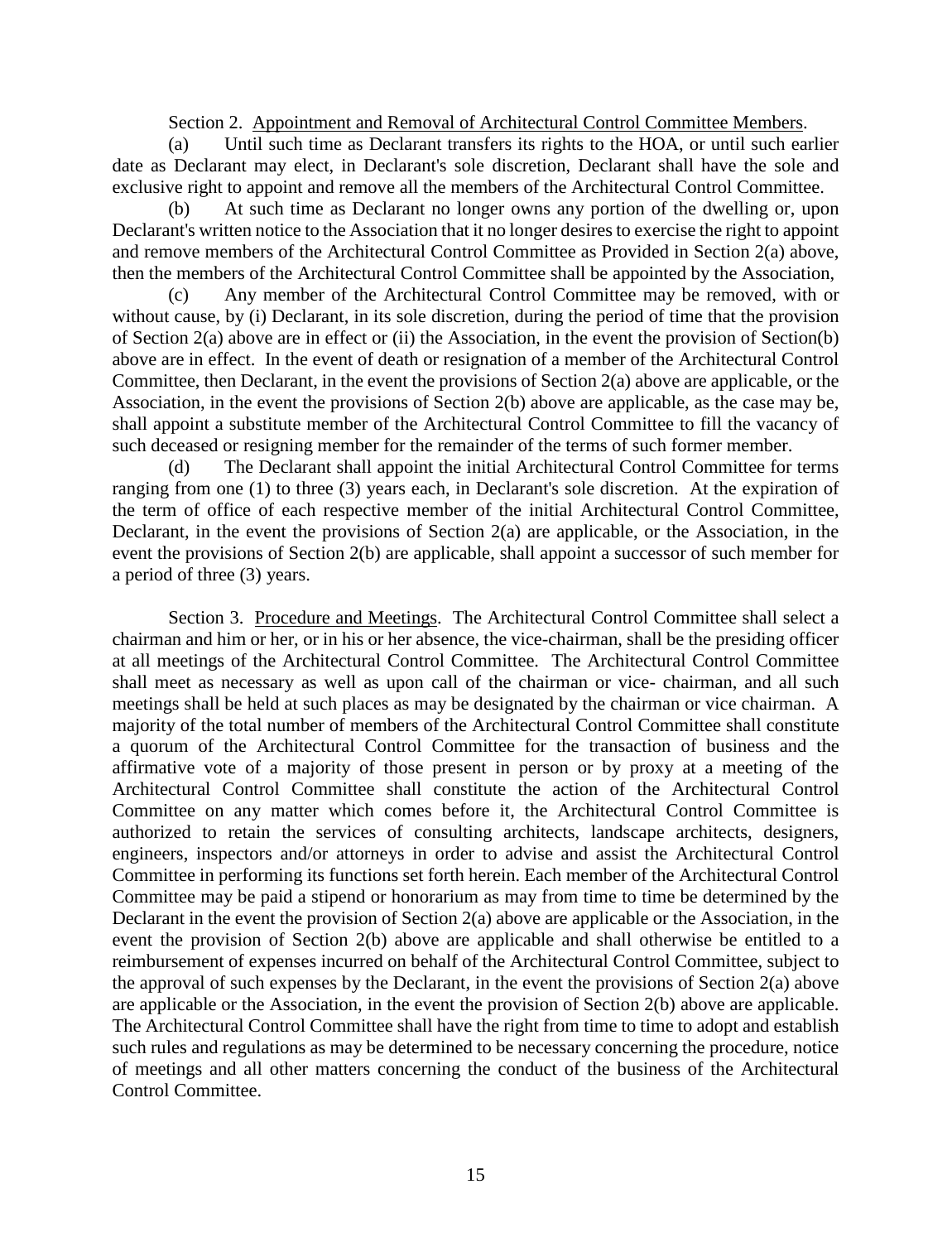Section 4. Architectural Standards. The Architectural Control Committee is hereby authorized but not required to promulgate and amend or modify from time to time written Architectural Standards governing policies, guidelines and minimum requirements to be satisfied with respect to the construction, location, landscaping and design of all Dwellings and other Improvements on any Lot, the content and manner in which plans and specifications and other documentation and information concerning the construction of any Dwelling or other Improvements on a Lot are to be submitted to and approved by the Architectural Control Committee and any other matters affecting the construction, repair or maintenance of any Dwelling or other Improvements on any Lot. The Architectural Standards adopted by the Architectural Control Committee shall be in addition to the provisions and requirements set forth in these Covenants and shall be binding upon and enforceable against all Owners.

Section 5. Construction Without Approval. If (a) any Improvements are initiated, installed, maintained, altered, replaced or relocated on any Lot or dwelling without Architectural Control Committee approval of the plans and specifications for the same or (b) the Architectural Control Committee shall determine that any approved plans and specifications for any Improvements or the approved landscaping plans for any Lot or dwelling are not being complied with, then, in either event the Owner of such Lot or dwelling shall be deemed to have violated these Covenants and the Architectural Control Committee shall have the right to exercise any of the rights and remedies set forth in Section 11 below.

Section 6. Inspection. The Architectural Control Committee or any agent, employee or representative thereof may at any reasonable time and from nine to time enter upon and inspect any Lot or dwelling or any Improvements being constructed thereon in order to determine whether the approved plans and specifications therefore are being complied with. Any such entry shall not he deemed to be a trespass or any other wrongful act by the Architectural Control Committee.

Section 7. Subsurface Conditions.

(a) The property is located in an area which includes underground geological formations or conditions which may result in surface subsidence. Approval of the submitted plans and specifications by the Architectural Control Committee as herein provided shall not be construed in any respect as a representation or warranty of the Architectural Control Committee and/or the Declarant and/or the Association to the Owner submitting such plans and specifications. It shall be the sole responsibility of the Owner to determine the suitability and adequacy of the surface and subsurface conditions of the Lot for the construction of any and all Dwellings or other Improvements thereon.

(b) Neither the Architectural Control Committee and its individual members, nor the Association and its members, nor the Declarant and its partners, argents and employees and the officers, directors, agents and employees of its partner (both in its capacity as a Declarant as herein described arid as the owner or property owner of any mineral subjacent to the Property), shall be - liable to any Owner or Occupant, or the Successors, assigns, licensees, lessees, employees, and agents of any Owner or Occupant, for loss or damage on account of injuries to any parcel of the Property, to any buildings, Improvements, dwellings or other structures now or hereafter located upon any parcel of the Property, or on account of any past or future injuries to any Owner, Occupant, or any other person in or upon any parcel of the Property, which are caused by, or arise as a result of soil and/or subsurface conditions, known or unknown (including, without limitation, geological formations or conditions) under or on the Property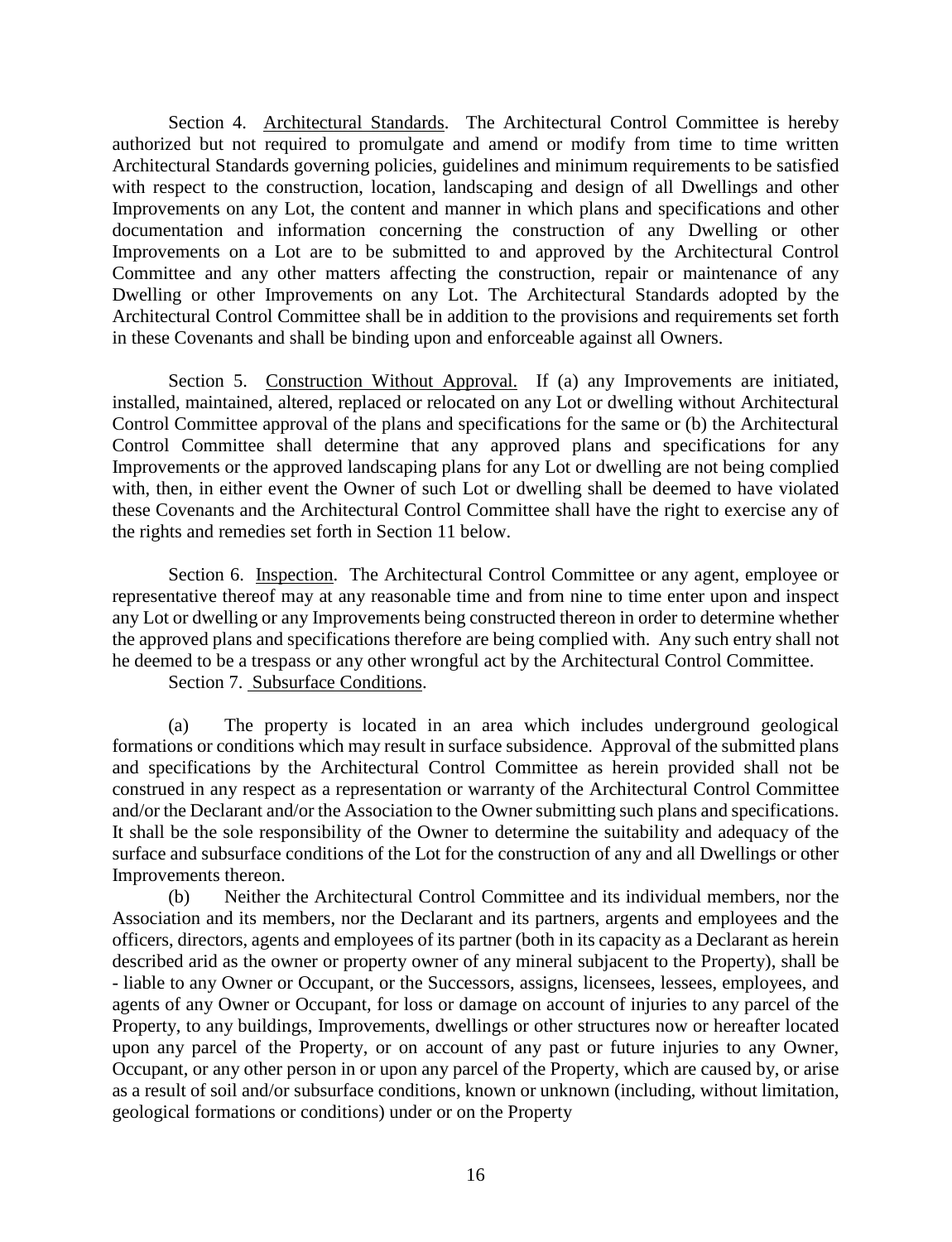Section 8. Limitation of Liability. Notwithstanding anything provided herein to the contrary, neither Declarant, the Association, the Architectural Control Committee, nor any agent, employee, representative, member, shareholder, partner, joint venture; officer or director thereof, shall have any liability of any nature whatsoever for any damage, loss or prejudice suffered, claimed, paid or incurred by any Owner on account of (a) any defects in any plans and specifications submitted, reviewed or approved in accordance with the provision of this Article VII, (b) any defects, structural or otherwise, in any work done according to such plans and specifications, (c) the failure to approve or the disapproval of any plans, drawings, specifications or other data submitted by any Owner for approval pursuant to the provisions of this Article VII, (d) the construction or performance of any work related to such plans, drawings, and specifications, (e) bodily injuries (including death) to any Owner, Occupant or the respective family members, guests, employees, servants, agents, invitees or licensees of may such Owner or Occupant, or any damage to any dwellings, Improvements or the personal property of any Owner, Occupant or those respective family members, guests, employees, servants, agents, invitees, or licensees of such Owner or Occupant, which any be caused by or arise as a result of any defect, structural or otherwise, in any dwelling or Improvements or the plans and specifications therefore or any past, present or future soil and/or subsurface conditions, known or unknown (including, without limitation, geological formations or conditions on or under any Lot or dwelling) and (0 any other loss, claim, damage, liability or expense, including court costs and attorneys' fees suffered, paid or incurred by any Owner arising out of or in connection with the use mid occupancy of any Lot or dwelling or any Improvements situated thereon.

# Section 9. Commencement and Completion of Construction.

(a) With respect to each Lot, construction of the dwelling shall be commenced within one (1) year from the date of purchase of such Lot from Declarant. Upon commencement of construction of such dwelling, construction work thereon shall be prosecuted diligently and continuously and shall be complete within one (1) year of the commencement date of said construction without prior approval of the Architectural Committee or the Declarant, such completion to be evidenced by a certificate of occupancy issued by the appropriate Governmental Authorities. In addition to all other rights and remedies for breach of these Covenants, in the event the Owner of any Lot shall fail to commence construction of a dwelling within one (1) year from the date of purchase of such Lot from Declarant, then Declarant shall have the option, but not the obligation, to repurchase such Lot for an amount equal to the purchase price paid to Declarant for such Lot, without interest.

(b) If any Owner who is a participant in Declarant's approved builder program ("ABP") fails to comply, in Declarant's sole discretion, with all terms, conditions and provisions of the ABP, Declarant shall have the right, but not the obligation, to repurchase any Lot owned by any such Owner upon which construction of a Dwelling or site preparation has not yet commenced, at an amount equal to the purchase price paid to Declarant for such Lot, without interest.

Section 10. Sales and Construction Activities. Notwithstanding any provisions or restrictions contained in these Covenants to the contrary, Declarant, its agents, employees, successors and assigns, shell have the right and option to maintain and carry on such facilities and activities as may be reasonably required, convenient, or incidental to the completion, improvements, and sate of Lots and/or dwellings or the development of Lots, dwellings, Common Property and the Additional Property, including, without limitation, the installation and operation of sales and construction trailers and offices, signs and model dwellings, all as may be approved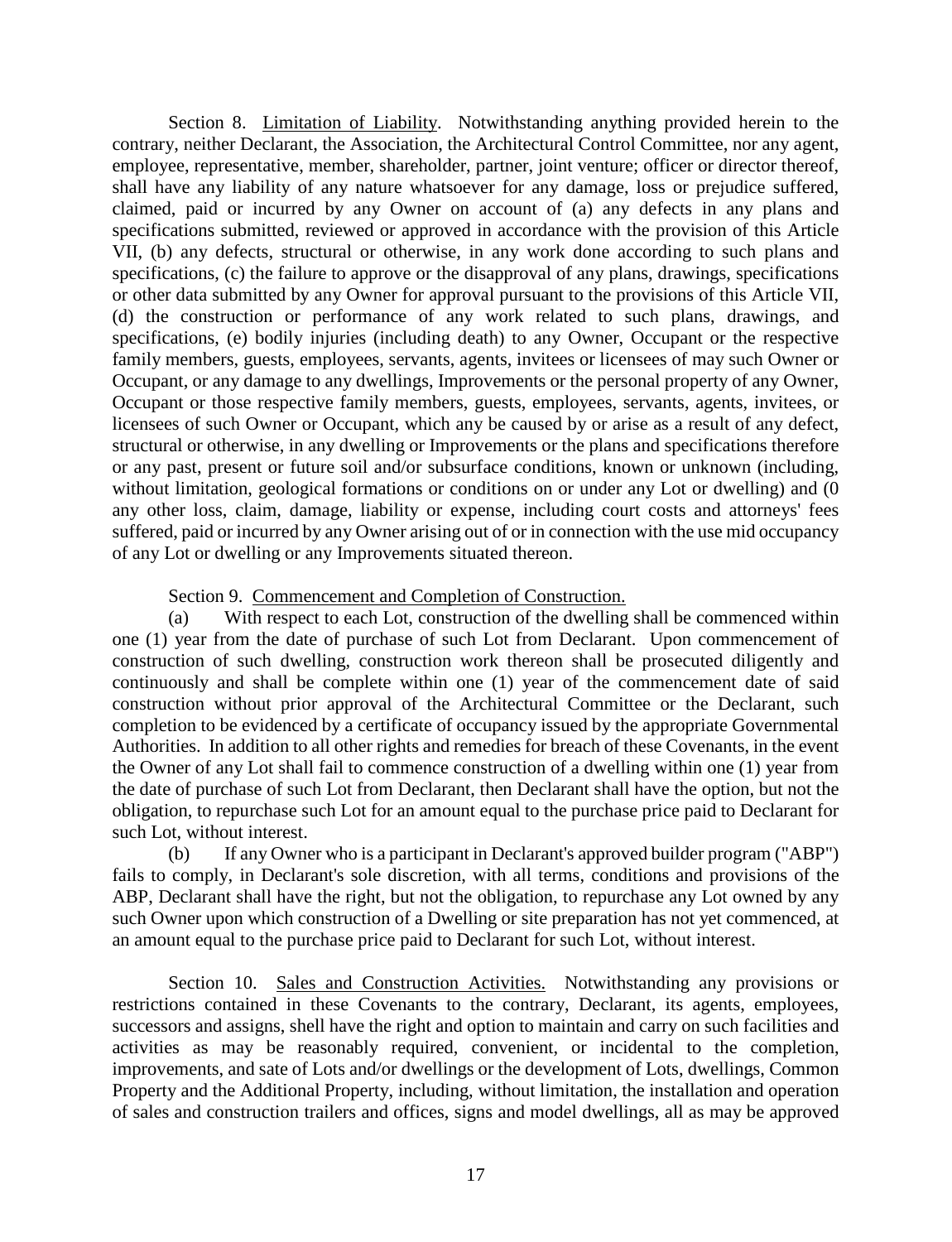by Declarant from time to lime; provided, however, that the location of any construction trailer of any assignees of Declarant's rights under this Section 10 shall be subject to Declarant's approval. The right to maintain and carry on such facilities and activities shall include, without limitation, the right to u e Dwellings as model dwelling and as offices for the sale of Lots and/or dwellings and for any related activities.

Section 11. Enforcement and Remedies. In the event any of the provisions of this Article VII are breached or are not otherwise being complied with in all respects by any Owner or Occupant or the respective family members, guest, invitees, agents, employees or contractors of any Owner or Occupant, then the Architectural Control Committee and the Association shall each have the right, but not the obligation, at their option to (a) enjoin any further construction on any Lot or dwelling and require the removal or correction of any work in place which does not comply with the plans and specifications approved by the Architectural Control Committee for such Improvements and/or (b) through their designated agents, employees, representatives and independent contractors, enter upon such Lot or dwelling and take all action necessary to extinguish such violation or breach. All costs and expenses incurred by the Architectural Control Committee or the Association in enforcing any of the provisions of this Article VII, including, without limitation, attorneys' fees, court costs, costs and expenses of witnesses, engineers, architects, designers, and planners and any other persons involved in the correction of nonconforming work, the completion of uncompleted work or in any judicial proceeding, together with any other costs or expenses incurred by the Architectural Control Committee or the Association in causing any Owner or such Owner's contractors, agents or invitees to comply with the terms and provisions of this Article VII, shall be paid by such Owner, shall constitute an individual Assessment to such Owner pursuant to Article IV and if the same is not paid when due, shall be subject to the lien provided for in Article IV and be subject to foreclosure as provided for therein. Notwithstanding anything provided herein to the contrary, the rights and remedies of the Architectural Control Committee and the Association set forth herein shall not be deemed exclusive of any other rights and remedies which the Architectural Control Committee or the Association may exercise at law or in equity or any of the enforcement rights specified in this declaration,

Section 12. Compliance Certification. The Architectural Control Committee or any authorized representative thereof shall, upon request and at such reasonable charges as may from time to time be adopted by the Board, furnish to an Owner a certificate in writing setting forth whether all necessary Architectural Control Committee approvals have been obtained and whether any dwelling or Improvement has been constructed in accordance with the provisions of these Covenants. Any such approval shall not be construed in any respect as a representation or warranty of the Architectural Control Committee and/or Declarant and/or the Association that all applicable rules, regulations and requirements of all Governmental Authorities with respect to any such Lot or dwelling have been fulfilled.

Section 13. Repurchase Option. In the event the Owner of any Lot desires to convey such Lot prior to the expiration of one (1) year after the purchase of such Lot from Declarant, and in the event the Owner has not then commenced construction of a Dwelling thereon, Declarant shall have and retain the option, but not the obligation, to purchase such Lot for an amount equal to the purchase price paid to Declarant for the Lot, without interest. Any such Owner shell give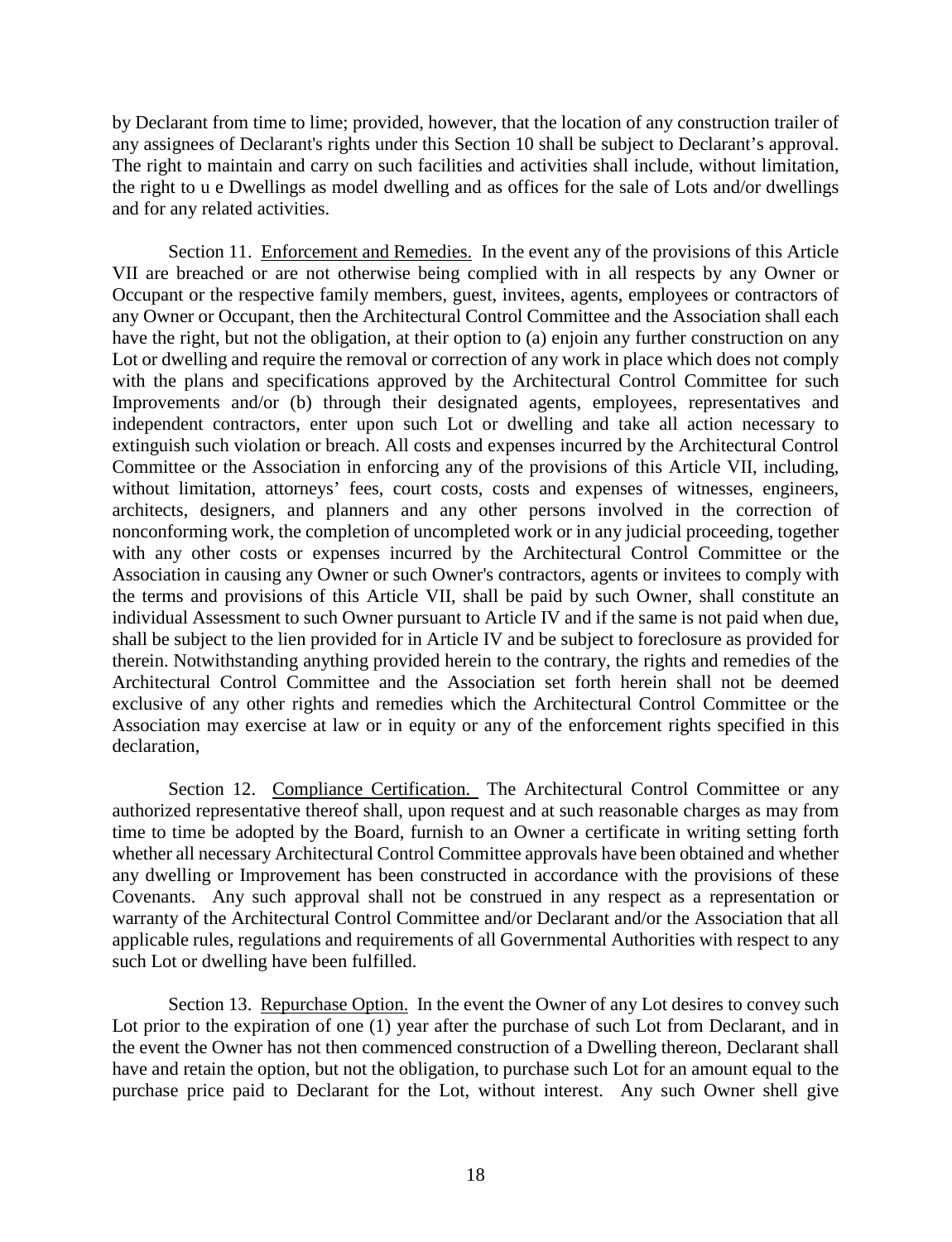Declarant written notice of such Owner's desire to sell such Lot, and Declarant shall have thirty (30) days after receipt thereof to exercise Declarant's option to purchase such Lot.

# **ARTICLE VIII**

# Insurance and Casualty Losses

Section 1. Insurance on Common Property. The Association- a Board of Directors or its duly authorized agent shall have the authority to and shall obtain insurance for all insurable improvements on the Common Property and the entry features, if any, which the Association is obligated to maintain. This insurance shall provide, at a minimum, fire and extended coverage, including vandalism and malicious mischief, and shall be in an amount sufficient to cover the full replacement cost of any repair or reconstruction in the event of damage or destruction from any such hazard. Alternatively, the Board may purchase all-risk coverage in like amounts.

The Board shall obtain a public liability policy applicable to the common Property covering the Association and its members for all damage or injury caused by the negligence of the Association or any of its members or agents, and, if reasonably available, directors' and officers' liability insurance. The public liability policy shall have a combined single limit of at least One Million and No/100 (\$1,000,000.00) Dollars.

The Board is hereby authorized to contract with or otherwise arrange to obtain the insurance coverage required hereunder through the Declarant and to reimburse Declarant for the cost thereof, and Declarant shall be authorized, but not obligated, to purchase such insurance coverage for the benefit of the Association and the Owners upon Declarant and Association agreeing upon the terms and conditions applicable to reimbursement by the Association for costs incurred by Declarant in obtaining such coverage. Notwithstanding anything contained in this Declaration to the contrary, the Board shall not be required to comply with the provisions of this Article if the Board has contracted for or otherwise arranged to obtain the required insurance coverage through the Declarant.

Premiums for all insurance shall be common expense of the Association. The policies may contain a reasonable deductible, and the amount thereof shall be added to the face amount of the polity in determining whether the insurance at least equals the full replacement cost

All such insurance coverage obtained by the Board of Directors shall be written in the name of the Association, as trustee for the respective benefited parties, as further identified in subparagraph (b), below. Such insurance shall be governed by the provisions hereinafter set forth:

(a) Policies shall be written with a company authorized to do business in Alabama.

(b) Exclusive authority to adjust tosses under policies obtained by the Association shall be vested in the Association's Board of Directors; provided, however, no Mortgagee having an interest in such losses may be prohibited from participating in the settlement negotiations, if any, related thereto,

(c) in no event shall the insurance coverage obtained and maintained by the Association's Board of Directors hereunder be brought into contribution with insurance purchased by individual Owners, occupants, or their Mortgagees, and the insurance carried by the Association shall be primary.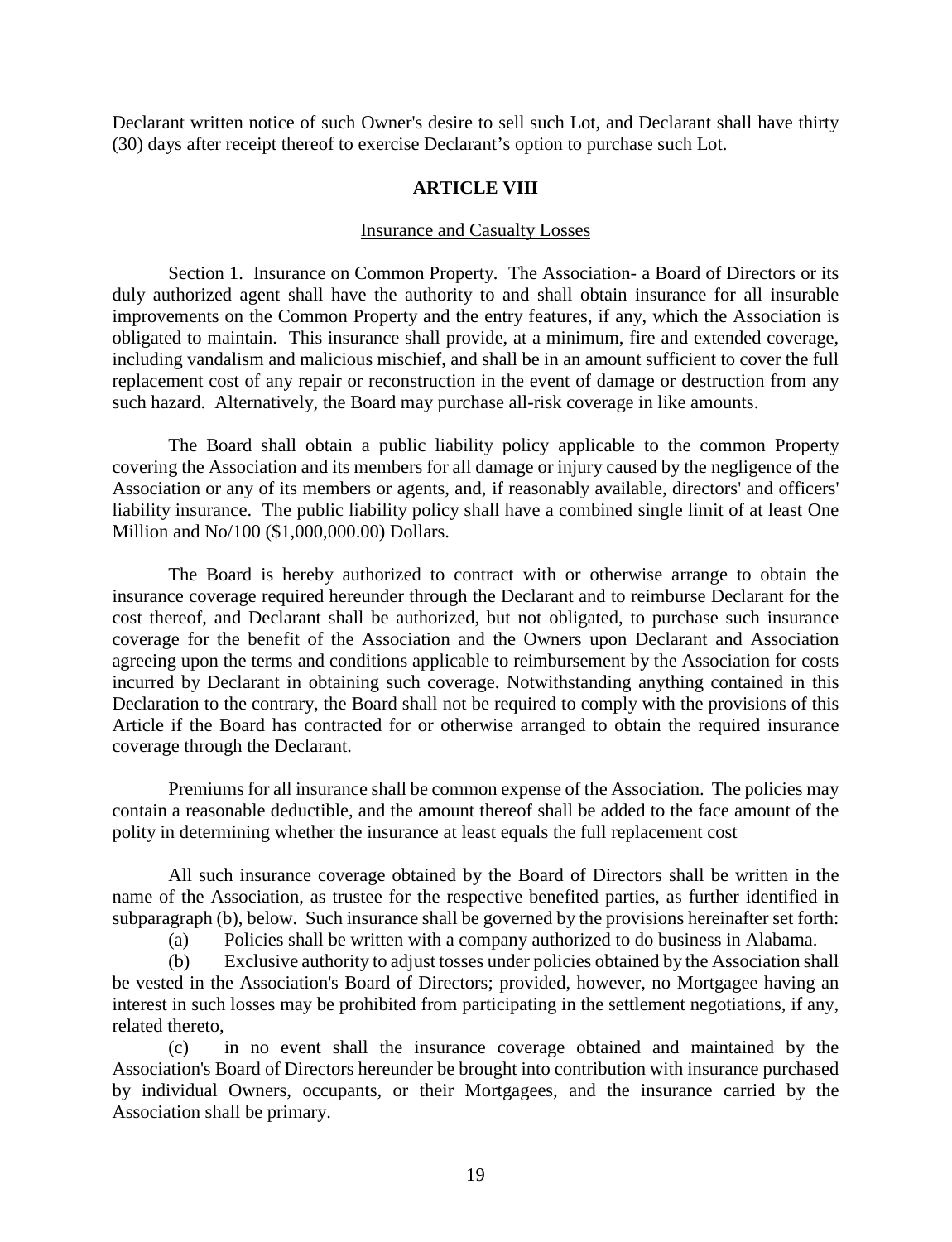(d) All casualty insurance policies shall have an inflation guard endorsement and an agreed amount endorsement if these are reasonably available and all insurance policies shall be reviewed annually by one or more qualified persons, at least one of whom must be in the real estate industry and, familiar with construction in the country where the Community is located.

(e) The Association's Board of Directors make every reasonable effort to secure insurance policies that will provide for the following:

(i) a waiver of subrogation by the insurer as to any claims against the Association's Board of Directors, its manager, the Owners and their respective tenants, servants, agents, and guests;

(ii) a waiver by the insurer of its rights to repair and reconstruct instead of paying cash;

(iii) that no policy may be canceled, invalidated, or suspended on account of any one or more individual Owner;

(iv) that no policy may be canceled, subjected to non-renewal, invalidated, or suspended on account of any defect or the conduct of any director, officer, or employee of the Association or its duly authorized manager without prior demand in writing delivered to the Association to cure the defect or to cease the conduct and the allowance of a reasonable time thereafter within which a cure may be effected by the Association, its manager, any Owner or Mortgagee;

(v) that any "other insurance" clause in any policy exclude individual owners' policies from consideration; and

(vi) that no policy may be canceled, subjected to non-renewal or substantially modified without at least thirty (30) days prior written notice to the Association.

In addition to the other insurance required by this Section, the Board shall obtain worker's compensation insurance, if and to the extent necessary to satisfy the requirements of applicable laws, and a fidelity bond or bonds on directors, officers, employees, and other persons handling or responsible for the Association's funds, if reasonably available. If obtained, the amount of fidelity coverage shall be determined in the director's best business judgment, and, if available, shall at least equal three (3) months assessments plus reserves on hand. Bonds shall contain a waiver of all defenses based upon the exclusion of persons serving without compensation and may not be canceled, subjected to non-renewal or substantially modified without at least thirty (30) days prior written notice to the Association. The Association shall also obtain construction code endorsements, steam boiler coverage, and flood insurance, if and to the extent necessary to satisfy the requirements of the federal Home Loan Mortgage Corporation or the Federal National Mortgage Association.

Section 2. Individual Insurance. By virtue of taking title to a Lot subject to the terms of this Declaration, each Owner acknowledges that the Association has no obligation to provide any insurance for any portion of individual Lots, and each Owner covenants and agrees with all other Owners and with the Association that each Owner shall early blanket all risk casualty insurance on the Lot and all structures constructed thereon and a liability policy covering damage or injury occurring on a Lot. The casualty insurance shall cover loss or damage by fire and other hazards commonly insured under "all-risk" policy. If reasonably available, including vandalism and malicious mischief, and shall be in an amount sufficient to cover the full replacement cost of any repair or reconstruction in the event of damage or destruction from any such hazard. If all- risk coverage is not reasonably available, Owners shalt obtain, at a minimum, fire and extended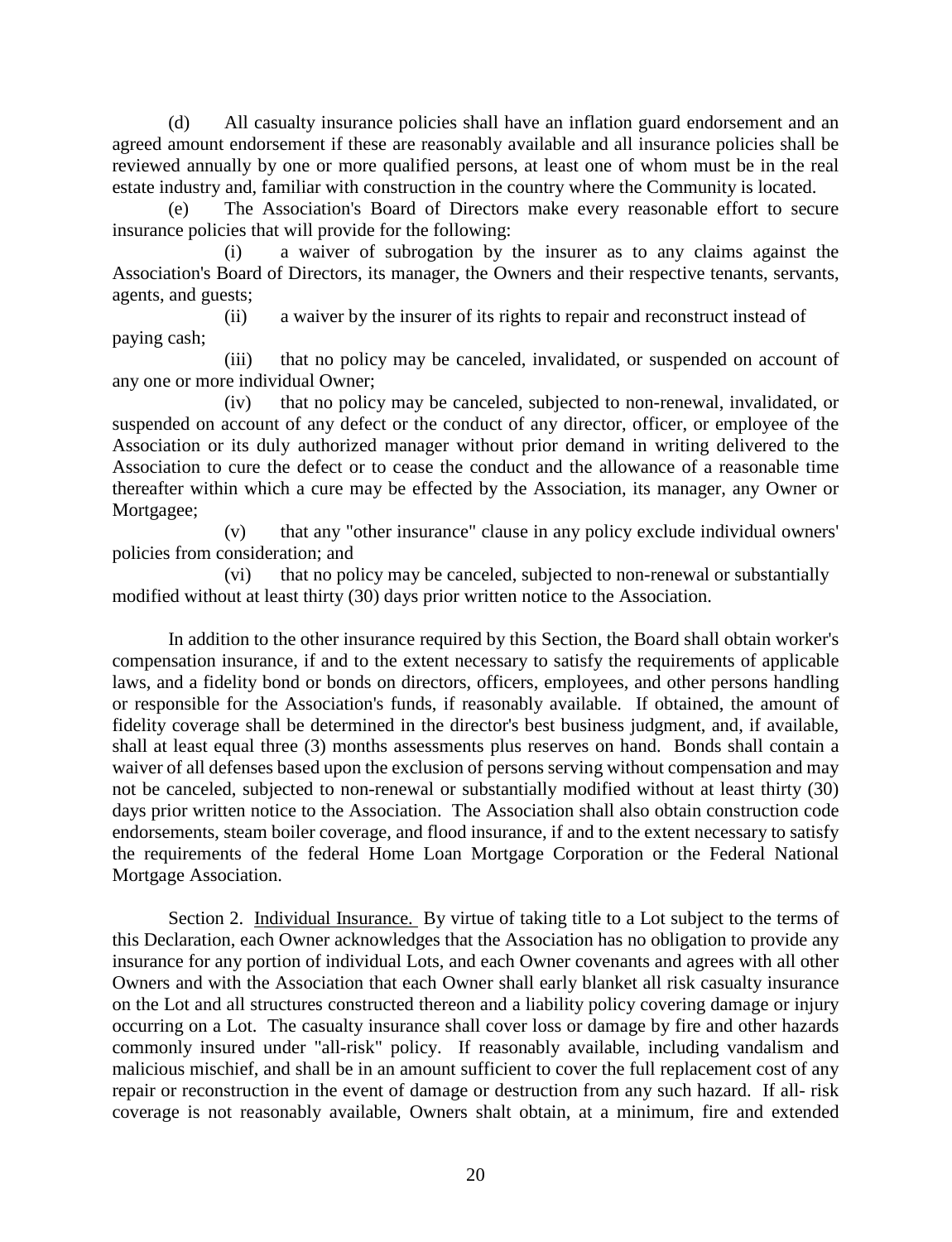coverage. The policies required hereunder shall be in effect at all times. Authority to adjust tosses under policies obtained by an Owner shall be vested in the Owner. The Association shall have the right, but not the obligation, at the expense of the Owner, to acquire the insurance required to be maintained by the Owner if the Owner fails to provide a valid policy to the Association with a prepaid receipt on or before the expiration of any policy. If the Association does acquire insurance on behalf of any Owner, the cost thereof shall be assessed against the Owner and the Unit as a specific assessment.

Section 3. Damage and Destruction- Premises Insured by Association,

(a) In General. Immediately after damage or destruction by fire or other casualty to all or any portion of any improvement covered by insurance written in the name of the Association, the Board of Directors or its duly authorized agent shall proceed with the filing and adjustment of all claims arising under such insurance and obtain reliable and detailed estimates of the cost of repair or reconstruction of the damaged or destroyed property. Repair or reconstruction, as used in this Section, means repairing or restoring the property to substantially the same condition and location that existed prior to the fire or other casualty, allowing for any changes or improvements necessitated by changes in applicable building codes.

(b) Repair and Reconstruction. Any damage or destruction to property covered by insurance written in the name of the Association shall be repaired or reconstructed Unless, within sixty (60) days after the casualty, at least seventy-five (75%) percent of the total Association vote and the Declarant (so long as the Declarant has an option unilaterally to subject additional property to this Declaration as provided in Article IX hereof) otherwise agree. If for any reason either the amount of the insurance proceeds to be paid as a result of such damage or destruction, or reliable and detailed estimates of the cost of repair or reconstruction, or both, are not made available to the Association within such period, then the period shall be extended until such information shall be made available; provided, however, such extension shall not exceed sixty (60) days. No Mortgagee shall have the right to participate in the determination of whether damage or destruction shall be repaired or reconstructed, if the damage or destruction for which the insurance proceeds are paid is to be repaired or reconstructed and such proceeds are not sufficient to defray the cost thereof, the Board of Directors shall, without the necessity of a vote of the Association's members, levy a special assessment against all Owners in proportion to the number of Lots owned by such Owners. Additional assessments may be made in like manner at any time during or following the completion of any repair or reconstruction. If the funds available from insurance exceed the costs of repair or reconstruction or if the improvements are not repaired or reconstructed, such excess shall be deposited to the benefit of the Association.

In the event that it should be determined by the Association in the manner described above that the damage or destruction shall not be repaired or reconstructed and no alternative improvements are authorized, then and in that event the property shall be restored to its natural state and maintained as an undeveloped portion of the Community by the Association in a neat and attractive condition.

Section 4. Damage and Destruction Premises Insured by Owners, The damage or destruction by fire or other casualty to all or any portion of any improvement on a I eat shall be repaired by the Owner thereof within ninety (90) days after such damage or destruction or, where repairs cannot be completed within ninety (90) days, they shall be commenced within such period and shall be completed within a reasonable time thereafter. Alternatively, the Owner may elect to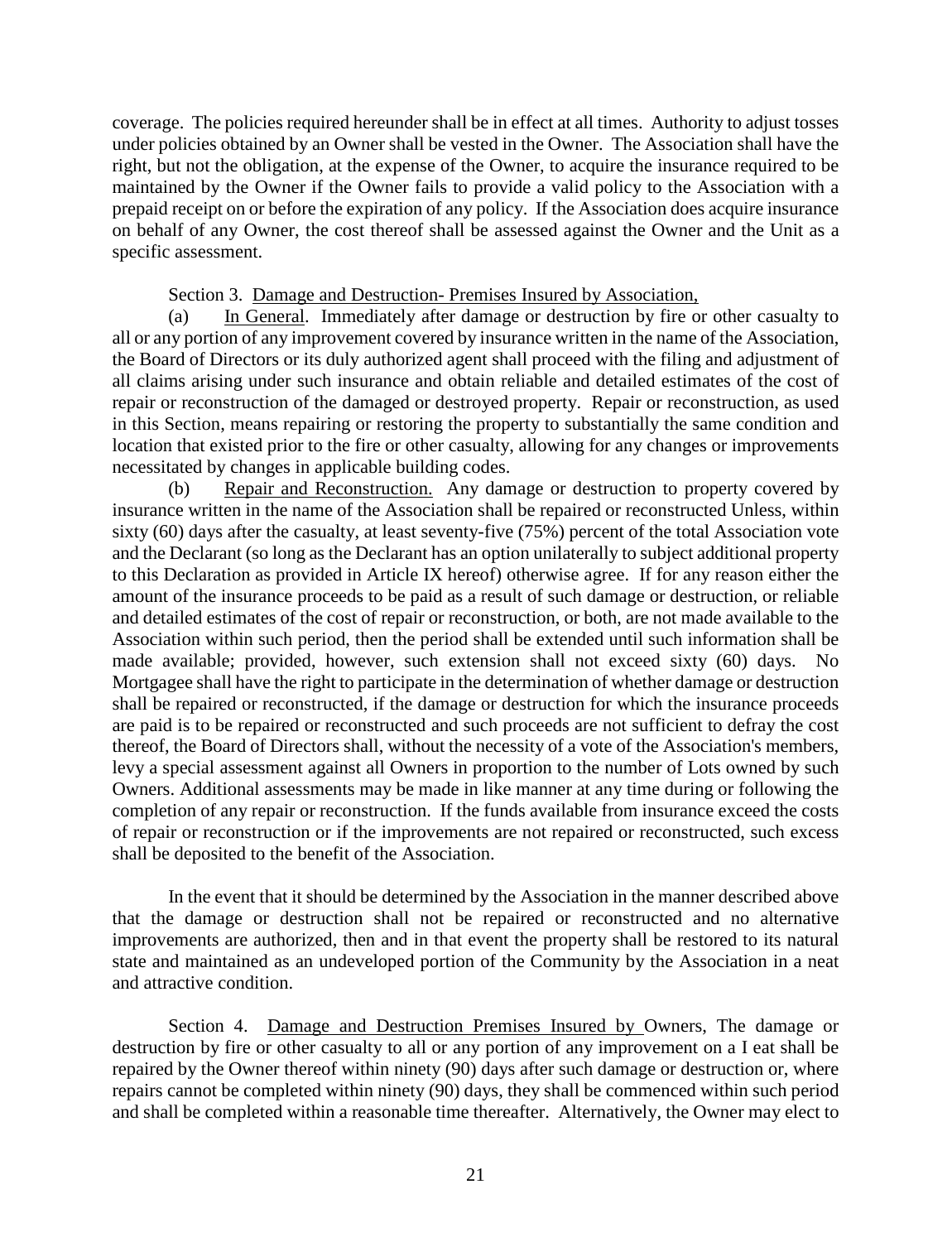demolish all improvements on the Lot and remove all debris therefrom within ninety (90) days after such damage or destruction. In the event of noncompliance with this provision, the Board of Directors shall have all enforcement powers specified in Article XIII, Section 1, of this Declaration.

Section 5. Insurance Deductible. The deductible for any casualty insurance policy carried by the Association shall, in the event of damage or destruction, be allocated among the Persons who are responsible hereunder, or under any declaration or contract requiring the Association to obtain such insurance, for maintenance of the damaged or destroyed property.

# **ARTICLE IX**

# Condemnation

In the event of a taking by eminent domain of any portion of the Common Property on which improvements have been constructed, then, unless within sixty (60) days after such taking, at least seventy-five (75%) percent of the total Association vote other than Declarant and the Declarant (so long as the Declarant has an option unilaterally to subject property to this Declaration as provided in Article X hereof) shall otherwise agree, the Association shall restore or replace such improvements so taken on the remaining land included in the Common Property to the extent lands are available therefor. The provision of Article VIII, Section 3, above, applicable to Common Property improvements damage, shall govern replacement or restoration and the actions to be taken in the event that the improvements are not restored or repined.

# **ARTICLE X**

# Annexation of Additional Property

Section 1. Unilateral Annexation by Declarant.

(a) As the Owner thereof, or if riot the Owner, with the consent of the Owner thereof, Declarant shall have the unilateral light, privilege, and option from time to time at any time until twenty (20) years after the recording of this Declaration to subject additional property to the provisions of this Declaration and the jurisdiction of the Association by filing for record, in the county in which the property to be annexed is located, a Supplementary Declaration describing the property being annexed. Any such annexation shall be effective upon the filing for record of such Supplementary Declaration unless otherwise provided therein. As long as covenants applicable to the real property previously subjected to this Declaration are not changed, the Declarant may unilaterally amend this Declaration to reflect the different character of any such annexed real property.

(b) The rights reserved unto Declarant to subject additional land to the Declaration shall not be implied or construed so as to impose any obligation upon Declarant to subject any of such additional land to this Declaration or to the jurisdiction of the Association. If such additional land is not subjected to this Declaration, Declarant' a reserved rights shall not impose any obligation on Declarant to impose any covenants and restrictions similar to those contained herein upon such additional land nor shall such rights in any manner limit or restrict the use to which such additional land may be put by Declarant or any subsequent owner thereof, whether such uses are consistent with the covenants and restrictions imposed hereby or not.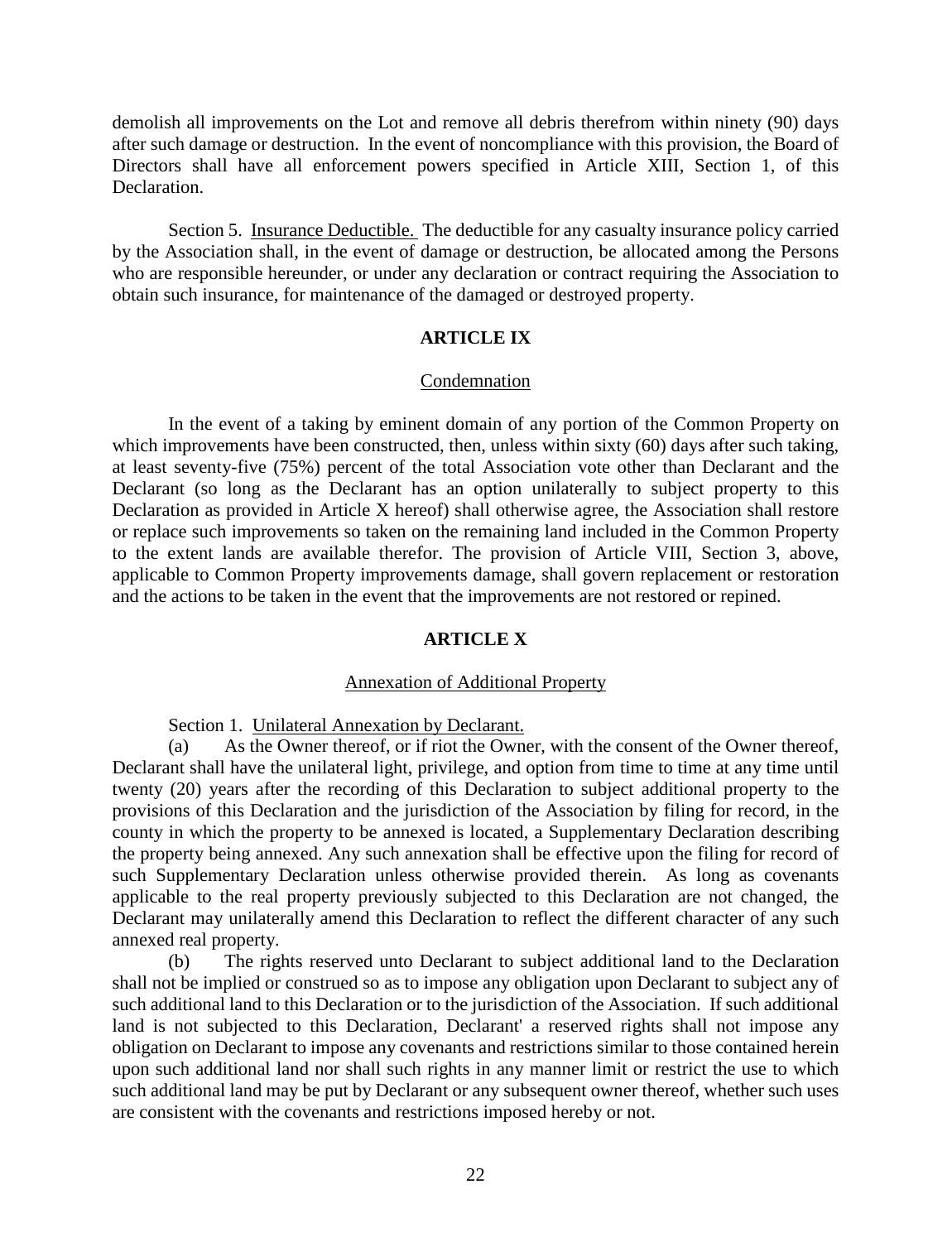Section 2. Other Annexation. Subject to the consent of the Owner thereof and the consent of the Declarant (so long as the Declarant has net transferred its rights to the HOA) upon the affirmative vote of a majority of the Association vote present or represented by proxy at a meeting duly called for such purpose, the Association may annex real properly to the provisions of this Declaration and the jurisdiction of the Association by filing for record in the county in which the property to be annexed is located, a Supplementary Declaration describing the property being annexed. Any such Supplementary Declaration shall be signed by the President and Secretary of the Association, and any such annexation shall be effective upon the filing for record of such Supplementary Declaration, unless otherwise provided therein.

# **ARTICLE XI**

# Mortgagee Provisions

The following provisions are for the benefit of holders of first Mortgages in Lots in the Community. The provisions of this Article apply to both this Declaration and to the By-Laws, notwithstanding any other provisions contained therein.

Section 1. Notices of Action. An institutional holder, insurer, or guarantor of a first Mortgage, who provides a written request to the Association (such request to state the name and address of such holder, insurer, or guarantor and the Lot number), therefore becoming an "eligible holder", will be entitled to timely written notice of:

(a) any condemnation loss or any casualty loss that affects a material portion of the Community or that affects any Lot an which there is a first Mortgage held, insured, or guaranteed by such eligible holder;

(b) any delinquency in the payment of assessments or charges owed by an Owner of a Lot subject to the Mortgage of such eligible holder, where such delinquency has continued for a period of sixty (60) days; provided, however, notwithstanding this provision, any holder of a first Mortgage, upon request, is entitled to written notice from the Association of any default in the performance by an Owner of a Lot of any obligation under the Declaration or By-Laws of the Association which is not cured within sixty (60) days;

(c) any lapse, cancellation, or material modification of any insurance policy maintained by the Association; or

(d) any proposed action that would require the consent of a specified percentage of Mortgage holders.

Section 2. Special FHLMC Provision. So long as required by the Federal Home Loan Mortgage Corporation (FHLMC), the following provisions apply in addition to and not in lieu of the foregoing. Unless two-thirds (2/3) of the first Mortgagees or Owners other than the Declarant, give their consent, the Association shall not:

(a) by act or omission seek to abandon, partition, subdivide, encumber, sell, or transfer the Common Property that the Association owns, directly or indirectly (the granting of easements for public utilities or other similar purposes consistent with the intended use of the Common Property shall not be deemed a transfer within the meaning of this subsection) other than personal property of the Association;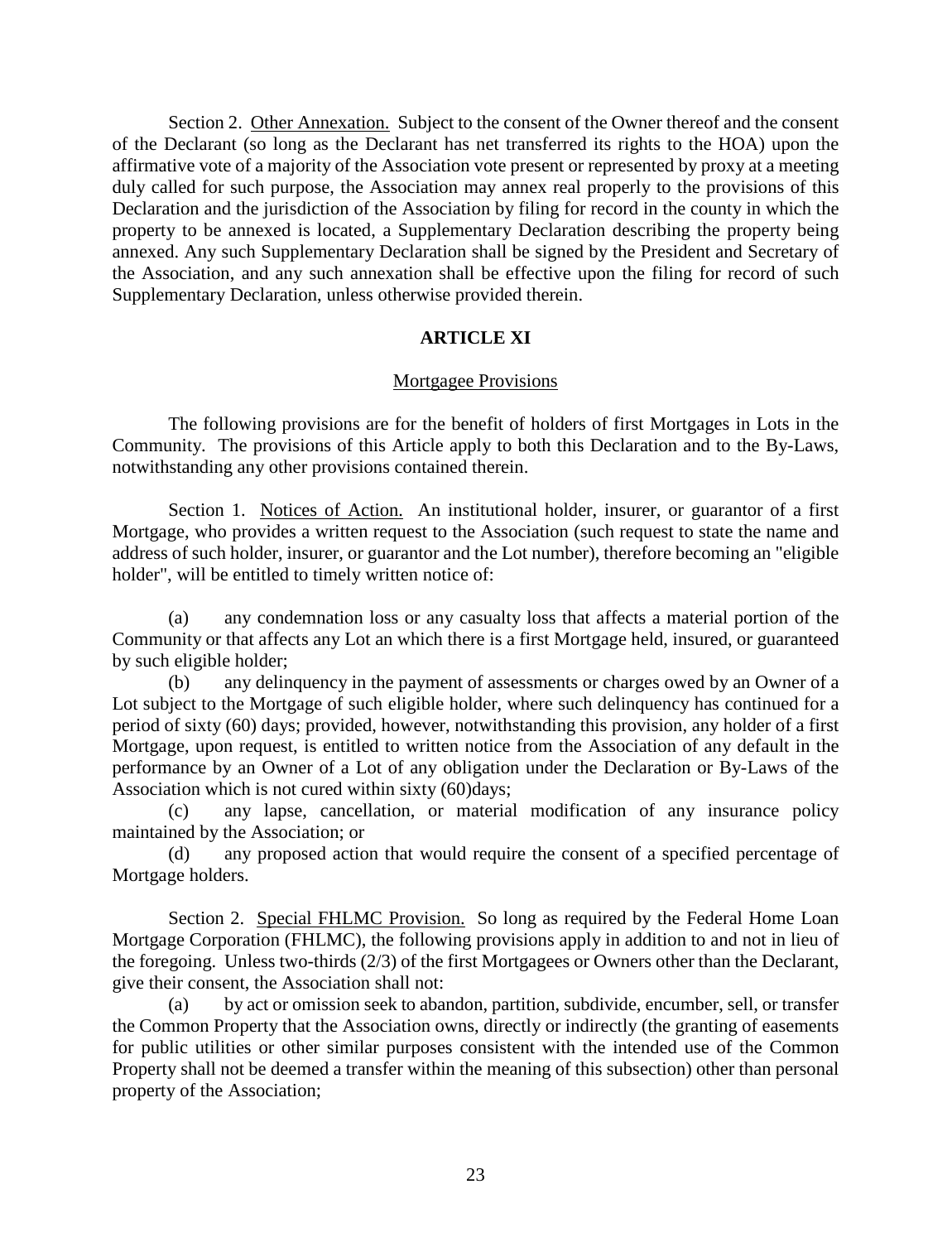(b) change the method of determining the obligations, assessments, dues, or other charges that may be levied against an Owner;

(c) by act or omission, change, waive, or abandon any scheme of regulations or enforcement thereof pertaining to the architectural design or the exterior appearance and maintenance of Lots and the Common Property (The issuance and amendment of architectural standards. procedures, rules and regulations of use restrictions shall not constitute a change, waiver, or abandonment within the meaning of this subsection.);

(d) fail to maintain insurance, as required by this Declaration; or

(e) use hazard insurance proceeds for any Common Property losses for other than the repair, replacement, or restoration of such property.

Nothing contained in this Section shall be construed to reduce the percentage vote that must otherwise be obtained under the Declaration for any of the acts set out in this Section.

First Mortgagees may, jointly or singly, pay taxes or other charges which are in default and that may or have become a charge against the Common Property and may pay overdue premiums on casualty insurance policies or secure new casualty insurance coverage upon the lapse of an Association policy, and first Mortgagees making such payments shall be entitled to immediate reimbursement from the Association,

Section 3. No Priority. No provision of this Declaration or the By-Laws gives or shall be construed as giving any Owner or other party priority over any rights of the first Mortgagee of any Lot in the case of distribution to such Owner of insurance proceeds or condemnation awards for losses to or a taking of the Common Property.

Section 4. Notice to Association. Upon request, each Lot Owner shall be obligated to furnish to the Association the name and address of the holder of any Mortgage encumbering such Owner's Lot.

Section 5. Amendments by Board. Should the Federal National Mortgage Association or the Federal Home Loan Mortgage Corporation subsequently delete any of their respective requirements that necessitate the provisions of this Article or make any such requirements less stringent, the Board, without approval of the Owners, may cause an amendment to this Article to be recorded to reflect such changes.

Section 6. VA/HUD Approval. As long as the Declarant has an option unilaterally to subject property to this Declaration as provided in Article X, the following actions shall require the prior approval of the Veterans Administration ("VA") so long as the VA is guaranteeing any Mortgage in the Community, and the Department of Housing and Urban Development ("HUD") so tong as HUD is insuring any Mortgage in the Community: annexation of additional property to the Community, except for annexation by Declarant in accordance with Article X, Section 1 hereof pursuant to a plan of annexation previously approved by the VA and HUD); dedication of Common Property to any public entity; and material amendment of the Declaration, By-Laws or Certificate of Formation.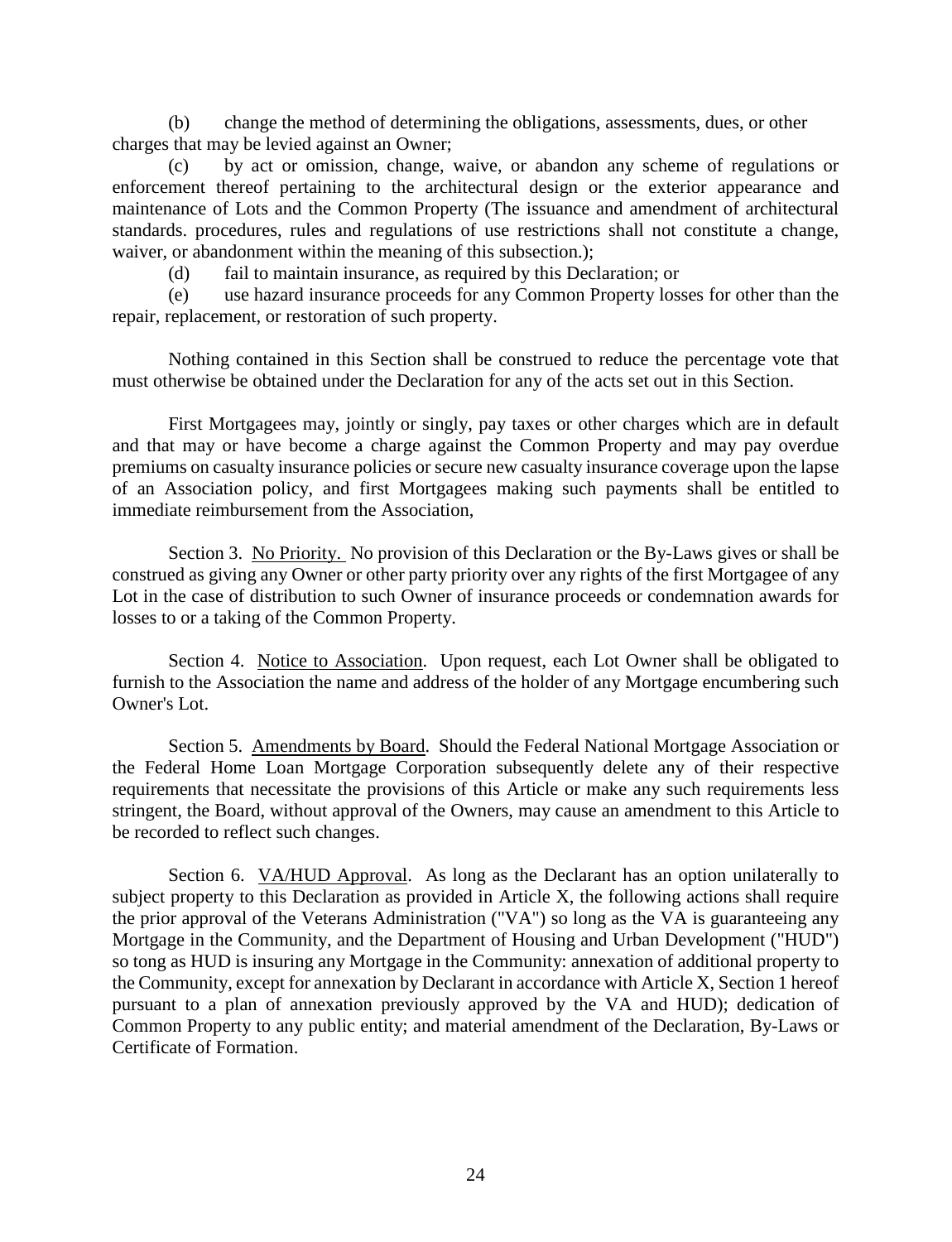Section 7. Applicability of Article XI. Nothing contained in this Article shall be construed to reduce the percentage vote that must otherwise be obtained under the Declaration, By-Laws, or Alabama law for any of the acts set out in this Article,

Section 8. Failure of Mortgagee to Respond. Any Mortgagee who receives a written request from the Board to respond to or consent to any action shall be deemed to have approved such action if the Association does not receive a written response from the Mortgagee within thirty (30) days of the date of the Association's request.

# **ARTICLE XII**

# Easements

Section 1. Easements for Encroachment and Overhang. There shall be reciprocal appurtenant easements for encroachment and overhang as between each Lot and such portion or portions of the Common Property adjacent thereto or as between adjacent Lots due to the unintentional placement or settling or shifting of the improvements constructed, reconstructed, or altered thereon (in accordance with the term of this Declaration) to a distance of not more than five (5) feet, as measured from any point on the common boundary between each Lot and the adjacent portion of the Common Property or as between adjacent Lots, as the case may be, along a line perpendicular to such boundary at such point; provided, however, in no event shall an easement for encroachment exist if such encroachment occurred due to willful conduct on the part of an Owner, tenant, or the Association.

Section 2. Easements for Use and Enjoyment.

(a) Every Owner of a Lot shall have a right and casement of ingress and egress, use and enjoyment in and to the Common Property which shall be appurtenant to and shall pass with the title to his Lot, subject to the following provisions:

(i) The right of the Association to charge reasonable admission and other fees for the use of any portion of the Common Property, to limit the number of guests of Lot Owners and tenants who may use the Common Property, and to provide for the exclusive use sad enjoyment of specific portions thereof at certain designated times by an Owner, his family, tenants, guests, and invitees;

(ii) The right of the Association to suspend the voting rights of a Lot Owner and the right of an Owner to use the recreational facilities available for use by the Community, if any, for any period during which any assessment against his Lot which is hereby provided for remains unpaid: and, for a reasonable period of time for an infraction of the Declaration, By-Laws, or mica and regulations;

(iii) The right of the Association to borrow money for the purpose of improving the Common Property, or any portion thereof, or for constructing, repairing or improving any facilities located or to be located thereon, and to give as security for the payment of any such loan a Mortgage conveying all or any portion of the Common Property; provided, however, the lien and encumbrance of any such Mortgage given by the Association shall be subject and subordinate to any rights, interest:,, options, easements and privileges herein reserved or established for the benefit of Declarant, or any Lot or Lot Owner, or the holder of any Mortgage, irrespective of when executed, given by Declarant or any Lot Owner encumbering any Lot or other property located within the Community (any provision in this Declaration or in any such Mortgage given by the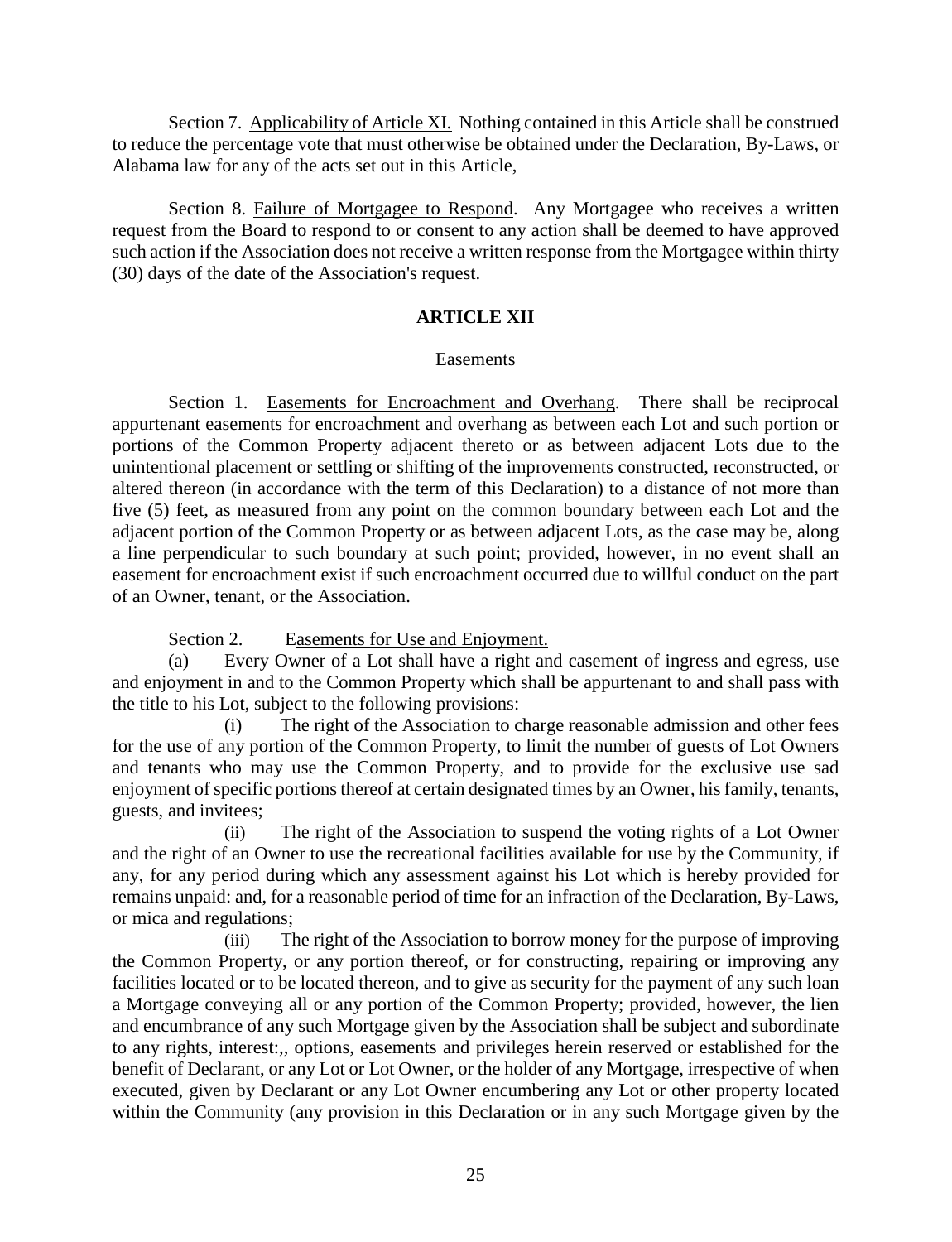Association to the contrary notwithstanding, the exercise of any rights therein by the holder thereof in the event of a default thereunder shall not cancel or terminate any rights, easements or privileges herein reserved or established for the benefit of Declarant, or any Lot or Lot Owner, or the holder of any Mortgage, irrespective of when executed, given by Declarant or any Lot Owner encumbering any Lot or other property located within the Community); and

(iv) The right of the Association to dedicate or transfer all or any portion of the Common Property subject to such conditions as may be agreed to by the members of the Association. No such dedication or transfer shall be effective unless an instrument agreeing to such dedication or transfer has been approved by at least a Majority of the Association vote present, or represented by proxy, at a meeting duly called for such purpose and by the Declarant (so long as the Declarant has an option unilaterally to subject additional property to this Declaration as provided in Article X hereof),

(b) Any Lot Owner may delegate his right of use and enjoyment in and to the Common Property and facilities located thereon to the members of his family, his tenants and guests and shall he deemed to have made a delegation of all such rights to the occupants of such Owner's Lot, if leased.

Section 3. Easements for Utilities. There is hereby reserved to the Declarant and the Association blanket easements upon across, above and under all property within the Community fur access, ingress, egress, installation, repairing, replacing, arid maintaining all utilities serving the Community or any portion thereof, including, but not limited to, gas, water, sanitary sewer, telephone and electricity, as well as storm drainage and any other service such as, but not limited to, a master-television antenna system, cable television system, or security system that the Declarant or the Association might decide to have installed to serve the Community. It shall be expressly permissible for the Declarant, the Association, or the designee of either, as the case may be, to install, repair, replace, and maintain or to authorize installation, repairing, replacing, and maintaining of such wires, conduits, cables and other equipment related to the providing of any such utility or service. Should any party furnishing any such utility or service request a specific License or easement by separate recordable document, the Board shall have the right to grant such easement.

The Association shall have a 5-foot access utility and maintenance easement inside each boundary line of each Lot. Declarant may have installed underground sprinkler systems in certain of the utility and maintenance easement of the Association and a portion of the Common Areas. It is the responsibility of the Association to maintain its sprinkler systems and pay for any utilities used with the operation of said sprinkler systems. It is understood that a portion of this easement is contained within the same area as a utility and drainage easement to the County of Madison. Improvements made by the Association shall not interfere with facilities required by the County of Madison.

Section 4. Easement for Entry. In addition to the right of the Board to exercise self- help as provided in Article XIII, Section 2, hereof, the Board shall have the right, but shall not be obligated, to enter upon any property within the Community for emergency, security, and safety, which right may be exercised by the manager, and all policemen, firemen, ambulance personnel, and similar emergency personnel in the performance of their respective duties. Except in an emergency situation, entry shall only be during reasonable hours and after notice to the Owner, and the entering party shall be responsible for any damage caused. It is intended that this right of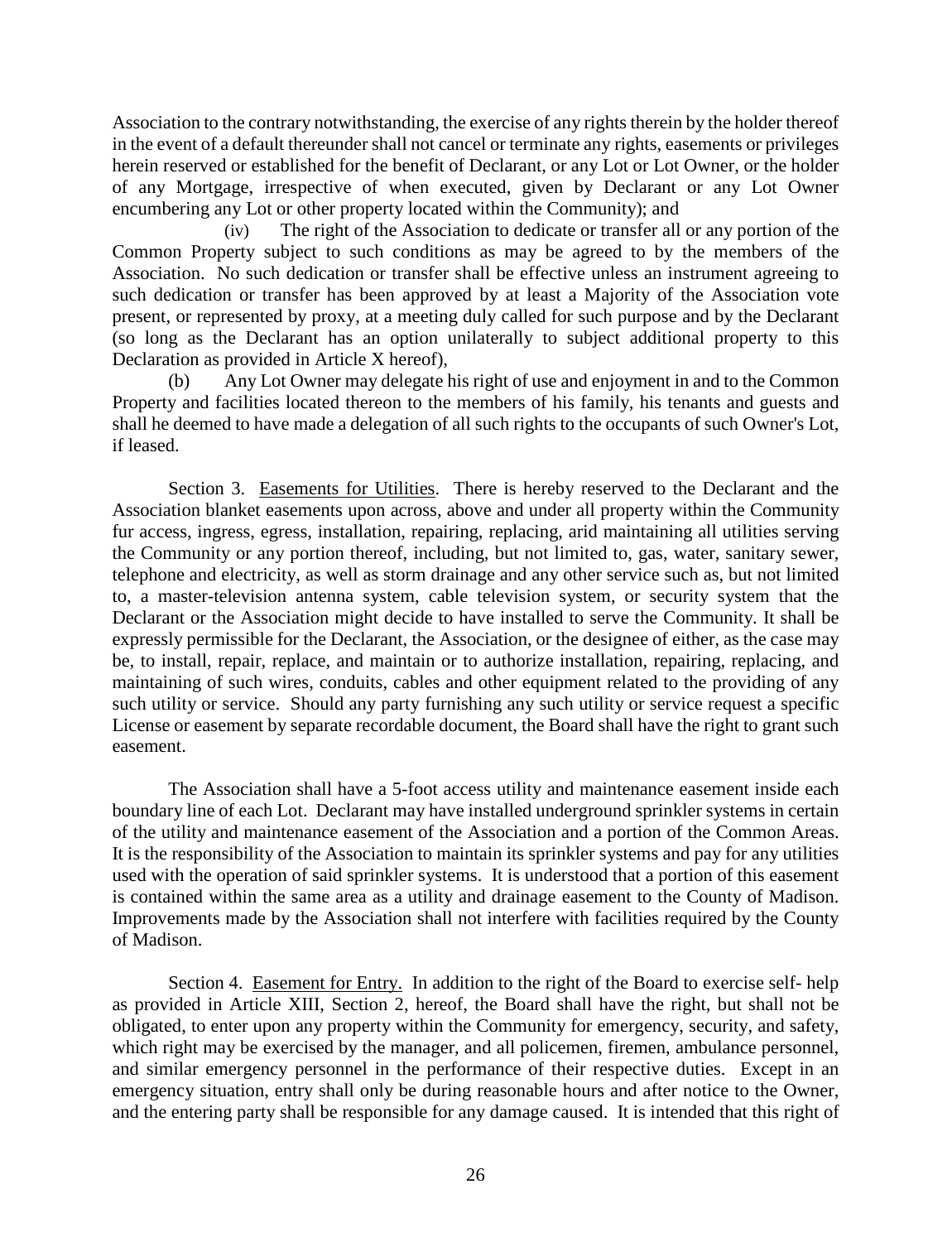entry shall include the right of the Board to enter to cure any -condition that may increase the possibility of a fire, slope erosion, or other hazard in the event an Owner or occupant fails or refuses to cure the Condition upon request by the Board.

Section 5. Easement for Maintenance. Declarant hereby expressly reserves a perpetual easement for the benefit of the Association across such portions of the Community, determined in the sole discretion of the Association, as are necessary to allow for the maintenance required under Article V. Such maintenance shall be performed with a minimum of interference to the quiet enjoyment to Owner's property, reasonable steps shall be taken to protect such property, and damage shall be repaired by the Person causing the damage at its sate expense. The foregoing easement shall include the right to construct and install the entry features and planting berm. The Owner of any Lot subject to this easement shall not alter, remove or add improvements to the easement areas without the prior consent of the Association.

In utilizing or accessing any easement retained by or for the benefit of the Declarant, Declarant and its agents or employees shall not be liable for any damage to any landscaping contained within the easement.

# **ARTICLE XIII**

#### General Provisions

Section 1. Enforcement. Each Owner and Occupant shall comply strictly with the Bytaws, the rules and regulations, the use restrictions, as they may be lawfully amended or modified from time to time, and with the covenants, conditions, and restrictions set forth in this Declaration and in the deed to his or her Lot, if any. The Board of Directors may impose fines or other sanctions, which shall be collected to comply with this Declaration the By Laws or the rules and regulations shall be grounds for an action to recover sums due for damages or injunctive relief, or both, maintainable by the Board of Directors, on behalf of the Association, or, in a proper case, by an aggrieved Owner. Failure by the Association or any Owner to enforce any of the foregoing shall in no event be deemed a waiver of the right to do so thereafter. The Board shall have the right to record in the appropriate land records a notice of violation of the Declaration, By-Laws, rules and regulations, use restrictions, or design guidelines and to assess the cost of recording and removing such notice against the Owner who is responsible (or whose Occupants are responsible) for violating the foregoing,

Section 2. Self-Help. In addition to any other remedies provided for herein, the Association or its daily authorized agent shall have the power to enter upon a Lot or any portion of the Common Property to abate or remove, using such force as may be reasonably necessary, any structure, thing or condition which violates this Declaration, the By-Laws, the rules and regulations, or the use restrictions, Unless an emergency situation exists, the Board shall give the violating Lot Owner ten (10) clays written notice of its intent to exercise self-help. Notwithstanding the foregoing, vehicles may be towed after reasonable notice. All costs of selfhelp including reasonable attorney's fees actually incurred shall be assessed against the violating Lot Owner and shall be collected as provided for herein for the collection of assessments.

Section 3. Duration. The covenants and restrictions of this Declaration shall urn with arid bind the Community, and shall inure to the benefit of and shall be enforceable by the Association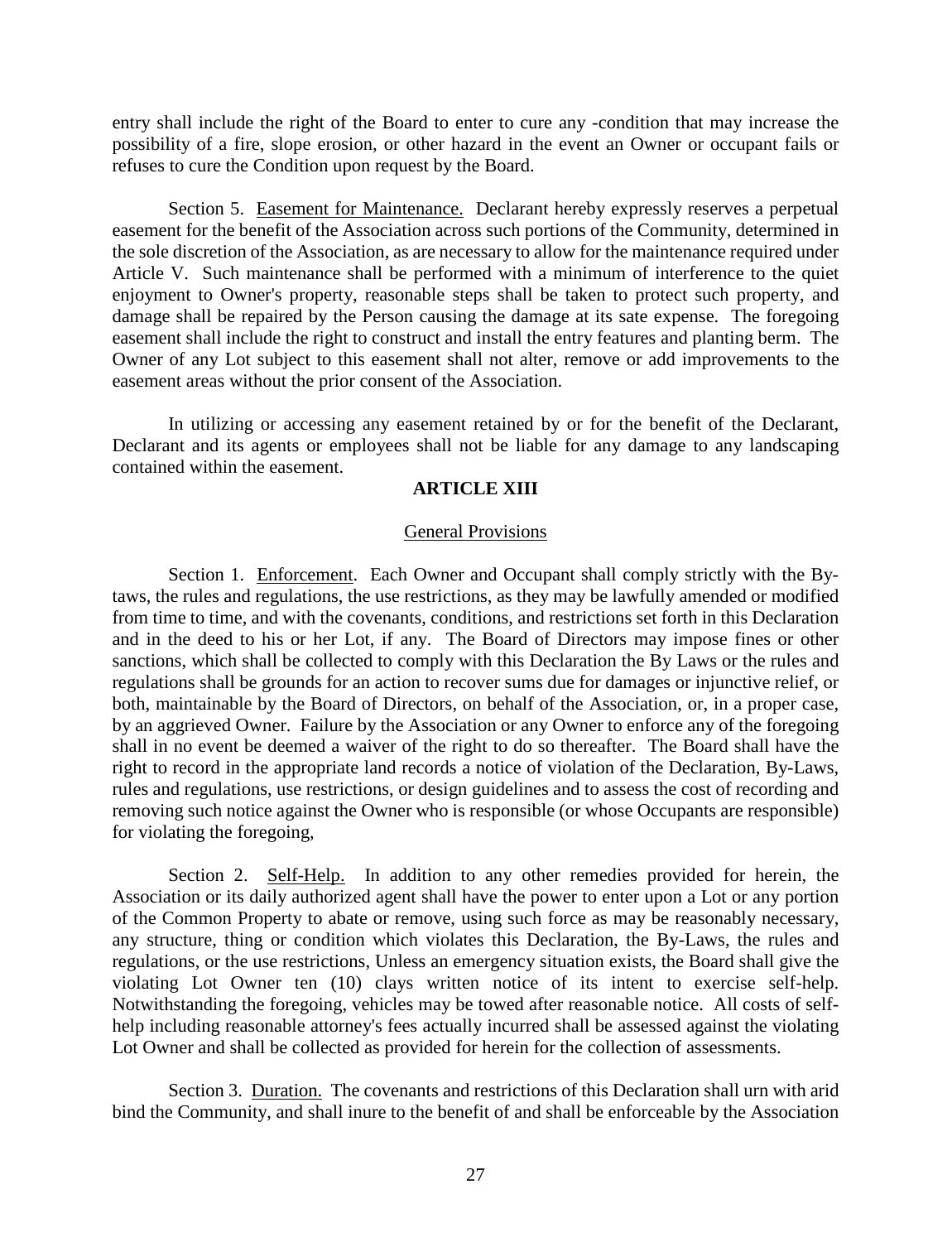or any Owner, their respective legal representatives, heirs, successors, and assigns, perpetually to the extent permitted by law; provided, however, should any provision of Alabama law now or hereafter limit the period during which covenants restricting lands to certain uses may run, any provision of this Declaration affected thereby shall run with and bind the land so long as permitted by such law, after which time any such provisions shall be automatically extended for successive periods of ten (10) years, unless such extension is disapproved by the affirmative vote or written consent, or any combination thereof, of at least two-thirds (2/3) of the total Association vote and the consent of Declarant (so long as the Declarant has an option unilaterally to subject additional property to this Declaration as provided in Article X hereof). A written instrument reflecting disapproval must be recorded within the year immediately preceding the beginning of a ten (10) year renewal period.

Every purchaser or grantee of any interest (including, without !imitation, a security interest) in any real property subject to this Declaration, by acceptance of a deed or other conveyance therefore, thereby agrees that such provisions of this Declaration may be extended and renewed as provided in this Section 3.

Section 4. Amendment. The Declarant expressly reserves the rights to unilaterally amend and to restate this declaration without the consent of an owner, their mortgagee(s) or the association from time to time for so long as the Declarant owns any portion of the "property". Property shall mean and refer to all property, including but not limited to the lots, streets or road rights of ways and common area subjected to this declaration, which is described in exhibit a, together with any additional land that may be developed pursuant hereto and annexed or incorporated in the property by amendments or supplemental declarations. Any such amendment or restatement may contain additional restrictions or obligations affecting the use of the "common area", "lot" or any other such portion of the "property". Any such amendment or restatement may also affect an owner's obligations as a member of the association. Every purchaser or grantee of any lot or common area now and hereinafter designated by acceptance or a deed or other conveyance thereof, acknowledges notice of the Declarant's rights to amend and to restate this declaration and that their rights are subject to change. Any such amendment or restatement shall be applicable to and binding upon the owners and the lots, At the option and sole discretion of the Declarant, any such amendment or restatement made by the Declarant may apply; (I) upon the day of execution or recording of such amendment or restatement Declaration; retroactively to the date of this declaration or to some other specified date in such amending or restatement; or (2) prospectively to some specified date in such amendment or restatement. Certain rights of the Declarant set out in the Declaration shall continue after the Declarant no longer owns any of the property including but not limited to if and when it re acquires any of the property or annexes any additional land to the property.

In addition to the above, this Declaration may be amended on the affirmative vote or written consent, or any combination thereof, of at least one-half (1/2) of the total Association vote and the consent of Declarant (so long as Declarant has not transferred its rights to the HOA). Amendments to this Declaration shall become effective upon recording, unless a later effective date is specified therein. No provision of this Declaration that reserves or grants special rights to the Declarant shall be amended without the Declarant's prior written approval so long as the Declarant owns any property in the Community, or subject to annexation to the Community, primarily for development and/or sale.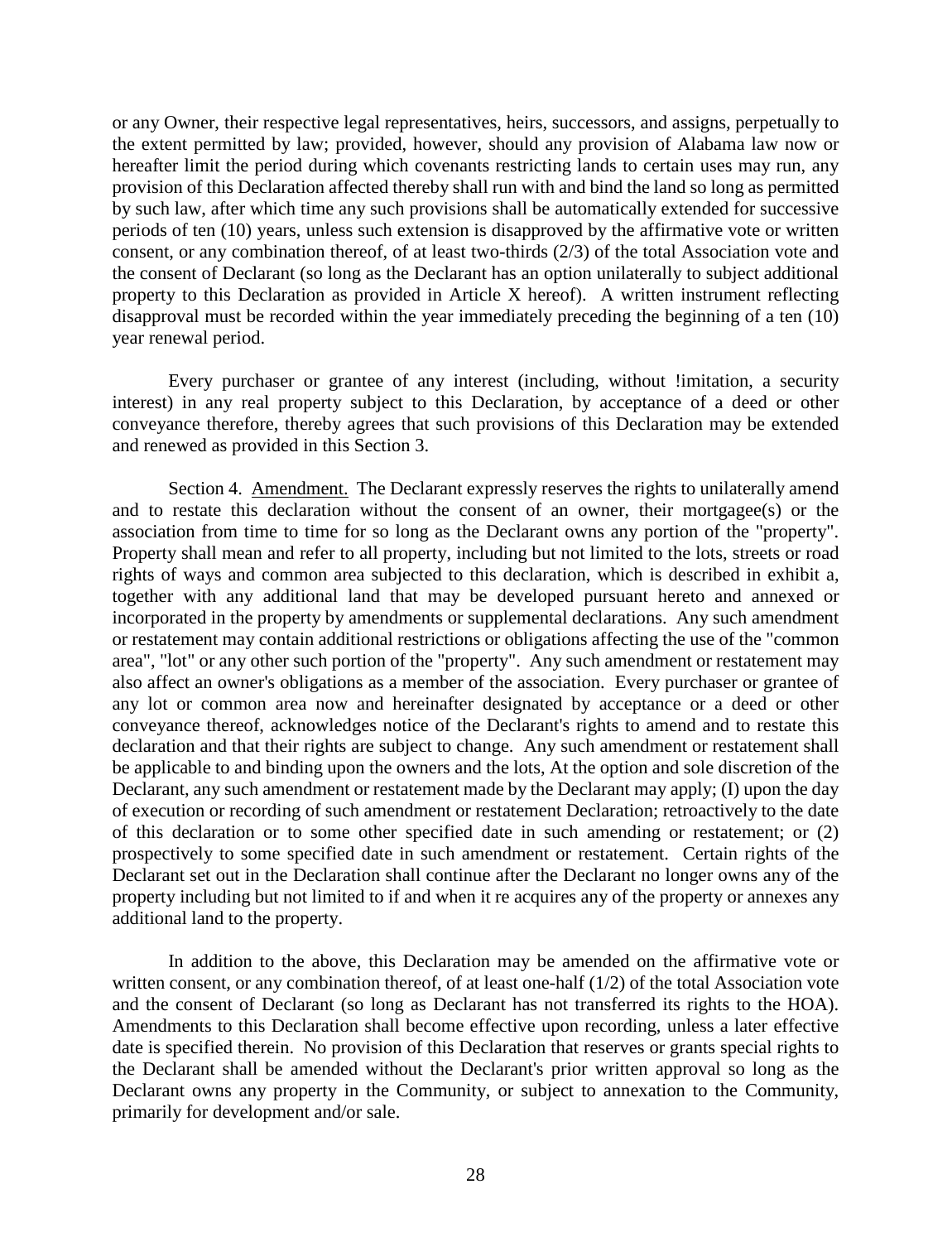Section 5. Partition. The Common Property shall remain undivided, and no Lot Owner nor any other Person shall bring any action for partition or division of the whole or any part thereof without the written consent of all Owners of all portions of the property located within the Community and without the written consent of all holders of all Mortgages encumbering any portion of the property, including, but not necessarily limited to, the Lots located within the Community.

Section 6. Gender and Grammar. The singular, wherever used herein, shall be construed to mean the plural, when applicable, and the use of the masculine pronoun shall include time neuter and feminine.

Section 7. Severability. Whenever possible, each provision of this Declaration shall be interpreted in such manner as to be effective and valid, but if the application of any provision of this Declaration to any person or to any property shall be prohibited or held invalid, such prohibition or invalidity shalt not affect any other provision or the application of any provision which can be given effect without the invalid provision or application, and, to this end, the provisions of this Declaration are declared to be severable.

Section 8. Captions. The captions of each Article and Section hereof, • as to the contents of each Article and Section, are inserted only for convenience and arc in no way to be construed as defining, limiting, extending, or otherwise modifying or adding to the particular Articles or Section to which they refer.

Section 9. Indemnification. The Association shall indemnify every officer and Director against any and all expenses, including attorney's fees, imposed upon or reasonably incurred by any officer or Director in connection with any action, suit, or other proceeding (including settlement of any suit or proceeding. if approved by the then Board of Directors) to which he or she may be a party by reason of being or having been an officer or Director, The officers and Directors shall not be liable for any mistake of judgment, negligent or otherwise, except for their own individual willful misfeasance, malfeasance, misconduct, or bad faith. The officers and Directors shall have no personal liability with respect to any contract or other commitment made by them, in good faith, on behalf of the Association (except to the extent that such officers or Directors may also be members of the Association), and the Association shall indemnify and forever hold each such officer and Director free and harmless against any and all liability to others on account of any such contract or commitment. Any right to indemnification provided for herein shall not be exclusive of any other rights to which any officer of Director, or former officer or Director, may be entitled. The Association shall maintain adequate general liability and officers' and directors' liability insurance to fund this obligation, if such coverage is reasonably available.

Section 10. Construction and Sate Period. Notwithstanding any provisions contained in this Declaration, the By-Laws, Certificate of Formation, use restrictions, rules and regulations, design guidelines, and any amendments thereto, until Declarant's right unilaterally to subject property to this Declaration as provided herein terminates, it shall be expressly permissible for Declarant and any builder or developer approved by Declarant to maintain and carry on, upon such portion of the Community as Declarant may deem necessary, such facilities and activities as in the sole opinion of Declarant may be required, convenient, or incidental to Declarant's and such builder's or developer's development, construction, and sales activities related to property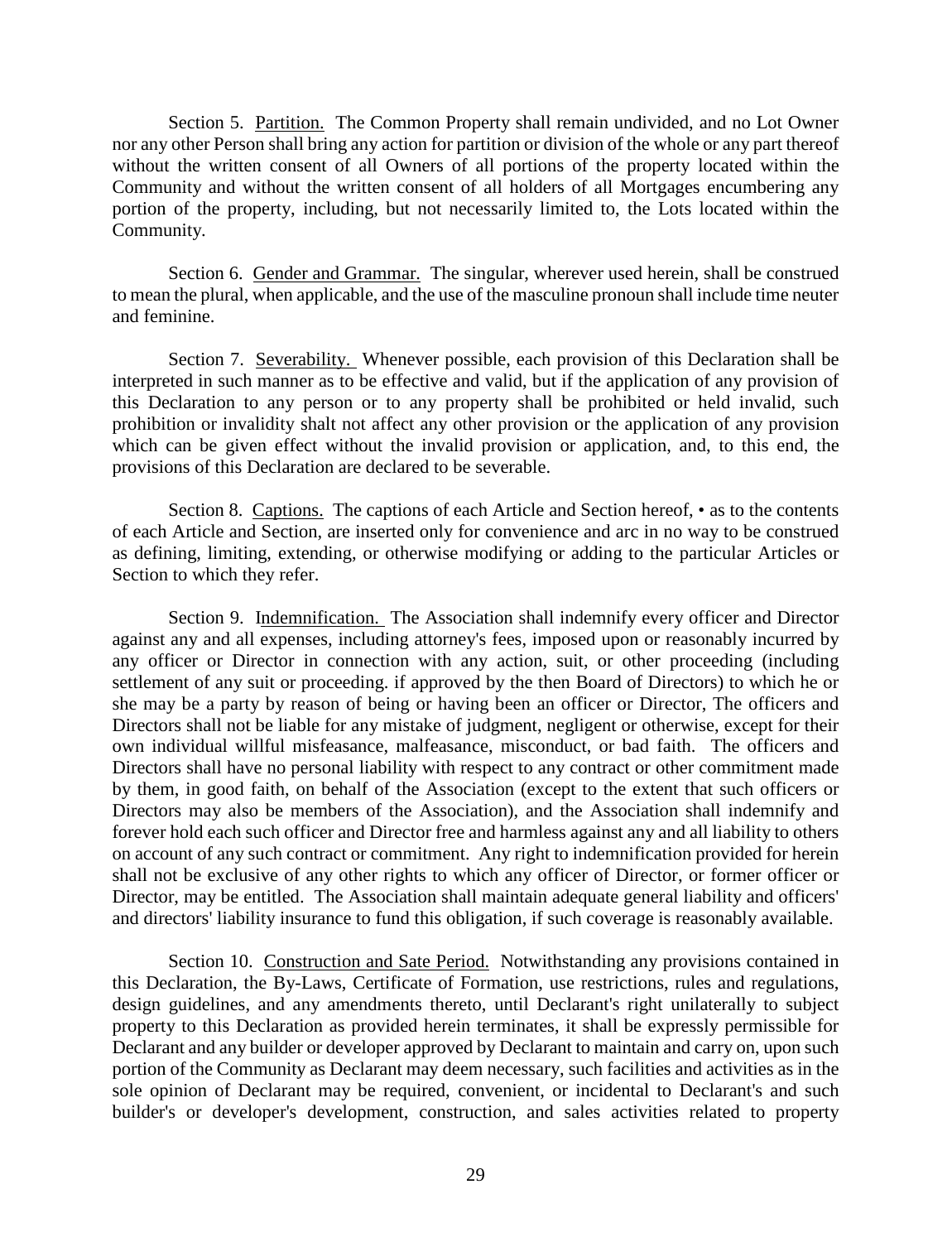described on Exhibit "A" and other property made subject to this Declaration, including, but without limitation: the right of access, ingress and egress for vehicular and pedestrian traffic over, under, on or in the Community; the right to tie into any portion of the Community with driveways, parking areas and walkways; the right to tie into and/or otherwise connect and use (without a tapon or any other fee for so doing), replace, relocate, maintain and repair any device that provides utility or similar services including, without limitation, electrical, telephone, natural gas, water, sewer and drainage lines and facilities constructed or installed in, on, under and/or over the Community; the right to carry on sales and promotional activities in the Community: and the right to construct and operate business offices, signs, construction trailers, model residences, and sales offices.

Declarant and any licensed builder or developer may use residences, offices, or other buildings owned or leased by Declarant as model residences and sales offices and may also use recreational facilities available for use by the Community as a reserved easement, rights exercised pursuant to such reserved easement shall be exercised with a minimum of interference to the quiet enjoyment of affected property, reasonable steps shall be taken to protect such property, and damage shall be repaired by the Person causing the damage at its sole expense. This Section shall not be amended without the Declarant's express written consent so long as the Declarant owns any property in the Community, or subject to annexation to the Community, primarily for development and/or sale.

Section 11. Contracts Executed During Declarant Control. All contracts or leases executed by or on behalf of the Association during the period in which the Declarant has the right to appoint the Directors and officers of the Association under the By-Laws shall contain a termination clause permitting the Association to terminate the Contract or lease at any time, without cause and without penalty, upon not more than ninety (90) days' written notice.

# Section 12. Books and Records.

(a) Inspection by Members and Mortgagees. This Declaration, the By-Laws, copies of rules and use restrictions, membership register, books of account and minutes of meetings of the members of the Board and of committees shall be made available for inspection and copying by any member of the Association or by his duly appointed representative and by holders, insurers, or guarantors of any first Mortgage at any reasonable time and for a purpose reasonably related to his or her interest as a member or holder, insurer, or guarantor of a first Mortgage at the office of the Association or at such other reasonable place as the Board shall prescribe.

- (b) Rules for Inspection. The Board shall establish reasonable rules with respect to:
	- (i) Notice to be given to the custodian of the records;
		- (ii) Hours and days of the week when such an inspection may be made; and
		- (iii) Payment of the cost of reproducing copies of documents.

(c) Inspection by Directors. Every Director shall have the absolute right at any reasonable time to inspect all books, records, and documents of the Association and the physical properties owned or controlled by the Association. The right of inspection by a Director includes the right to make extra copies of documents at the reasonable expense of the Association.

Section 13. Financial Review. A review of the accounts of the Association shall be made annually in the manner as the Board of Directors may decide; provided, however, after having received the Board's reviewed financial statement at the annual meeting, by a Majority of the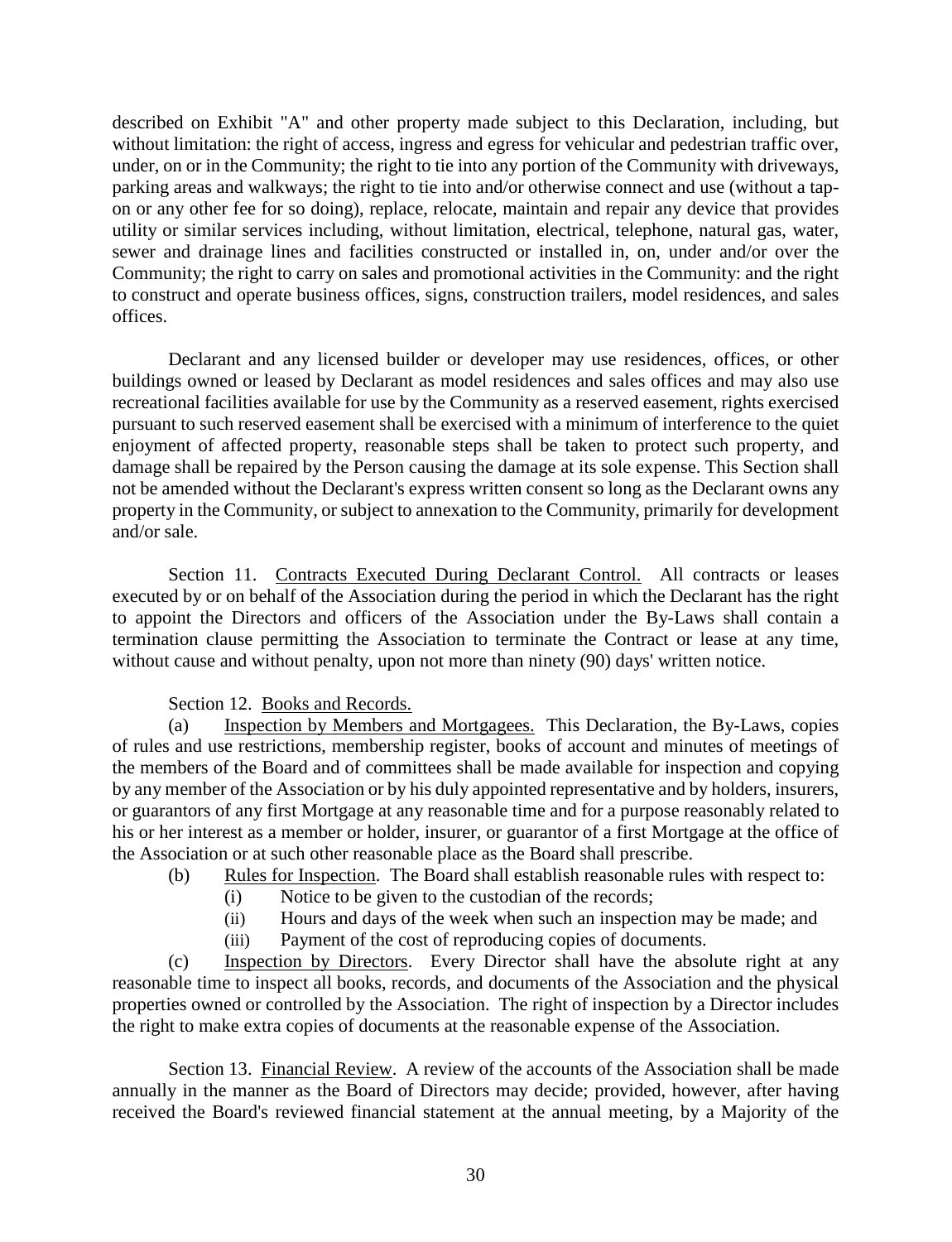Association vote present, or represented by proxy, the Owners may require that the accounts of the Association be audited as a common expense by a public accountant. Upon written request of any institutional holder of a first Mortgage and upon payment of all necessary costs, such holder shall be entitled to receive a copy of an audited financial statement within ninety (90) days of the date of the request.

Section 14. Notice of Sale or Lease. In the event an Owner sells or leases his or her Lot, the Owner shall give to the Association, in writing, the name of the purchaser or lessee of the Lot and such other information as the Board may reasonably require.

Section 15. Agreements. Subject to the prior approval of Declarant (so long as the Declarant has not transferred its rights to the HOA) all agreements and determinations, including settlement agreements regarding litigation involving the Association, lawfully authorized by the Board of Directors shall be binding upon all Owners, their heirs, legal representatives, successors, assigns, and others having an interest in the Community or the privilege of possession and enjoyment of any part of the Community.

Section 16. Implied Rights. The Association may exercise any right or privilege given to it expressly by this Declaration, the By-Laws, the Certificate of Formation, any use restriction or rule, and every other right or privilege reasonably to be implied from the existence of any right or privilege given to it therein or reasonably necessary to effectuate any such right or privilege.

Section 17. Variances. Notwithstanding anything to the contrary contained herein, the Board of Directors or its designee shall be authorized to grant individual variances from any of the provisions of this Declaration, the By-Laws and any rule, regulation or use restriction promulgated pursuant thereto if it determines that waiver of application or enforcement of the provision in a particular case would not be inconsistent with the overall scheme of development for the Community.

Section 18. Commencement of Construction. In the event construction of a single family dwelling approved by the Architectural Control Committee has not commenced within twelve (12) months from the date of the conveyance of the Lot from Declarant, then, Declarant shall at its sole option have the right to re-acquire such Lot at the price it was sold by !Declarant to the initial Owner, It is the intent that this covenant shall run with the land and be binding on the initial Owner and any subsequent purchaser of the initial Owner, "In order to exercise this option, Declarant shall give written notice to the then current lot Owner at the lot Owner's last known address and file a notice of Lis Pendens in the Probate. Office of Madison County, Alabama putting on notice third parties of Declarant's intent to exercise such right of repurchase.

Section 19. Construction Improvements. All construction sites must be kept clean and free of debris during construction and must be removed at least weekly. All port-o-lets shall not be visible from the street, No burning shall be permitted on the property and no mud, dirt, concrete, gravel or other debris shall remain in the street. All vehicles must park of the street and enter the Lot via the driveway. All construction shall be approved by the Architectural Control Committee prior to construction and all owners shall obtain the necessary permits for the improvements and landscaping.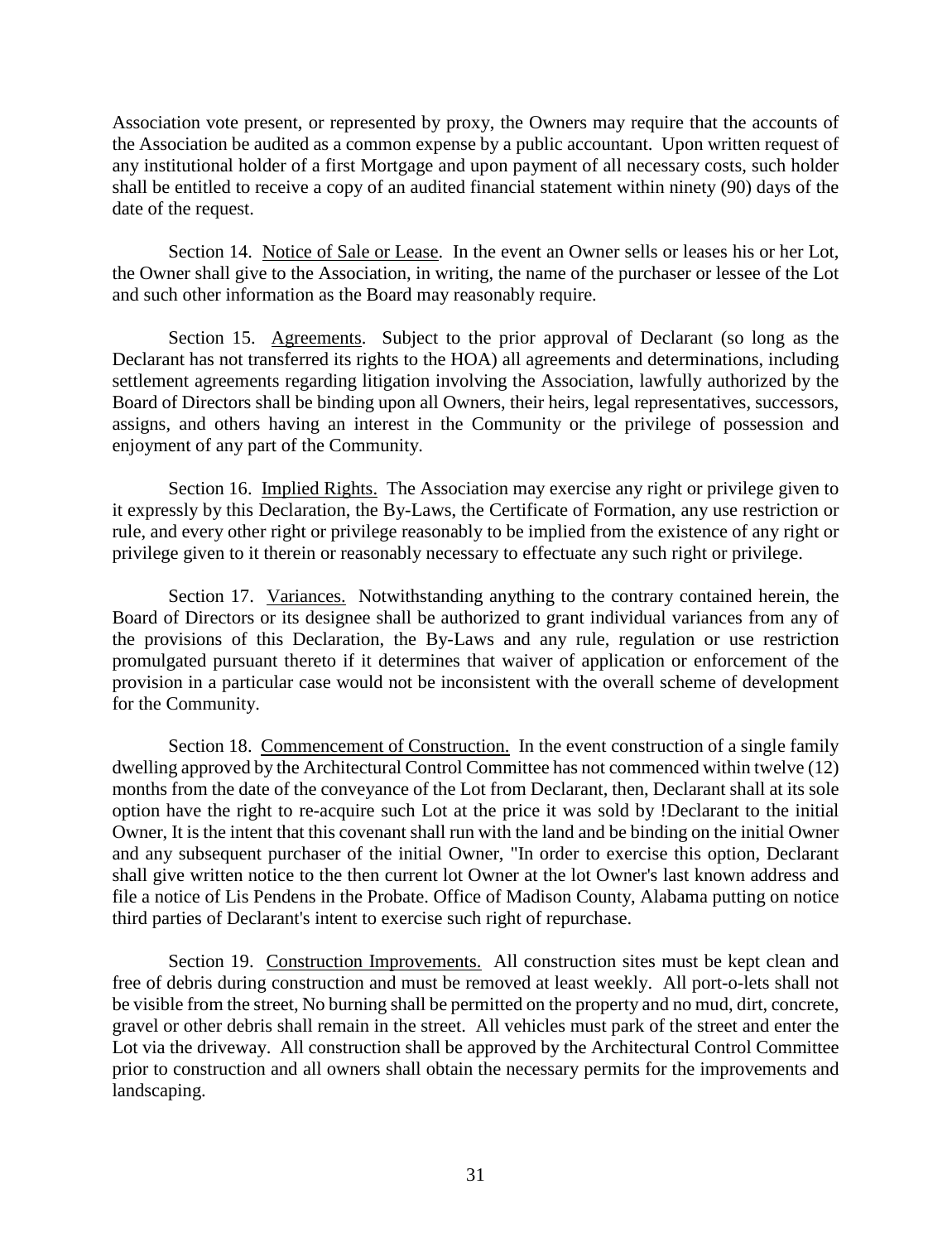**IN WITNESS WHEREOF**, the Association has caused this Amended and Restated Declaration of Covenants, Conditions and Restrictions for the Preserve on the Flint Subdivision to be executed effective on this \_\_\_\_ day of \_\_\_\_\_\_\_\_\_\_\_\_\_, 2022.

# **PRESERVE ON THE FLINT HOMEOWNERS ASSOCIATION, INC.**

By:

Name:

Its: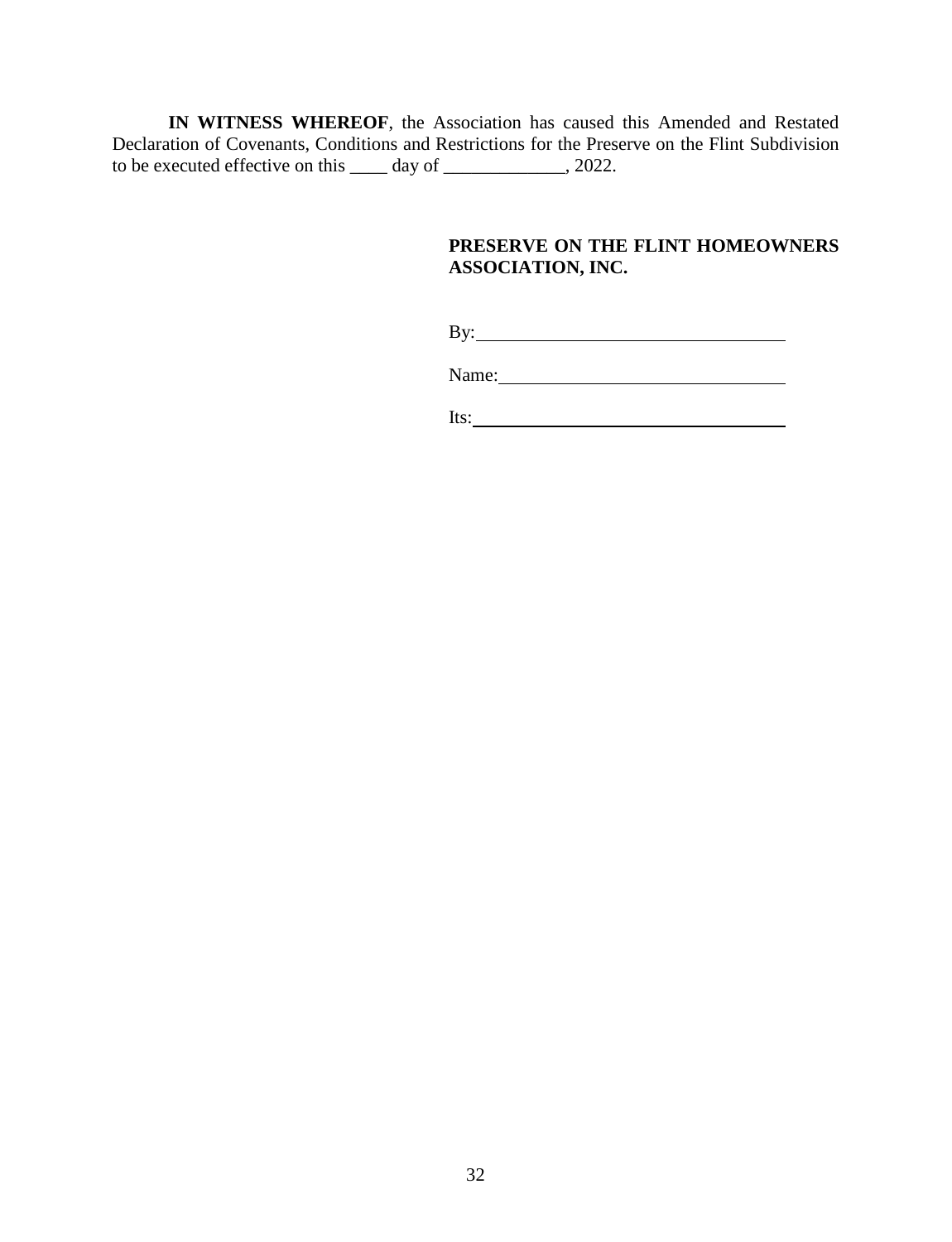# **EXHIBIT "A"**

# **Phase I Property**:

LOTS IN THE PRESERVE ON THE FLINT AS RECORDED IN THE OFFICE OF THE JUDGE OF PROBATE OF MADISON COUNTY, ALABAMA AS DOCUMENT NO. 2006-00837740.

# **Phase II Property**:

LOTS 1-14, 43-59 AND TRACT 1, ACCORDING TO THE PLAT OF PRESERVE ON THE FLINT PHASE 2, A RESUBDIVISION OF TRACT 1 OF THE PRESERVE ON THE FLINT DOCUMENT NO. 20061211000827740 AND OTHER LANDS, AS RECORDED IN PLAT BOOK 20151214000677470, IN THE OFFICE OF THE JUDGE OF PROBATE OF MADISON COUNTY, ALABAMA.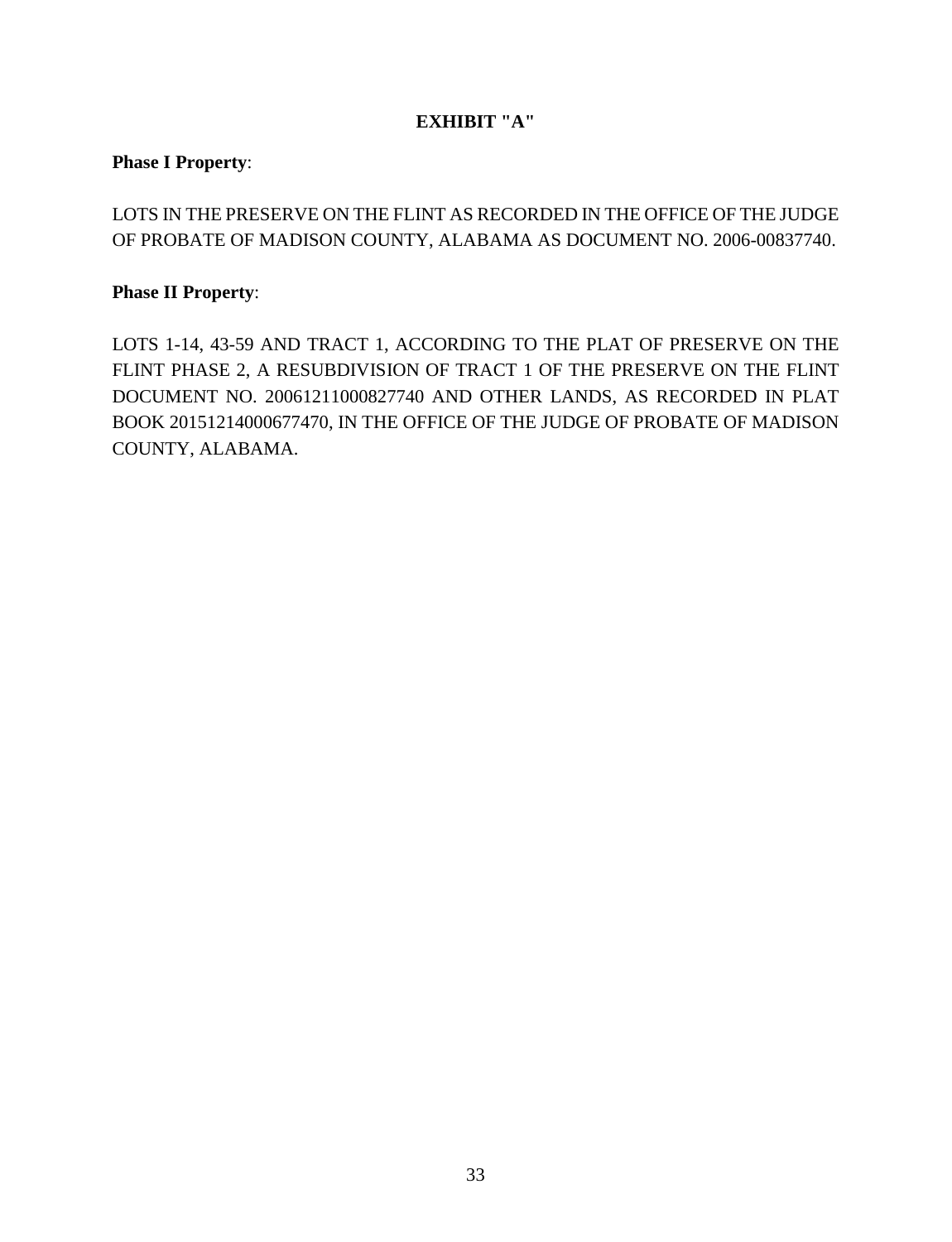# **EXHIBIT "B"**

# **Definitions**

The following words, when used in this declaration or in any supplementary Declaration (unless the context shall prohibit) shall have the following meanings:

(a) "Association" shall mean **THE PRESERVE ON THE FLINT HOMEOWNERS ASSOCIATION, INC., an Alabama non-profit corporation,** its successors and assigns. The "Board of Directors" or "Board" of the Association shall be the appointed or elected body, as applicable, having its normal meaning under Alabama Corporate law.

(b) "Bv-Laws" shall refer to the Amended and Restated By Laws of **The Preserve on the Flint Homeowners Association, Inc.** attached to this Declaration as Exhibit "C" and incorporated herein by this reference,

(c) "Common Property" shall mean any and all real and personal property and easements and other interests therein, together with the facilities and improvements located thereon, now or hereafter owned by the Association for the common use and enjoyment of the **Owners** 

(d) "Community" shall mean and refer to that certain real property and interests therein described in Exhibit "A", attached hereto, and (i) such additions thereto as may be made by Declarant (or its Mortgagee or transferee, as provided in the Declaration) by Supplementary Declaration; and (ii) such additions thereto as may be made by the Association by Supplementary Declaration of other real property,

(e) "Declarant" shall mean and refer to **CLAYTON PROPERTIES GROUP, INC., a Tennessee corporation**, and its successors-in-title and assigns, provided any such successor-intitle or assign shall acquire for the purpose of development or sale all or any portion of the remaining undeveloped or unsold portions of the real property described in Exhibit "A", attached hereto and provided further, in the instrument of conveyance to any such successor-in-title or assign, such successor-in-title or assign is designated as the "Declarant" hereunder by the grantor of such conveyance, which grantor shall be the "Declarant" hereunder at the time of such conveyance; provided, further, upon such designation of such successor Declarant, all rights of the former Declarant in and to such status as "Declarant" hereunder shall cease, it lacing understood that as to all of the property described in Exhibit "A", attached hereto or additional property which is now or hereafter subjected to this Declaration, there shall be only one (1) "Declarant" hereunder at any one point in time.

(f) "Dwelling" shall mean a house intended to be occupied as a single-family residence.

(g) "Lot" shall mean any plot of land within the Community, whether or not improvements arc constructed thereon, which constitutes or will constitute, after the construction of improvements, a single-family dwelling site as generally described as Exhibit "A"' and conveyed by Declarant/Developer **as** a separate parcel or tract. The ownership of each Lot shall include, and there shall pass with each Lot as an appurtenance thereto, whether or not separately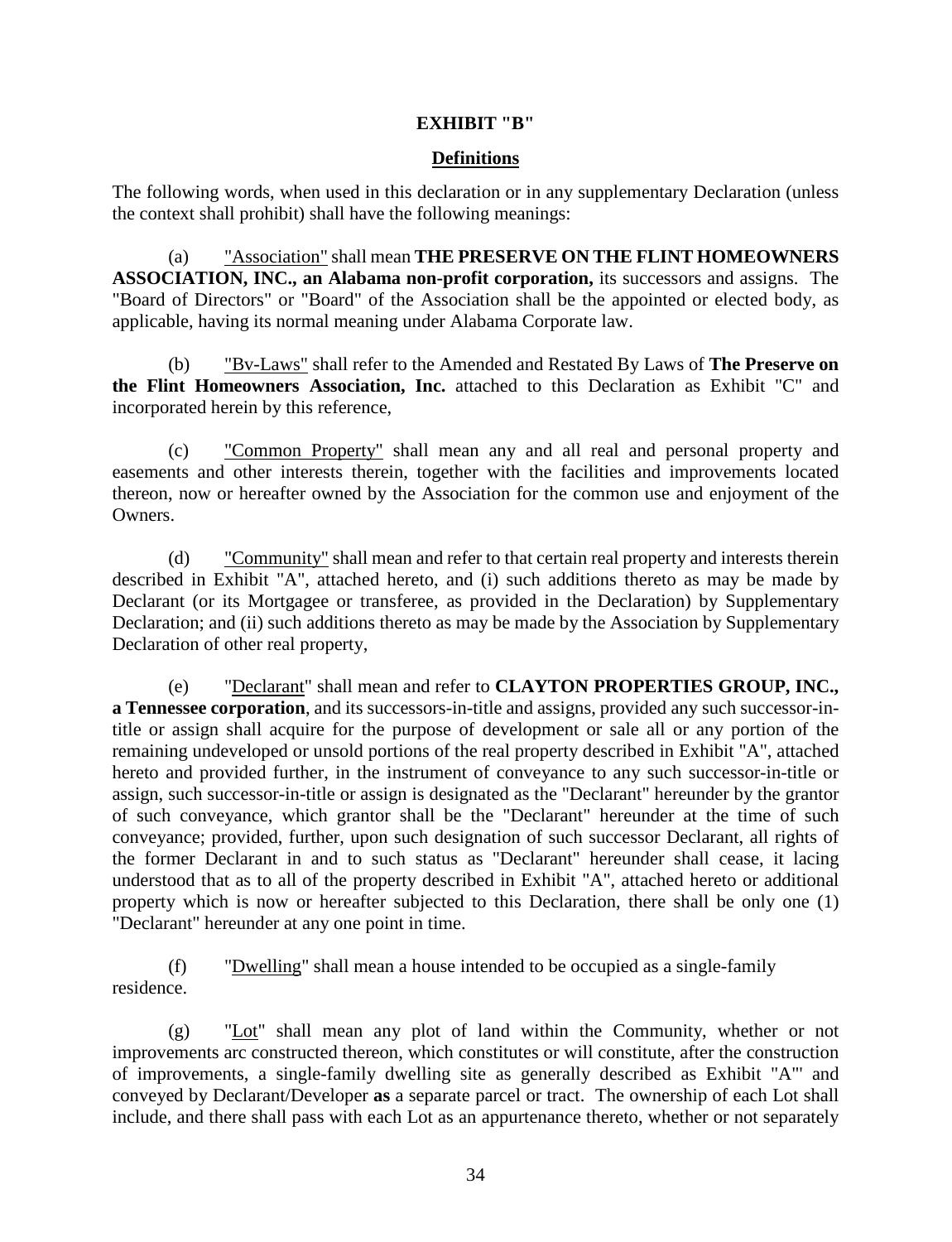described, all of the right, title, and interest of an Owner in the Common Property, which shall include, without limitation, membership in the Association.

(h) "Majority" means those eligible votes, Owners or other group as the context may indicate totaling more than fifty percent (50%) of the total eligible number.

(i) "Mortgage" means any mortgage, deed of trust, and any and all other similar instruments used for the purpose of conveying or encumbering real property as security for the payment or satisfaction of an obligation.

(j) "Mortgagee" shall mean the holder of a Mortgage.

(k) "Occupant" shall mean any Person occupying all or any portion of a dwelling or other property located within the Community for any period of Lime, regardless of whether such Person is a tenant of the owner of such property.

(l) "Owner" shall mean and refer to the record owner, whether one or more Persons, of the fee simple title to any Lot located within the Community, excluding, however, any Person holding such interest merely as security for the performance or satisfaction of any obligation.

(m) "Person" means any natural person, as well as a corporation, joint venture, partnership (general or limited), association, trust, or other legal entity.

(n) "Property Owner", "Owner of Property" and "Owner" when used in this Declaration shall mean and refer to all owners of an interest in real property in Preserve of the Flint which has been subjected to the provisions of this Declaration, including, but not limited to, owners of property of tracts of land and owners of condominium units, whether such property, tracts or units are used AND intended to be used for residential, commercial or recreational purposes.

(o) "Supplemental Declaration" means an amendment or supplement to this Declaration which subjects additional property to this Declaration or imposes, expressly or by reference, additional restrictions and obligations on the land described therein, or both.

(p) "Architectural Control Committee" means the committee responsible for ensuring and regulating the architectural and aesthetic standard of the Community.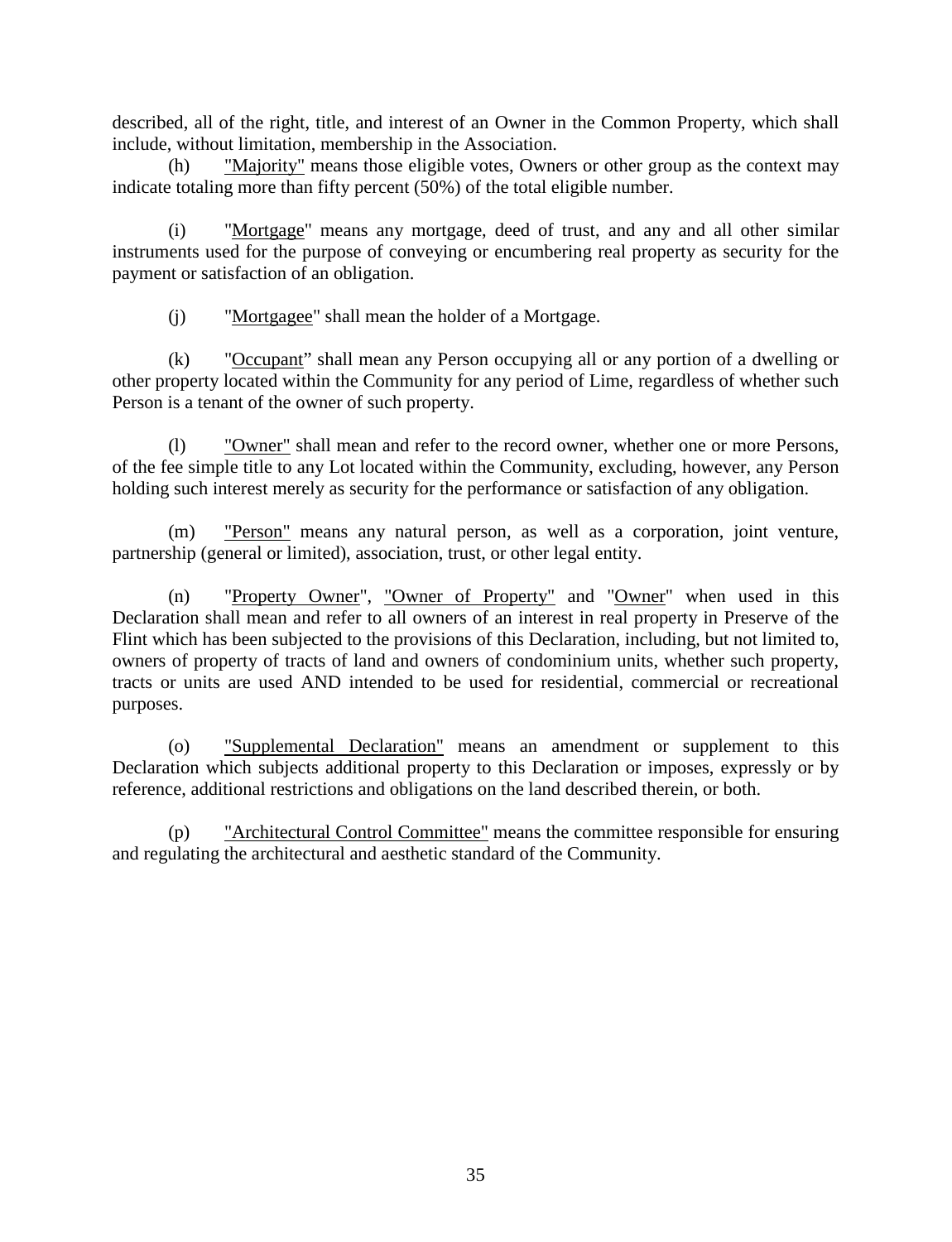#### **EXHIBIT "C**"

#### Amended and Restated By-Laws

Of

#### Preserve on the Flint Homeowners Association Inc.

# **ARTICLE I**

#### Name, Membership, Applicability and Definitions

Section 1. Name. The name of the Association shall be THE PRESERVE ON THE FLINT HOMEOWNERS ASSOCIATION, INC. (hereinafter sometimes referred to as the "Association").

Section 2. Membership. The Association shall have one class membership, as is more fully set forth in that certain Amended and Restated Declaration of Covenants, Conditions and Restrictions for Preserve on the Flint (such Declaration, as amended, renewed, or extended from time to time, is hereinafter sometimes referred to as the "Declaration"), the terms of which pertaining to membership are specifically incorporated by reference herein.

Section 3. Definitions. Unless the context shall prohibit, the words used in these By- Laws and as set forth in the Declaration, shall be as defined herein.

## **ARTICLE II**

#### Association Meetings, Quorum, Voting and Proxies

Section 1. Place of Meetings. Meetings of the Association shall be held at the principal office of the Association or at such other suitable place convenient to the members as may be designated by the Board of Directors; either in the Community or as convenient thereto as possible and practical.

Section 2. First Meeting and Annual Meetings. The Declarant shall call the first annual lot Owners meeting not later than ninety (90) days following the sale of all lots in all phases of the Preserve on the Flint. Thereafter, annual meetings shall be set by the Board so as to occur no later than ninety (90) days after the close of the Association's fiscal year. If the day for the annual meeting of the members is a legal holiday, the meeting will be held at the same hour on the first day following that is not a legal holiday (excluding Saturday and Sunday).

Section 3. Special Meetings. The President may call special meetings. In addition, it shall be the duty of the President to call a special meeting of the Association if so directed by resolution of a Majority of the Board of Directors or upon a petition signed by Owners holding at least fifty (50%) percent of the total Association vote. The notice of any special meeting shall state the date, time and place of such meeting and the purpose thereof. No business shall be transacted at a special meeting, except as stated in the notice.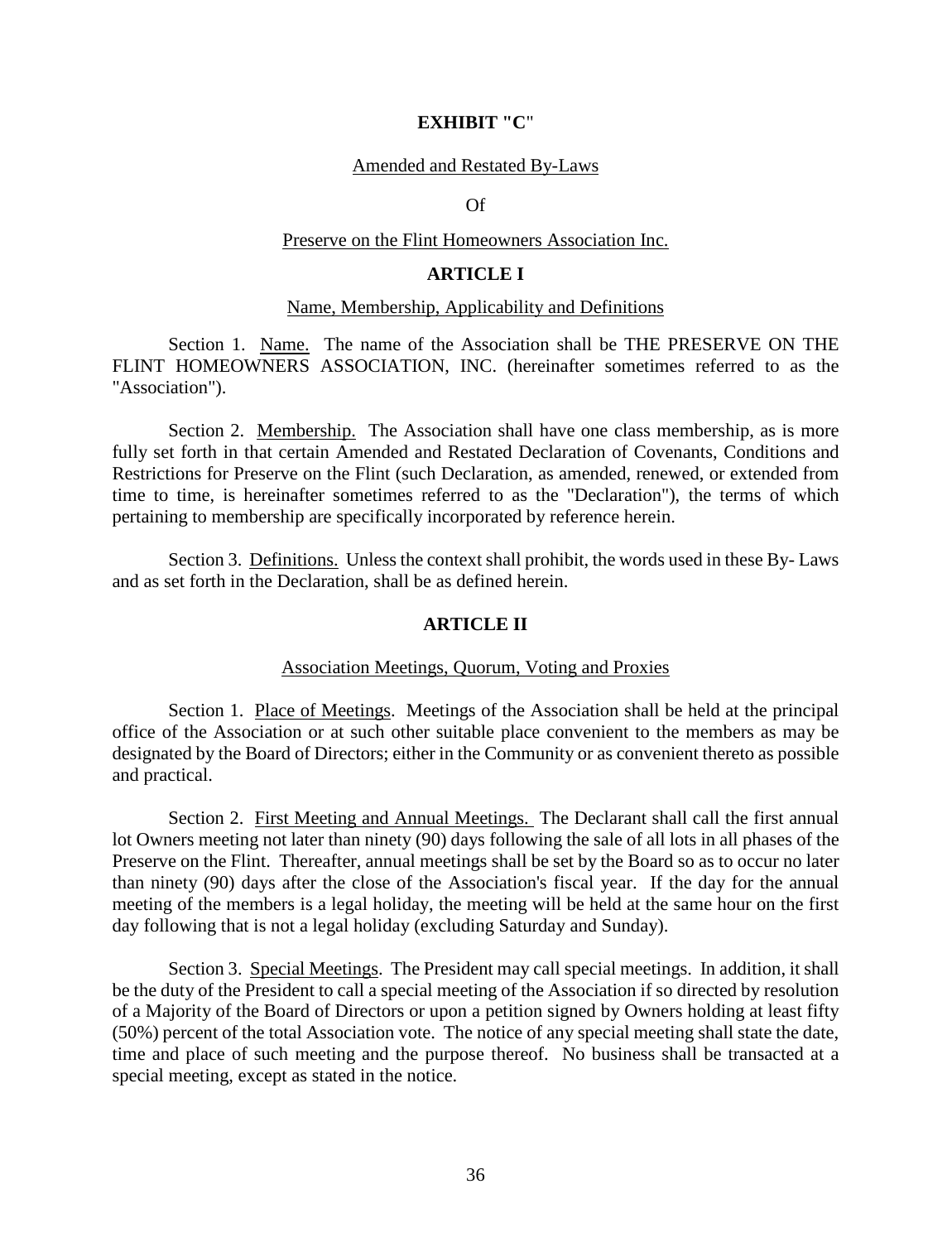Section 4. Notice of Meetings. It shall be the duty of the Secretary to mail or to cause to be delivered to the Owner of record of each Lot a notice of each annual or special meeting of the Association stating the purpose of the special meeting, as well as the time and place where it is to be held. If an Owner wishes notice to be given at an address other than his or her Lot, he or she shall have designated by notice in writing to the Secretary such other address. The mailing or delivery of a notice of meeting in the manner provided in this Section shall be considered service of notice. Notices shall be served not less than ten (10) days nor more than thirty (30) days before a meeting.

Section 5. Waiver of Notice. Waiver of notice of a meeting of the members shall be deemed the equivalent of proper notice. Any member may, in writing, waive notice of any meeting of the members, either before or after such meeting. Attendance at a meeting by a member, whether in person or by proxy, shall be deemed waiver by such member of notice of the time, date, and place thereof, unless such member specifically objects to lack of proper notice at the time the meeting is called to order.

Section 6. Adjournment of Meetings. Many meetings of the Association cannot be held because a quorum is not present, a Majority of the members who arc present at such meeting, either in person or by proxy, may adjourn the meeting to a time not less than five (5) days nor more than thirty (30) days from the time the original meeting was called. At such adjourned meeting at which a quorum is present, any business that might have been transacted at the meeting originally called may be transacted without further notice.

Section 7. Voting. The voting rights of the members shall be as set forth in the Declaration, and such voting rights are specifically incorporated herein.

Section 8. Proxies. At all meetings of members, each member may vote in person or by proxy. All proxies shall be in writing, dated, and filed with the Secretary before the appointed time of each meeting, Every proxy shall be revocable and shall automatically cease upon conveyance by the member of his or her lot, or upon receipt of notice by the Secretary of the death or judicially declared incompetence of a member, or of written revocation, or upon the expiration of eleven (11) months from the date of the proxy.

Section 9. Quorum. The presence, in person or by proxy, of Owners holding at least fifty (50%) percent of the total eligible Association vote shall constitute a quorum at all meetings of the Association. The members present at a duly called or held meeting at which a quorum is present may continue to do business until adjournment, notwithstanding the withdrawal of enough members to leave less than a quorum.

# **ARTICLE III**

# Board of Directors: Number, Powers and Meetings

A. Composition and Selection.

Section 1. Governing Body: Composition. The affairs of the Association shall be governed by a Board of Directors. Except as provided in Section 2 of this Article, the Directors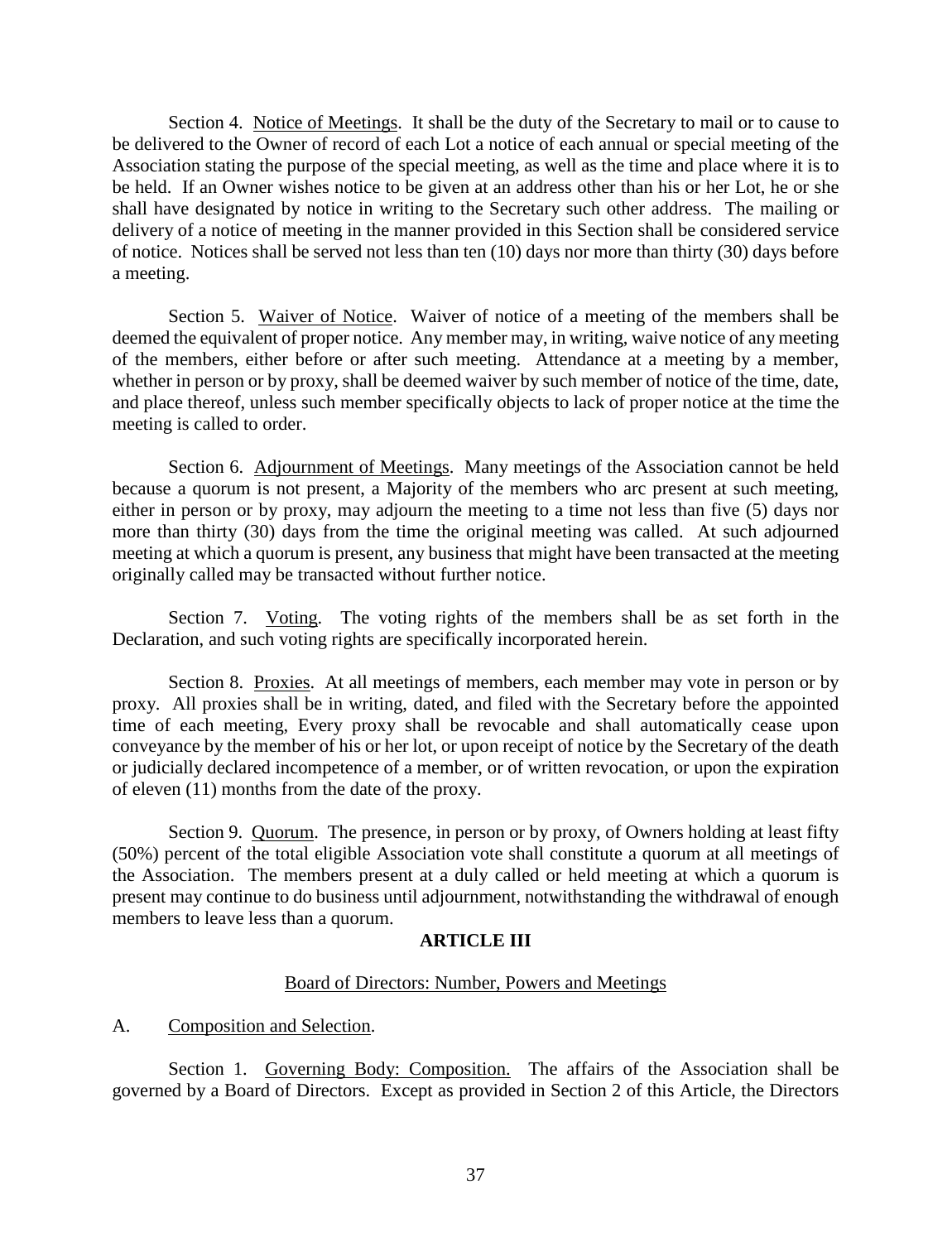must reside in the Community and shall be members or spouses of such members; provided, however, no Person and his or her spouse may serve on the Board at the same time.

Section 2. Directors Appointed by Declarant. Declarant shall have the right to appoint or remove any member or members of the Board of Directors or any officer or officers of the Association until such time as the first of the following events shall occur:

(a) the expiration of twenty (20) years after the date of the recording the recording of the Declaration;

(b) the surrender by Declarant in writing of Cite authority to appoint and remove Directors and Officers of the Association. Each Owner, by acceptance of a deed to or other conveyance of a Lot, vests in Declarant such authority to appoint and remove Directors and officers of the Association. The Directors selected by the Declarant need not be Owners or residents in the Community. The names of the initial Directors selected by the Declarant arc set forth in the Certificate of Formation of the Association.

Section 3. Members Nomination of Directors. Elected Directors shall be nominated from the floor and may also be nominated by a Nominating Committee, if such a committee is established by the Board. All candidates shall have a reasonable opportunity to communicate their qualifications to the members and to solicit votes.

Section 4. Number of Directors. The Board initially shall consist of two (2) members. After the first year from recording of the Declaration, or prior if so directed by Declarant, the Board shall consist of five (5).

Section 5. Election and\_ Term of Office. Not later than ninety (90) days after termination of the Declarant's right to appoint Directors and officers as described in Section 2 of this Article, the Association shall call a meeting to be held at which Owners shall elect three (3) Directors. The term of two (2) Directors shall expire two (2) years after the first annual meeting following termination of the Declarants right to appoint directors, and the term of one (1) Director shall expire one (1) year after such annual meeting. At the expiration of the first term of office of each member of the initial Board of Directors, a successor shall be elected to serve for a term of two (2) years. The members of the Board of Directors shall hold office until their respective successors shall have been elected by the Association.

At each annual meeting of the membership thereafter, Directors shall be elected to succeed those Directors whose terms are expiring. All eligible members of the Association shall vote on all Directors to be elected, and the candidate(s) receiving the most votes shall be elected.

Section 6. Removal of Directors. At any regular or special meeting of the Association duly called, any one or more of the members of the Board of Directors may be removed, with or without cause, by a Majority of the total Association vote and a successor may then and there be elected to fill the vacancy thus created. A Director whose removal has been proposed by the Owners shall be given at least ten (10) days' notice of the calling of the meeting and the purpose thereof and shall be given an opportunity to be heard at the meeting. Additionally, any Director who has three (3) consecutive unexcused absences from Board meetings or who is delinquent in the payment of an assessment for more than twenty (20) days may be removed by a majority vote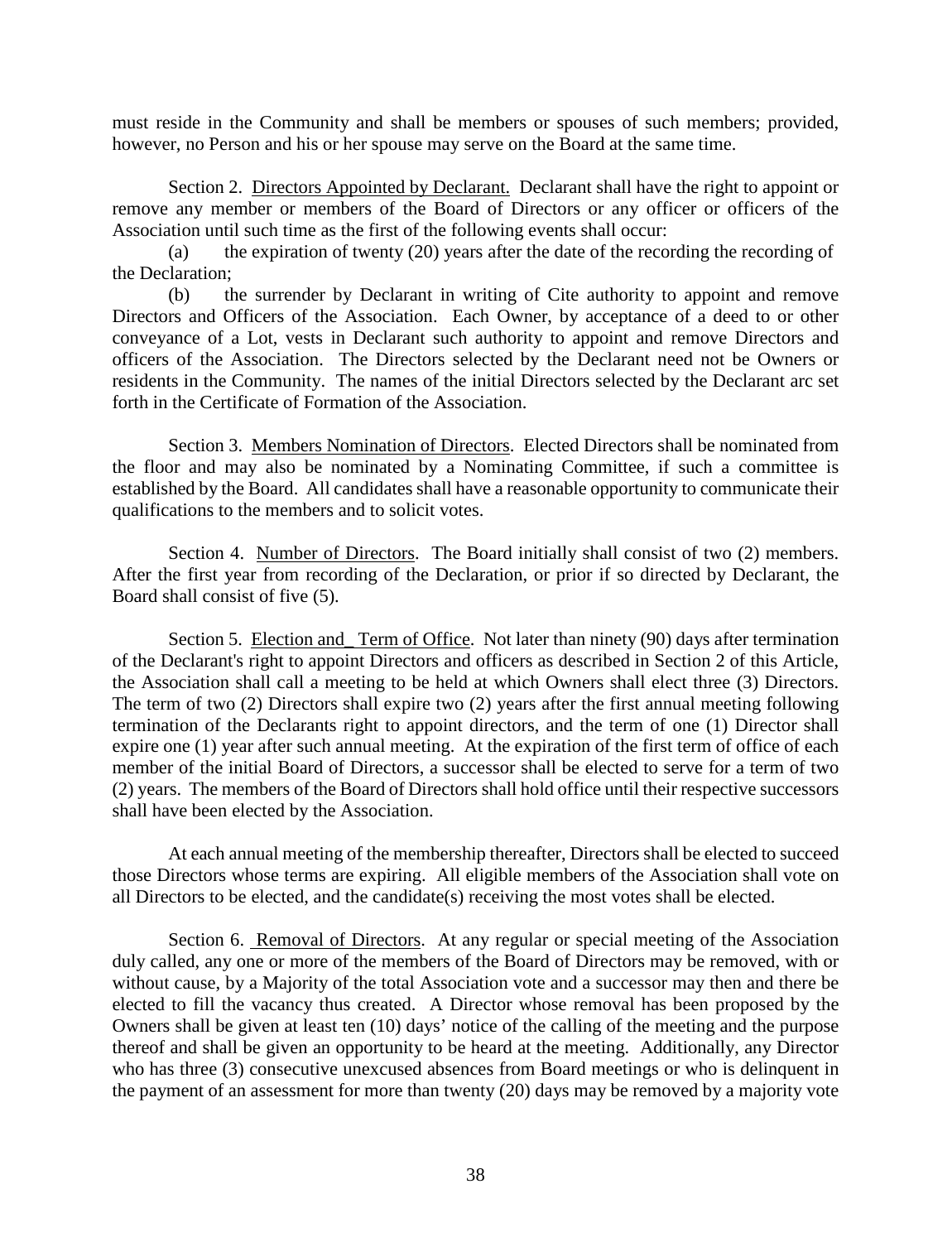of the Directors at a meeting, a quorum being present This Section shall not apply to Directors appointed by Declarant.

Section 7. Vacancies. Vacancies in the Board of Directors caused by any reason, excluding the removal of a Director by vote of the Association, shall be filled by a vote of the Majority of the remaining Directors, even though less than a quorum, at any meeting of the Board of Directors. Each Director so selected shall serve the unexpired portion of the term of his predecessor.

# B. Meetings.

Section 1. Organization Meetings. The first meeting of the members of the Board of Directors following each annual meeting of the membership shall be held within ten (10) days thereafter at such time and place as shall be fixed by the Board.

Section 2. Regular Meetings. Regular meetings of the Board of Directors may be held at such time and place as shall be determined from time to time by a Majority of the Directors, but at least two (2) such meetings shall be held during each fiscal year. Notice of the regular schedule shall constitute sufficient notice of such meetings.

Section 3. Special Meetings. Special meetings of the Board shall be held when requested by the President, Vice President or by any two (2) Directors. The notice shall specify the place of the meeting and the nature of any business to be considered and shall be given to each Director by one of the following methods:

- (a) by personal delivery;
- (b) written notice by first class mail, postage prepaid;

(c) by telephone communication, either directly to the Director or to a Person at the Director's home or office who would reasonably be expected to communicate such notice promptly to the Director; or

(d) by electronic mail.

All such notices shall be given or sent to the Director's address or telephone number as shown on the records of the Association. Notices sent by first class mail shall be deposited into a United States mailbox at least four (4) days before the time set for the meeting. Notices given by personal delivery, telephone, or electronic mail shall be given at least forty-eight (48) hours before the time set for the meeting.

Section 4. Waiver of Notice. The transactions of any meeting of the Board of Directors, however called and noticed or wherever held, shall be as valid as though taken at meeting duly held after regular call and notice, if

(a) a quorum is present; and

(b) either before or after the meeting, each of the Directors not present signs a written waiver of notice, a consent to holding the meeting, or an approval of the minutes. The waiver of notice or consent need not specify the purpose of the meeting. Notice of a meeting shall also be deemed given to any Director who attends the meeting without protesting before or at its commencement about the lack of adequate notice.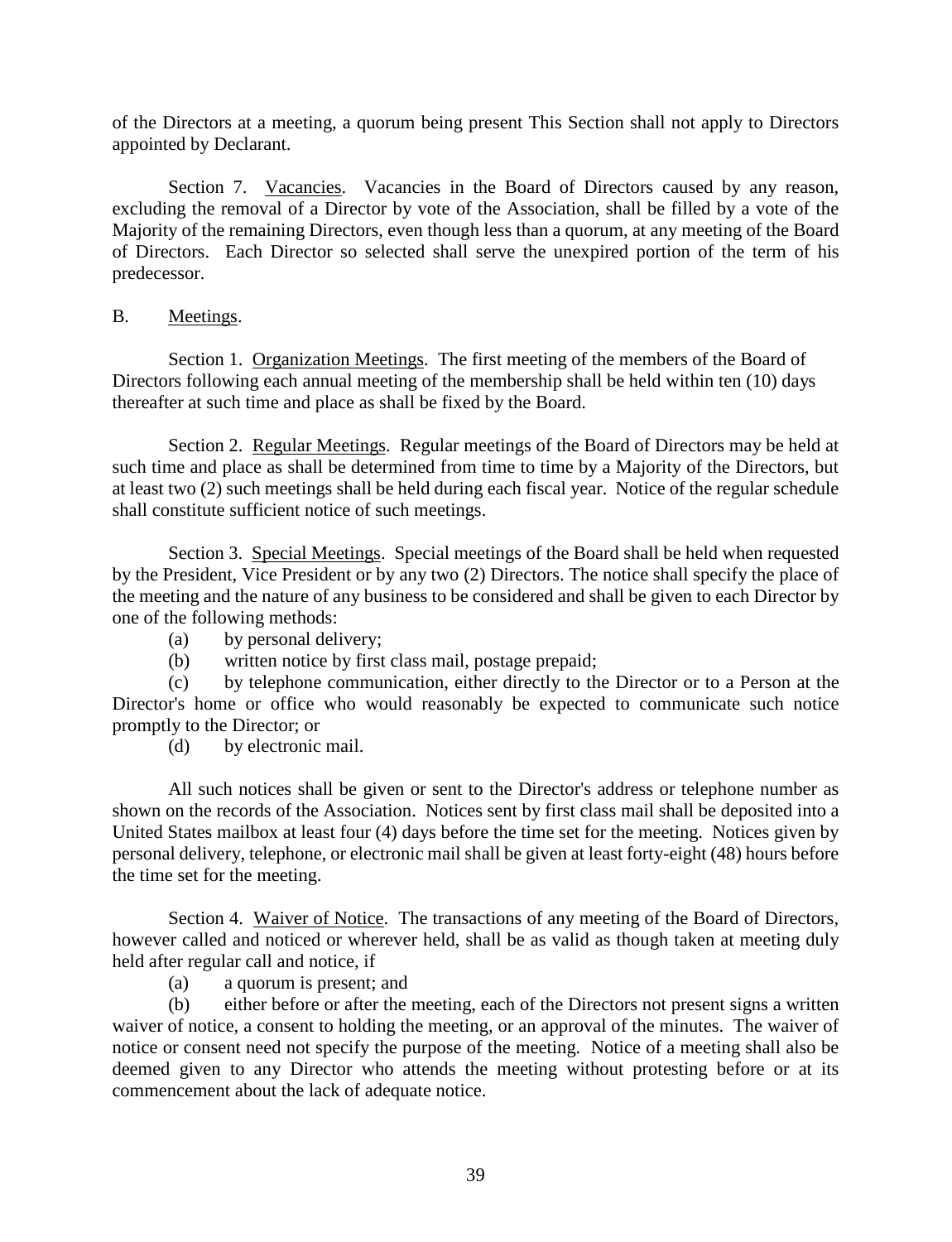Section 5. Quorum of Board of Directors. At all meetings of the Board of Directors, a Majority of the Directors shall constitute a quorum for the transaction of business, and the votes of a Majority of the Directors present at a meeting at which a quorum is present shall constitute the decision of the Board of Directors. A meeting at which a quorum is initially present may continue to transact business, notwithstanding the withdrawal of Directors, if any action taken is approved by at least a Majority of the required quorum for that meeting. If any meeting cannot be held because a quorum is not present, a Majority of the Directors who are present at such meeting may adjourn the meeting to a time not less than five (5) days nor more than thirty (30) days from the time that the original meeting was called. At such adjourned meeting at which a quorum is present, any business that might have been transacted at the meeting originally called may be transacted without further notice.

Section 6. Compensation. No Director shall receive any compensation from the Association for acting as such unless approved by a Majority of the Owners.

Section 7. Open Meetings. All meetings of the Board shall be open to all members, but members other than Directors may not participate in any discussion or deliberation unless expressly so authorized by the Board.

Section 8. Executive Session. The Board may adjourn a meeting and reconvene in executive session to discuss and vote upon personnel matters, litigation in which the Association is or may become involved, and orders of business of a similar nature. The nature of any and all business to be considered in executive session shall first be announced in open session.

Section 9. Action without a Meeting. Any action to be taken at a meeting of the Directors or any action that may be taken at a meeting of the Directors may be taken without a meeting if consent in writing, setting forth the action so taken, shall be signed by all of the Directors.

Section 10. Telephonic Participation. One or more Directors may participate in and vote, during any regular or special meeting of the Board by telephone conference call or similar communication equipment by means of which all persons participating in the meeting can hear each other at the same time, and those Directors participating shall be present at such meeting. Any such meeting at which a quorum participates shall constitute a regular meeting of the Board.

# C. Powers and Duties.

Section 1. Powers. The Board of Directors shall be responsible for the affairs of the Association and shall have all of the powers and duties necessary for the administration of the Association's affairs and, as provided by law, may do all acts and things as are not by the Declaration, Certificate, or these By-Laws directed to be done and exercised exclusively by the members. In addition to the duties imposed by these By-Laws or by any resolution of the Association that may hereafter be adopted, the Board of Directors shall have the power to and be responsible for the following, in way of explanation, but not limitation:

preparation and adoption of an annual budget in which there shall be established the contribution of each Owner to the common expenses;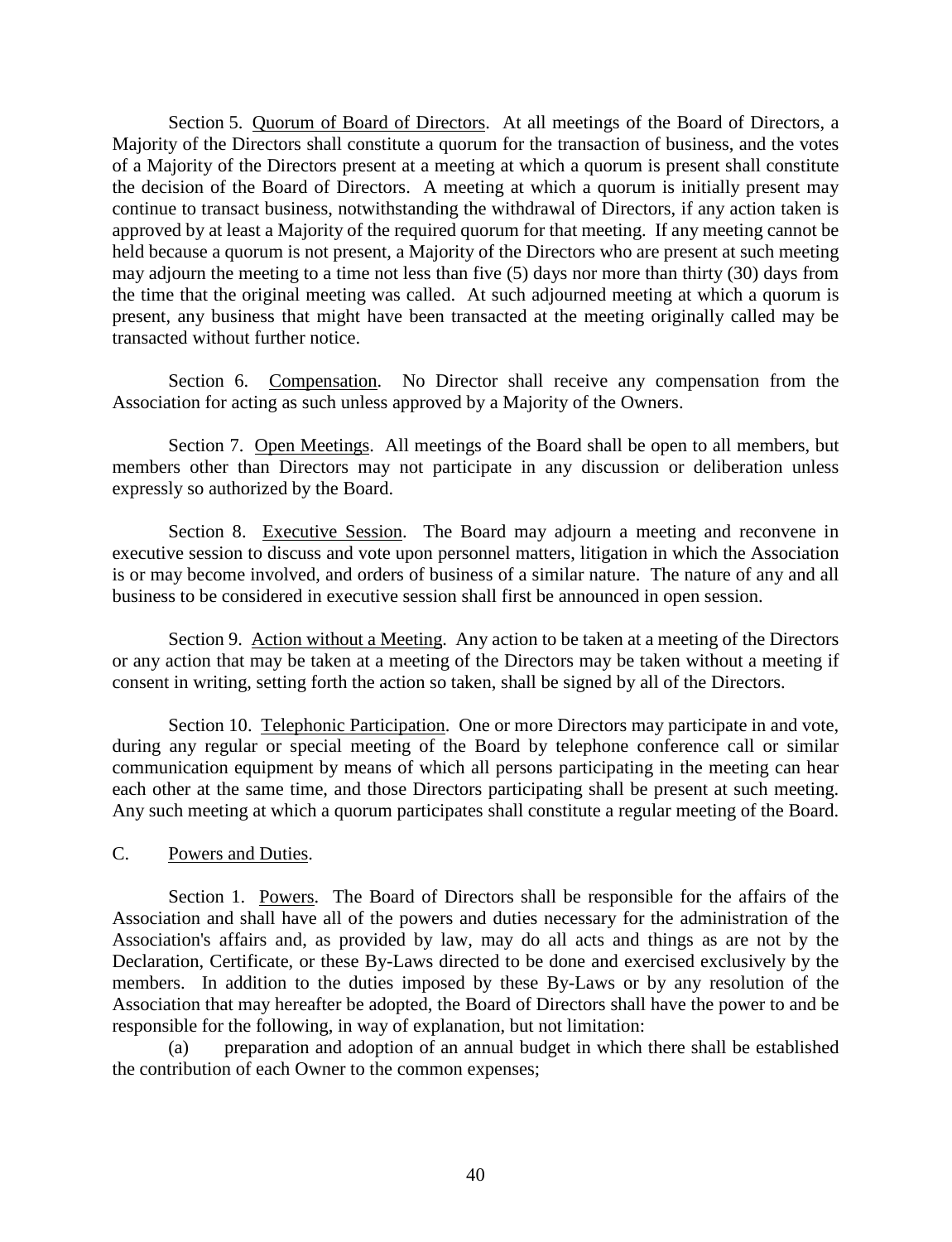(b) making assessments to defray the common expenses, establishing the means and methods of collecting such assessments, and establishing the period of the installment payments of the annual assessment;

(c) providing for the operation, care, upkeep, and maintenance of all areas that are the maintenance responsibility of the Association;

(d) designating, hiring, and dismissing the personnel necessary for the operation of the Association and, where appropriate, providing for the compensation of such personnel and for the purchase of equipment, supplies, and material to be used by such personnel in the performance of their duties;

(e) collecting the assessments, depositing the proceeds thereof in a bank depository that it shall approve, and using the proceeds to administer the Association;

(f) making and amending use restrictions and rules and regulations;

(g) opening of bank accounts on behalf of the Association and designating the signatories required;

(h) enforcing by legal means the provisions of the Declaration, these By-Laws, and the rules and regulations adopted by it, and bring any proceedings which may be instituted on behalf of or against the Owners concerning the Association;

(i) obtaining and carrying Insurance against casualties and liabilities, as provided in the Declaration, and paying the premium cost thereof;

(j) paying the cost of all services rendered to the Association or its members that are not directly chargeable to Owners;

(k) keeping books with detailed accounts of the receipts and expenditures affecting the Association and its administration, and specifying the maintenance and repair expenses and any other expenses incurred; and,

(l) contracting with any Person for the performance of various duties and functions. The Board shall have the power to enter into common management agreements with trusts, condominiums, or other associations. Any and all functions of the Association shall be fully transferable by the Board, in whole or in part, to any other entity.

Section 2. Management Agent. The Board of Directors may employ for the Association a professional management agent or agents at a compensation established by the Board of Directors to perform such duties and services as the Board of Directors shall authorize. The Declarant, or an affiliate of the Declarant may be employed as managing agent or manager. The term of any management agreement shall not exceed one (1) year and shall be subject to termination by either party, without cause and without penalty, upon ninety (90) days written notice.

Section 3. Borrowing. The Board of Directors shall have the power to borrow money for the purpose of repair or restoration of the Common Property and facilities without the approval of the members of the Association; provided, however, the Board shall obtain membership approval in the same manner as for special assessments, in the event that the proposed borrowing is for the purpose of modifying, improving, or adding amenities, and the total amount of such borrowing exceeds or would exceed Ten Thousand and No/100 (\$10,000.00) Dollars outstanding debt at any one time.

Section 4. Fining Procedure. The Board shall not impose a fine (a late charge shall not constitute a fine) unless and until the following procedure is followed: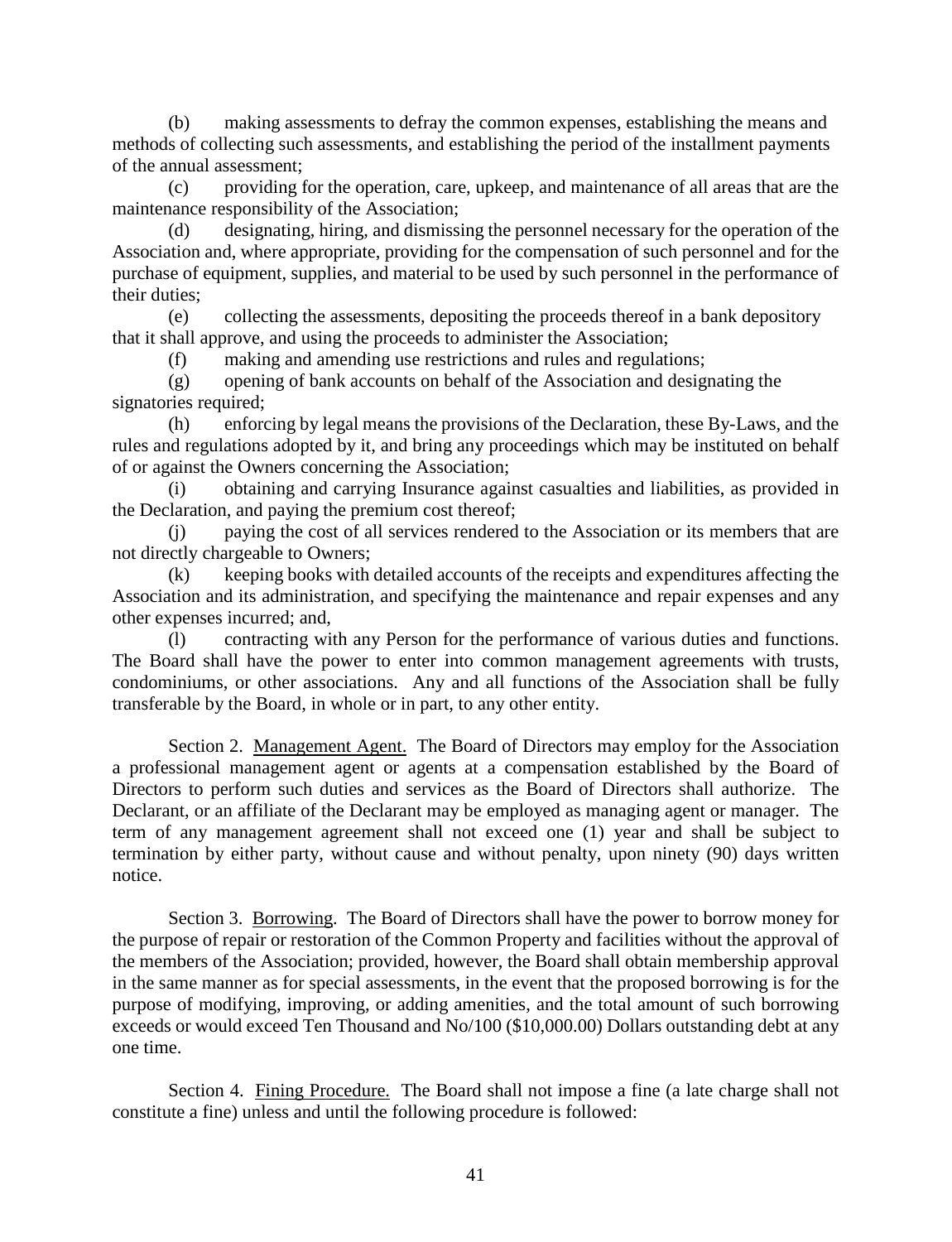(a) Notice. Written notice shall be served upon the violator specifying:

(i) the nature of the violation and the fine imposed;

(ii) that the violator may, within ten (10) days from the date of the notice, request hearing regarding the fine imposed;

(iii) the name, address and telephone number of person to contact to challenge the fine;

(iv) that any statements, evidence, and witnesses may be produced by the violator at the hearing; and

(v) that all rights to have the fine reconsidered are waived if a hearing is not requested arc waived if a hearing is not requested within ten (10) days of the date of the notice.

(b) Hearing. If a hearing is requested, it shall be held before the Board in executive session, and the violator shall be given a reasonable opportunity to be heard. The minutes of the meeting shall contain a written statement of the results of the hearing.

# **ARTICLE IV**

#### **Officers**

Section 1. Officer. The officers of the Association shall be a President, Vice President, Secretary, and Treasurer. Any two (2) or more offices may be held by the same Person, excepting the offices of President and Secretary which shall be held by separate individuals. The President and Treasurer shall be elected from among the members of the Board of Directors.

Section 2. Election, Term of Office, and Vacancies. Except during the period in which the Declarant has the right to appoint the officers of the Association under Article III, Section 2 of these By-Laws, the officers of the Association shall be elected annually by the Board of Directors at the first meeting of the Board of Directors following each annual meeting of the members. A vacancy in any office arising because of death, resignation, removal, or otherwise may be filled by the Board of Directors for the unexpired portion of the term.

Section 3. Removal. Any officer may be removed by the Board of Directors whenever, in its judgment, the best interests of the Association will be served thereby.

Section 4. President. The president shall be the chief executive officer of the Association and shall preside at all meetings of the Association and of the Board of Directors. The president shall have all the general powers and duties that are incident to the office of the president of a corporation organized under the Alabama Business and Nonprofit Entities Code.

Section 5. Vice President. The vice president shall act in the president's absence and shall have all powers, duties, and responsibilities provided for the president when so acting.

Section 6. Secretary. The secretary shall keep the minutes of all meetings of the Association and of the Board of Directors and shall have charge of such books and papers as the Board of Directors may direct and shall, in general, perform all duties incident to the office of the secretary of a corporation organized in accordance with Alabama law.